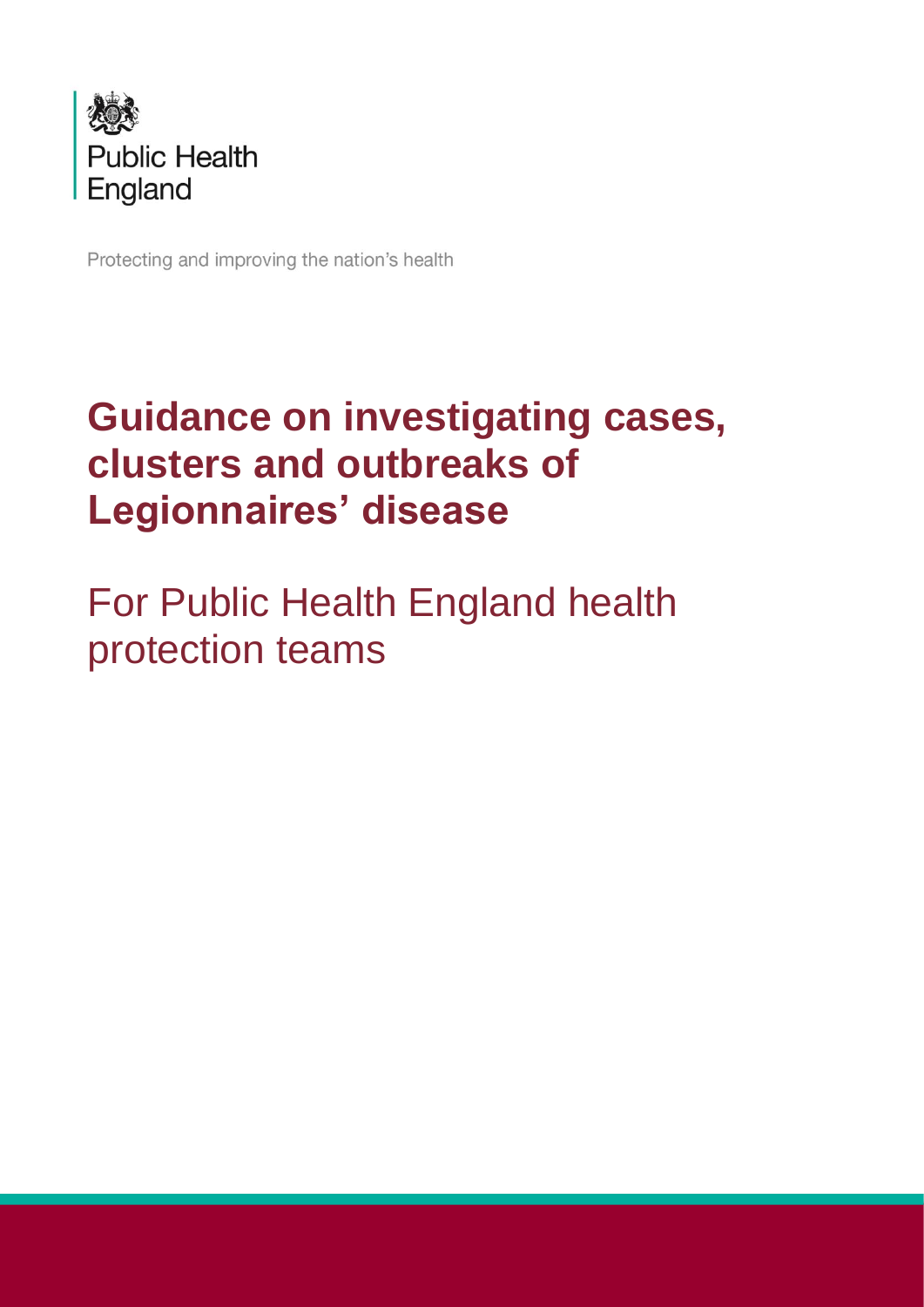## <span id="page-1-0"></span>About Public Health England

Public Health England exists to protect and improve the nation's health and wellbeing, and reduce health inequalities. We do this through world-leading science, knowledge and intelligence, advocacy, partnerships and the delivery of specialist public health services. We are an executive agency of the Department of Health and Social Care, and a distinct delivery organisation with operational autonomy to advise and support government, local authorities and the NHS in a professionally independent manner.

Public Health England Wellington House 133 to 155 Waterloo Road London SE1 8UG Tel: 020 7654 8000 [www.gov.uk/phe](http://www.gov.uk/phe) Twitter: [@PHE\\_uk](https://twitter.com/PHE_uk) Facebook: [www.facebook.com/PublicHealthEngland](http://www.facebook.com/PublicHealthEngland)

This document is intended for PHE health protection teams. Printed or saved copies of this document are uncontrolled. Please ensure you are reading the latest version by referring to [www.gov.uk/phe.](http://www.gov.uk/phe)

Prepared by: PHE Legionella Forum For queries relating to this document, please contact: [legionella.guidance@phe.gov.uk](mailto:legionella.guidance@phe.gov.uk)

Guidance on investigating cases, clusters and outbreaks of Legionnaires' disease. Version 1.3

# **OGL**

© Crown copyright 2021

You may re-use this information (excluding logos) free of charge in any format or medium, under the terms of the Open Government Licence v3.0. To view this licence, visit [OGL.](https://www.nationalarchives.gov.uk/doc/open-government-licence/version/3/) Where we have identified any third party copyright information you will need to obtain permission from the copyright holders concerned.

Published: January 2021 PHE supports the UN PHE Publications number: GW-1855 Sustainable Development Goals

Corporate member of **Plain English Campaign** Committed to clearer communication 339

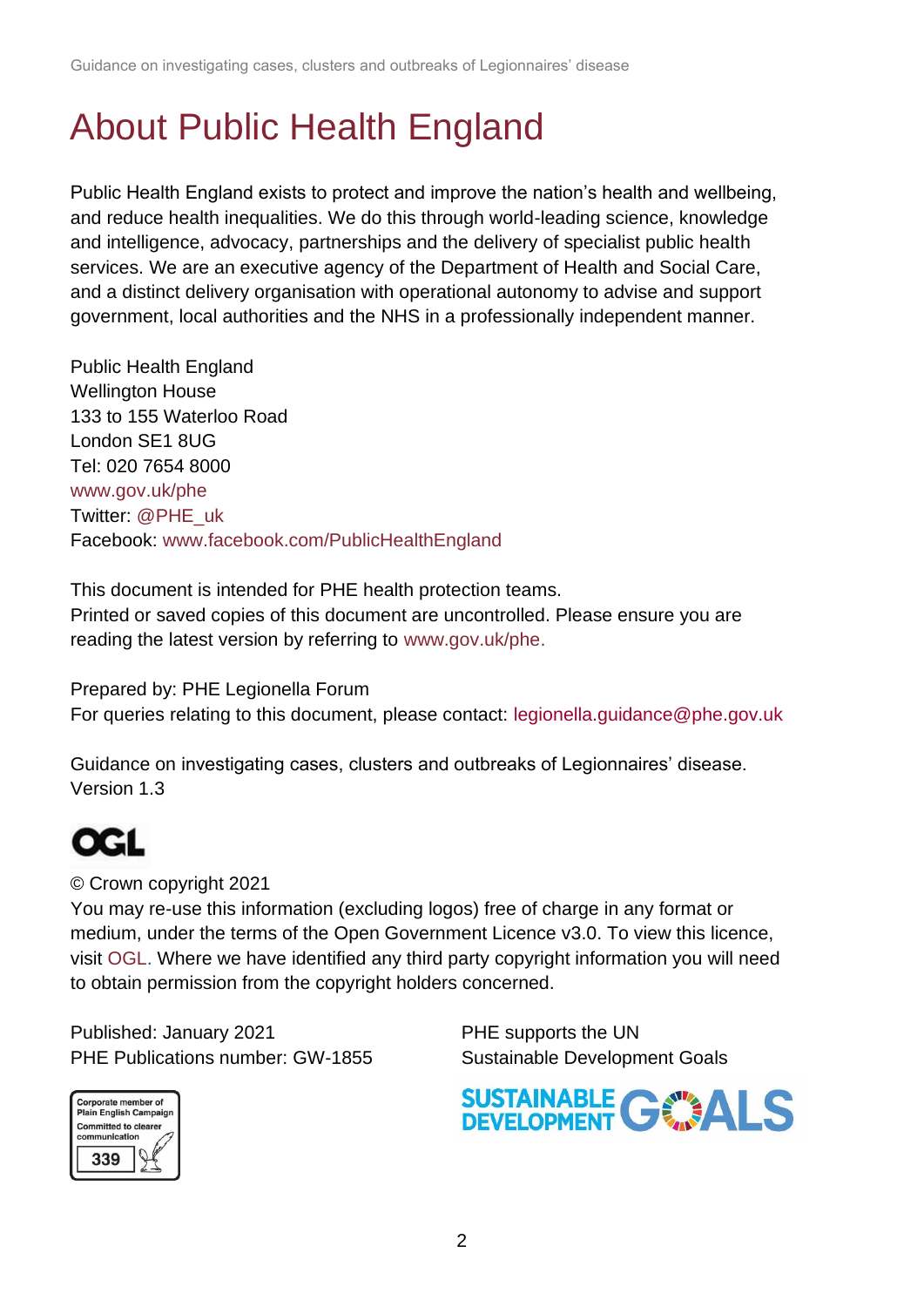## <span id="page-2-0"></span>**Contents**

| <b>About Public Health England</b><br>$\overline{2}$                                                                                                         |                |
|--------------------------------------------------------------------------------------------------------------------------------------------------------------|----------------|
| Contents<br>3                                                                                                                                                |                |
| <b>Executive summary</b><br>6                                                                                                                                |                |
| Major changes from version 1.2<br>6                                                                                                                          |                |
| 1. Introduction<br>$\overline{7}$                                                                                                                            |                |
| 1.1 Aim of this guidance                                                                                                                                     | 7              |
| 1.2 Roles and responsibilities                                                                                                                               | $\overline{7}$ |
|                                                                                                                                                              |                |
|                                                                                                                                                              |                |
| PHE Food, Water and Environmental (FW&E) microbiology laboratories 8<br>National Legionella Reference Laboratory (NLRL), Respiratory and Vaccine Preventable |                |
|                                                                                                                                                              |                |
| PHE Specialist Microbiology Services (SMS) Regional Laboratories and Primary                                                                                 |                |
|                                                                                                                                                              |                |
|                                                                                                                                                              |                |
|                                                                                                                                                              |                |
|                                                                                                                                                              |                |
|                                                                                                                                                              |                |
| 2. Notification and reporting<br>10                                                                                                                          |                |
| 2.1 Statutory notification<br>10                                                                                                                             |                |
| 2.2 National enhanced Legionnaires' disease surveillance scheme reporting<br>10                                                                              |                |
| 3. Investigation and management of single cases<br>11                                                                                                        |                |
| 3.1 Establishing the diagnosis<br>11                                                                                                                         |                |
| 3.2 Collecting clinical samples<br>12                                                                                                                        |                |
| 3.3 Completing the national surveillance form<br>12                                                                                                          |                |
| 3.4 Investigations for potential source(s)<br>13                                                                                                             |                |
| 3.5 Investigation and management of healthcare settings associated with single cases of LD<br>13                                                             |                |
| 3.6 Investigation and management of community-based settings associated with single                                                                          |                |
| cases of LD<br>18                                                                                                                                            |                |
| 3.7 Investigation and management of travel settings (UK and abroad) associated with single<br>cases of LD<br>19                                              |                |
| 4. Investigating clusters and outbreaks<br>23                                                                                                                |                |
| 4.1 Clusters and outbreaks<br>23                                                                                                                             |                |
| 4.2 Defining a cluster<br>23                                                                                                                                 |                |
| 4.3 Defining an outbreak<br>23                                                                                                                               |                |
| 4.4 Outbreak recognition<br>25                                                                                                                               |                |
| 4.5 Outbreak declaration<br>25                                                                                                                               |                |
| 4.6 Outbreak control team<br>26                                                                                                                              |                |
| 4.7 Outbreak investigation and control<br>26                                                                                                                 |                |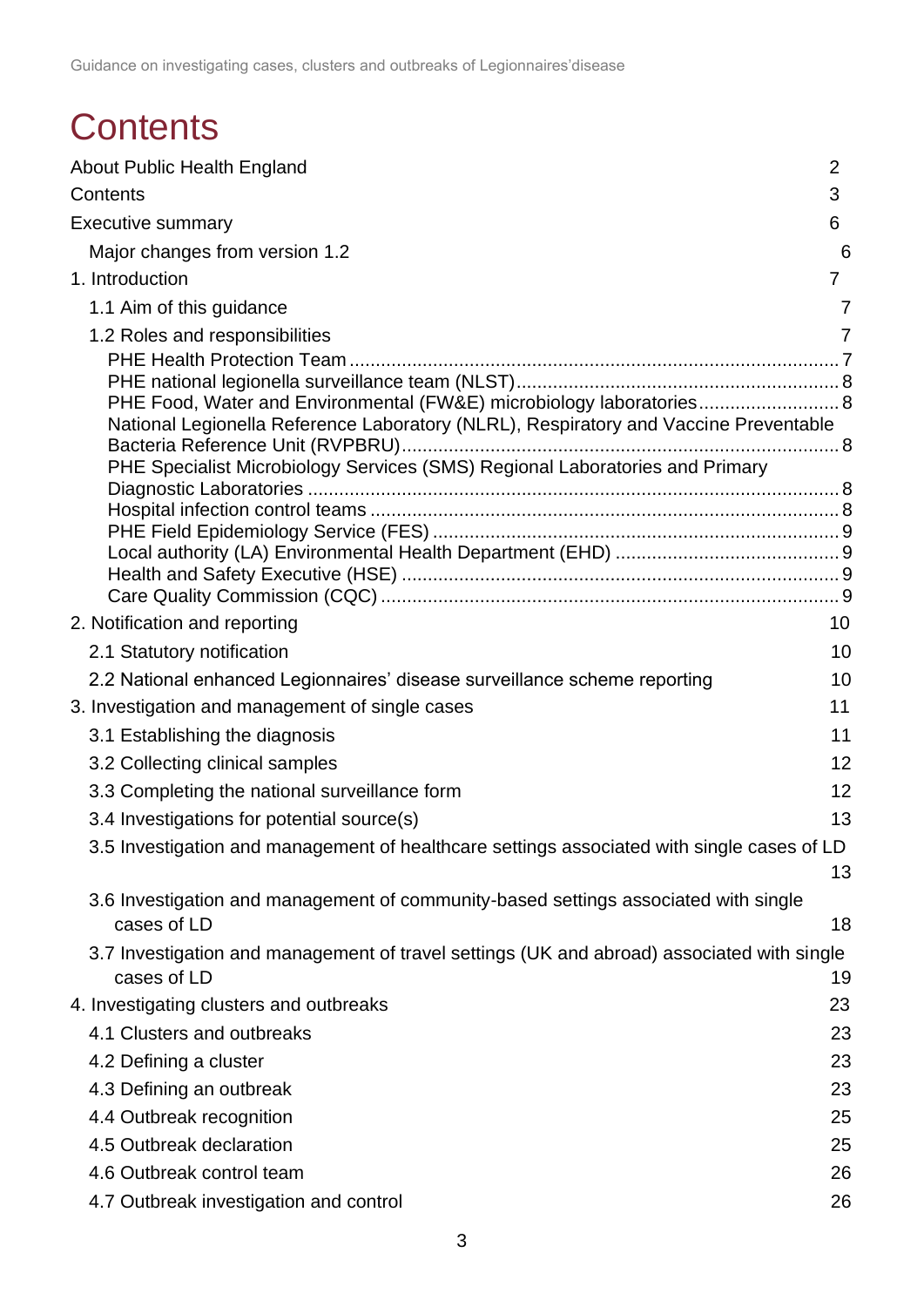[4.8 Additional considerations for investigating healthcare-associated clusters and outbreaks](#page-26-0)

|                                                                                             | 27 |
|---------------------------------------------------------------------------------------------|----|
| 4.9 Additional considerations for investigating community clusters                          | 28 |
| 4.10 Additional considerations for investigating travel associated clusters and outbreaks   | 28 |
| 4.11 Communications                                                                         | 29 |
| 4.12 End of outbreak                                                                        | 30 |
| 5. Appendices                                                                               | 33 |
| Appendix 1: Legislation and guidance references                                             | 33 |
| 1.1                                                                                         |    |
| Appendix 2: General information on Legionnaires' disease                                    | 36 |
|                                                                                             |    |
|                                                                                             |    |
| https://www.gov.uk/government/collections/legionnaires-disease-guidance-data-and-           |    |
| analysisAppendix 3: National Enhanced Legionnaires' disease surveillance form               |    |
| (England and Wales)                                                                         | 37 |
| Appendix 4: National and international reporting of travel-associated Legionnaires' disease |    |
|                                                                                             | 39 |
|                                                                                             |    |
|                                                                                             |    |
| Appendix 5: Microbiological diagnosis of Legionnaires' disease and identification of        |    |
| legionella in clinical samples                                                              | 41 |
| Appendix 6: Environmental investigations and sampling                                       | 42 |
|                                                                                             |    |
|                                                                                             |    |
|                                                                                             |    |
|                                                                                             |    |
|                                                                                             |    |
| Appendix 7: Spatial analysis tools                                                          | 46 |
|                                                                                             |    |
| <b>Definitions</b>                                                                          | 48 |
| Appendix 8: Examples for identifying clusters and outbreaks                                 | 48 |
|                                                                                             |    |
|                                                                                             |    |
|                                                                                             |    |
|                                                                                             |    |
| Implications for management                                                                 | 51 |
| Appendix 9: Incident/outbreak Control Team                                                  | 52 |
| 6. References                                                                               | 53 |
| 7. Glossary                                                                                 | 54 |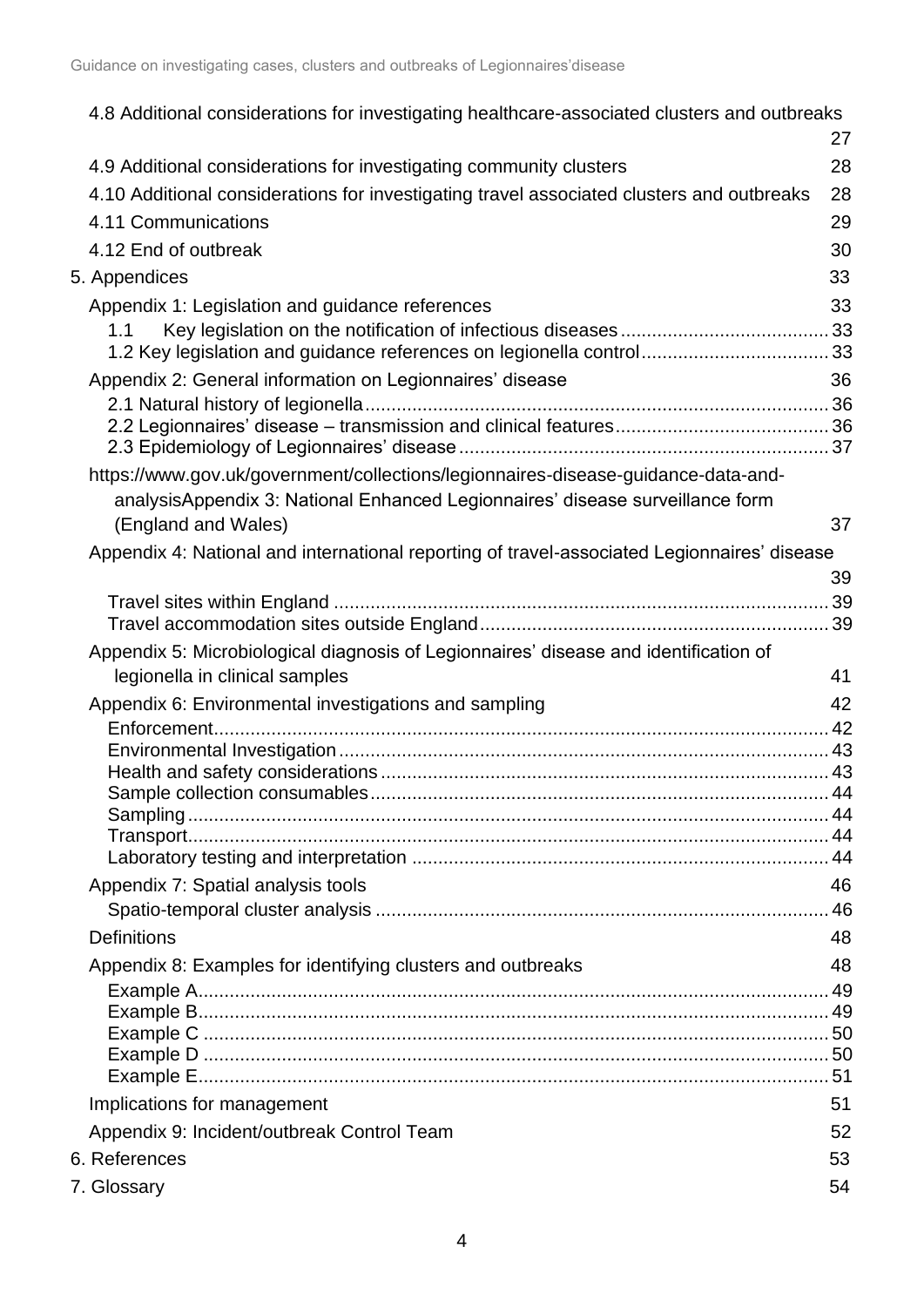Guidance on investigating cases, clusters and outbreaks of Legionnaires'disease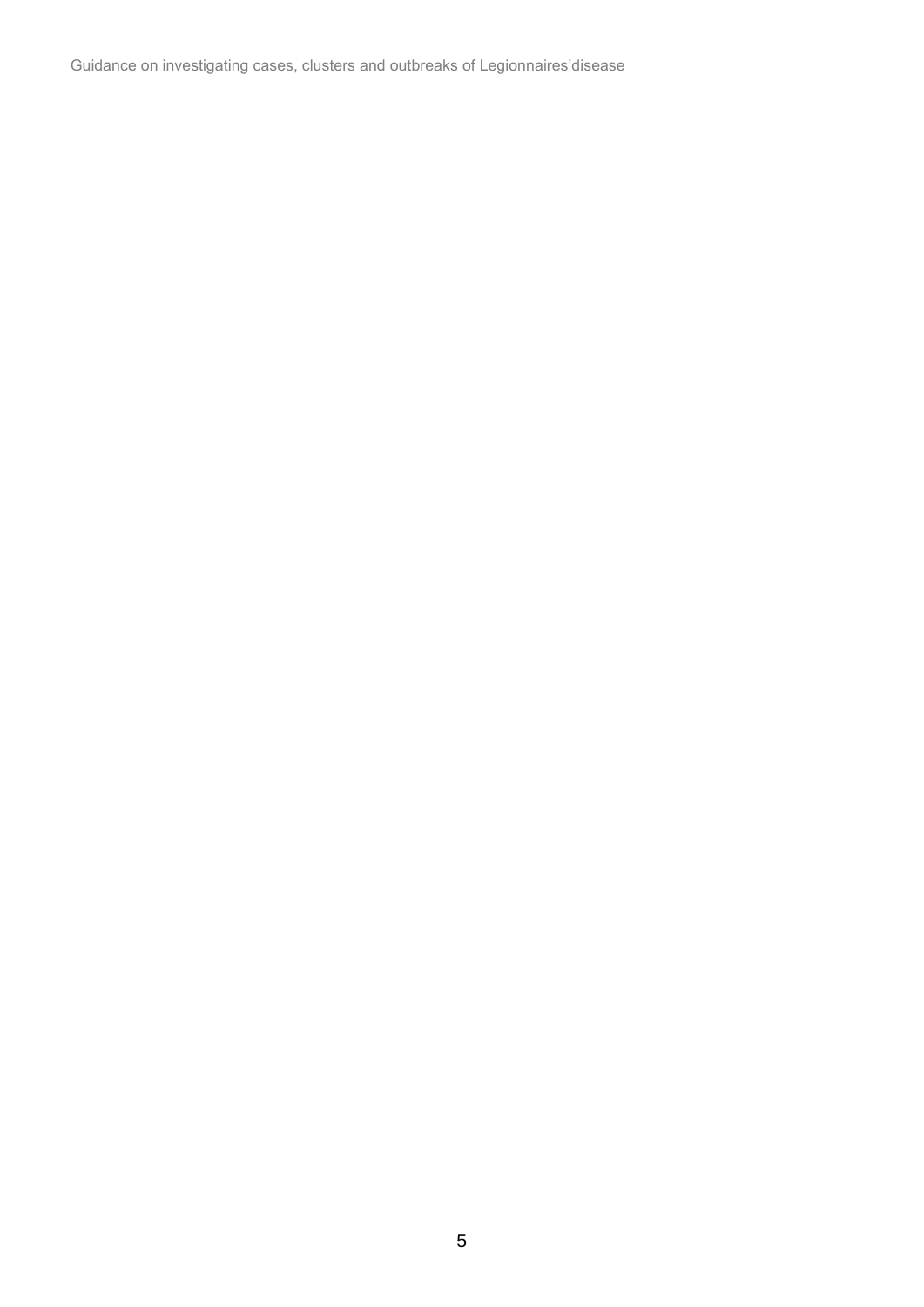## <span id="page-5-0"></span>Executive summary

This document has been produced to provide practical and comprehensive guidance for health protection teams undertaking public health investigation of cases, clusters and outbreaks of Legionnaires' disease.

The guidance brings together information on Legionnaires' disease from Public Health England and other organisations, sets out roles and responsibilities for public health investigation and enforcement and highlights specific considerations for investigation of potential sources of infection in healthcare, travel and community settings, both for single cases and clusters/outbreaks. Furthermore, the guidance provides a framework for a standardised approach to an investigation which can be adapted to the wide range of individual scenarios typically found in public health incidents.

Supplementary material and background information is provided in appendices to this document.

## <span id="page-5-1"></span>Major changes from version 1.2

- minor changes to healthcare-associated case definitions and types and associated text
- changes to reporting of travel-associated LD cases following EU exit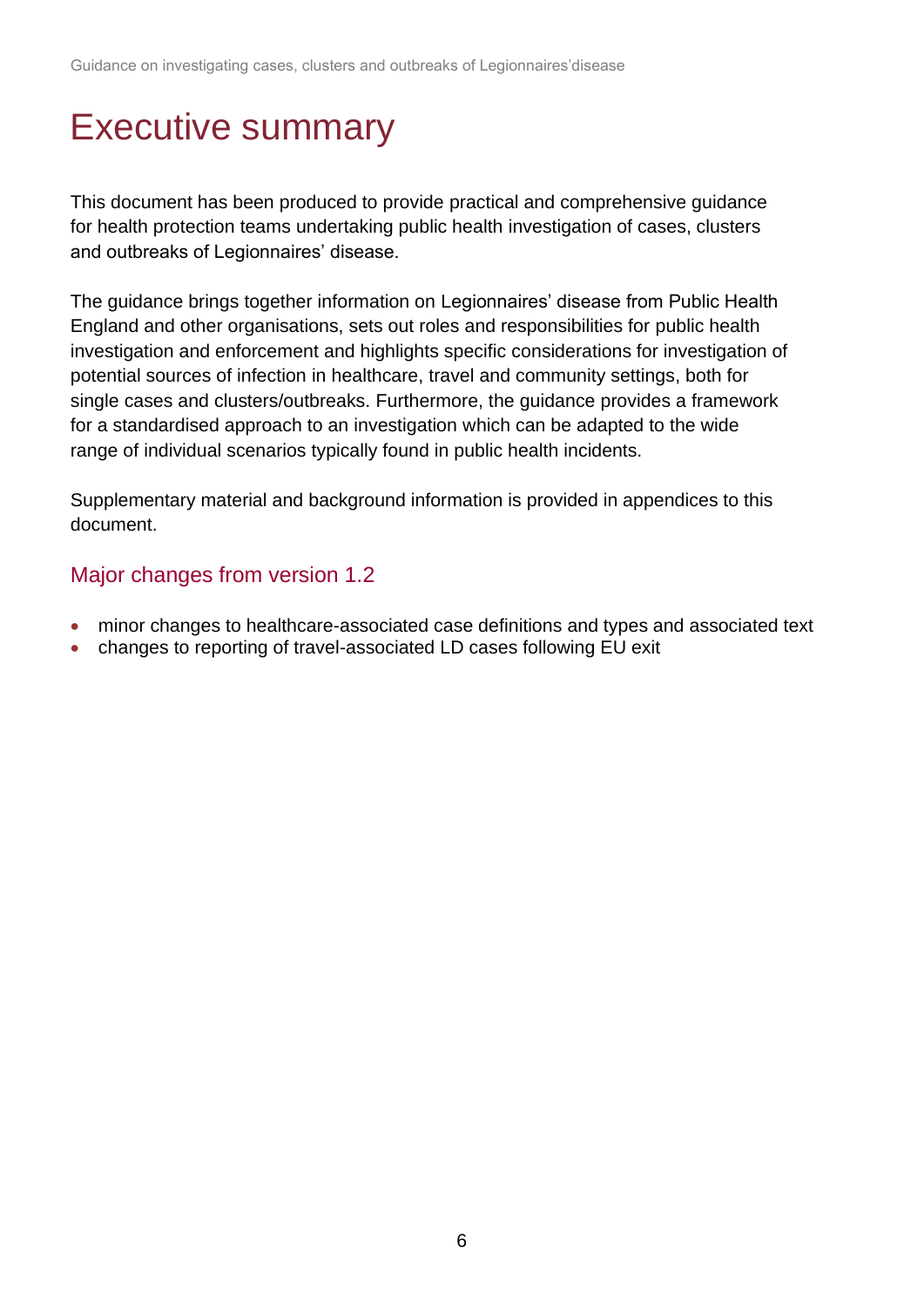# <span id="page-6-0"></span>1. Introduction

## <span id="page-6-1"></span>1.1 Aim of this guidance

1.1.1 This guidance provides a framework for a standardised approach to the investigation of Legionnaires' disease (LD) cases, clusters and outbreaks in England. Although this document refers to LD, the principles of public health investigation apply to all forms of legionellosis, for example, Pontiac fever (PF) and non-pneumonic legionellosis (NPL).

1.1.2 It is important to note that the incubation period for PF may differ from LD and users will need to interpret the public health guidance given in this document accordingly. Information regarding actions required in the investigation of PF and NPL, such as epidemiological investigation, can be sought from the Public Health England (PHE) national legionella surveillance team (NLST).

1.1.3 This guidance is primarily designed for PHE local health protection teams (HPTs) but is also applicable to all PHE staff with health protection responsibilities.

1.1.4 This document provides guidance on actions to be taken during investigations and those who need to be notified but is not prescriptive about which organisation should undertake particular actions. Section 1.2 outlines the roles and responsibilities of teams within PHE and other organisations who may be involved with an investigation. Legislation covering the responsibilities and legal duties of the individuals and organisations involved in the investigation should be consulted when allocating responsibilities for each action. See Appendix 1: [Legislation and guidance references.](#page-32-1) General information about LD is given in [Appendix 2.](#page-35-0)

## <span id="page-6-2"></span>1.2 Roles and responsibilities

Investigating cases, clusters and outbreaks of LD requires collaborative effort from specialist teams:

## <span id="page-6-3"></span>PHE Health Protection Team

The HPT is responsible for the local surveillance, data collection and for co-ordinating investigation of cases, clusters and outbreaks of LD. The HPT is responsible for receiving notifications, ensuring completion of the national surveillance form, notifying the national legionella surveillance team and providing support to environmental health colleagues for risk assessment and management.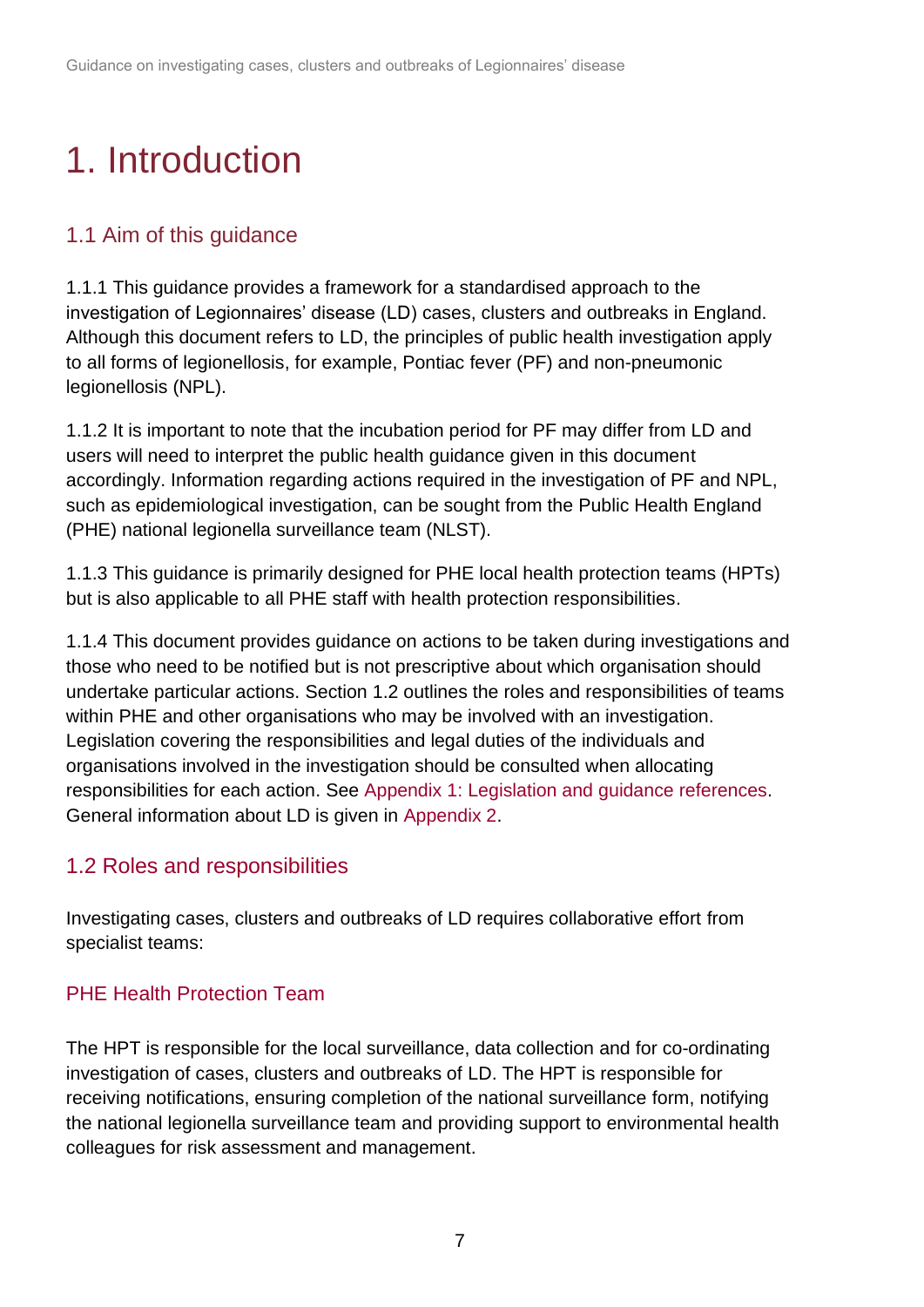#### <span id="page-7-0"></span>PHE national legionella surveillance team (NLST)

The national surveillance team receives surveillance forms [\(Appendix 3\)](#page-37-0), scrutinises the information for consistency and completeness and queries inaccuracies before processing case information. The NLST identifies clusters and outbreaks using the national database to determine associations between cases and/or locations, conducts postcode analyses and provides assistance with investigations. The NLST co-ordinates activities relating to the notification of travel associated cases to the national health authorities in the country of travel in accordance with World Health Organization (WHO) procedures.

#### <span id="page-7-1"></span>PHE Food, Water and Environmental (FW&E) microbiology laboratories

The FWE microbiology laboratories provide expert advice and testing of water and environmental samples along with support and training around sampling to environmental health officers (EHOs) and other professionals.

## <span id="page-7-2"></span>National Legionella Reference Laboratory (NLRL), Respiratory and Vaccine Preventable Bacteria Reference Unit (RVPBRU)

The NLRL, based in Colindale and part of the RVPBRU, provides a range of specialist and reference services, including routine and additional services during outbreaks. They provide confirmatory and diagnostic testing on clinical specimens taken from suspected cases of LD, undertake specialist molecular typing and provide microbiological advice on interpretation of results.

## <span id="page-7-3"></span>PHE Specialist Microbiology Services (SMS) Regional Laboratories and Primary Diagnostic Laboratories

These laboratories provide initial testing and clinical expertise to support the diagnosis of legionella infections. The PHE laboratories provide day-to-day support and guidance relating to the range and availability of clinical testing. SMS regional and primary diagnostic laboratories are responsible for ensuring that relevant samples are referred to the NLRL. They should notify the appropriate HPTs of any provisional positive results.

#### <span id="page-7-4"></span>Hospital infection control teams

NHS (or independent sector) infection control teams will lead on the investigation of cases arising in their premises. They will work closely with other stakeholders and ensure appropriate representation at any outbreak meeting, including the local PHE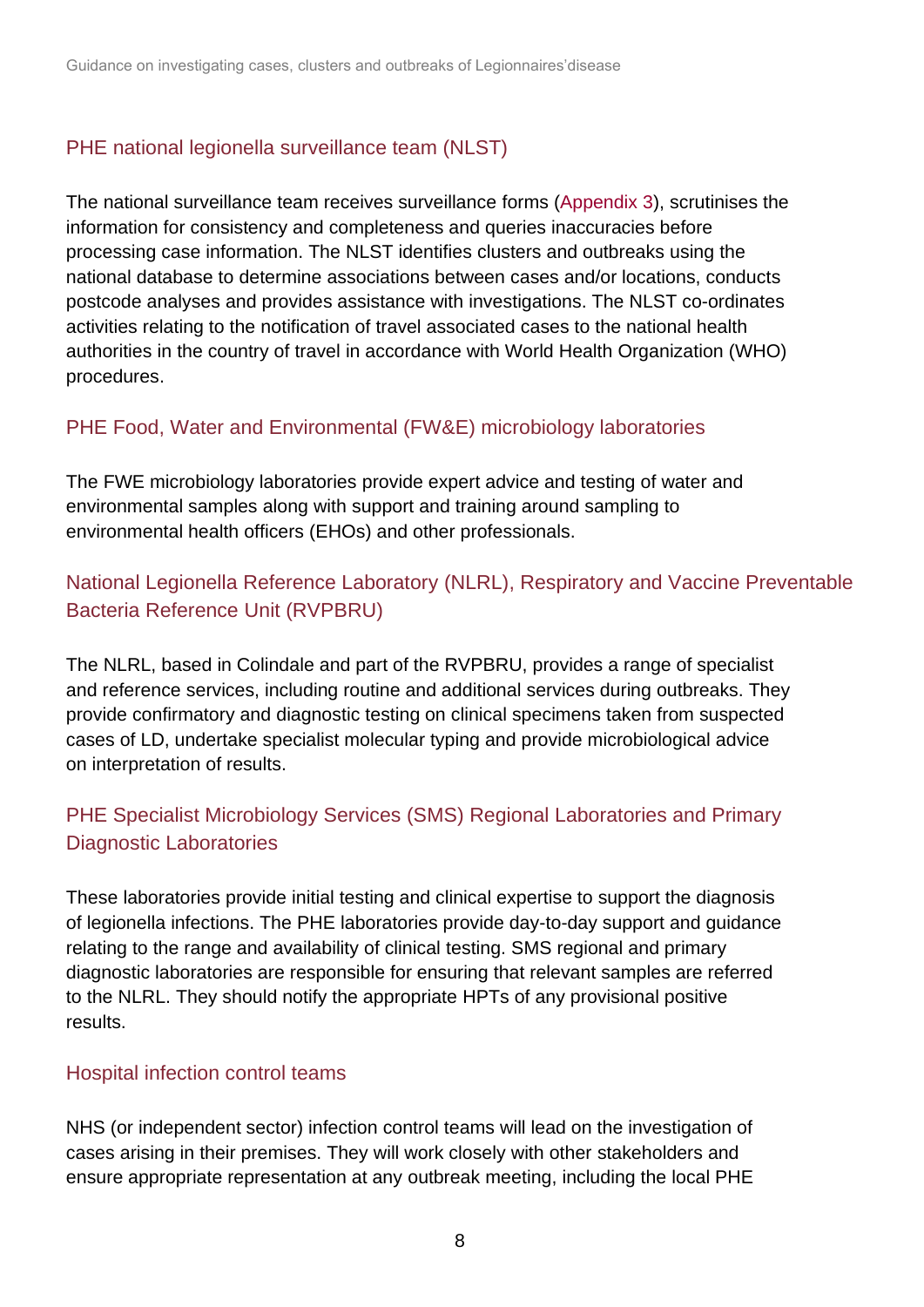HPT. These meetings will usually be chaired by an infection control doctor or Director of Infection Prevention and Control (DIPC).

### <span id="page-8-0"></span>PHE Field Epidemiology Service (FES)

FES has a role in local surveillance of LD and provides epidemiological support to HPTs in clusters and outbreaks.

#### <span id="page-8-1"></span>Local authority (LA) Environmental Health Department (EHD)

The EHOs have legal powers to undertake inspection of potential LA-enforced places/sources associated with cases, clusters and outbreaks, to review risk assessments, to monitor and enforce legislation relating to the control of legionella, and to undertake sampling as appropriate.

### <span id="page-8-2"></span>Health and Safety Executive (HSE)

HSE is responsible for enforcing legislation relating to the management of legionella risk at sites where they are the enforcing authority.

### <span id="page-8-3"></span>Care Quality Commission (CQC)

CQC is the lead enforcement body under the Health and Social Care Act 2008 for safety and quality of treatment of patients and service users in premises where the provider is registered with the CQC. This activity is clarified further in the [Memorandum](http://www.hse.gov.uk/aboutus/howwework/framework/mou/mou-cqc-hse-la.pdf)  [of Understanding](http://www.hse.gov.uk/aboutus/howwework/framework/mou/mou-cqc-hse-la.pdf) between the CQC, HSE and LAs in England.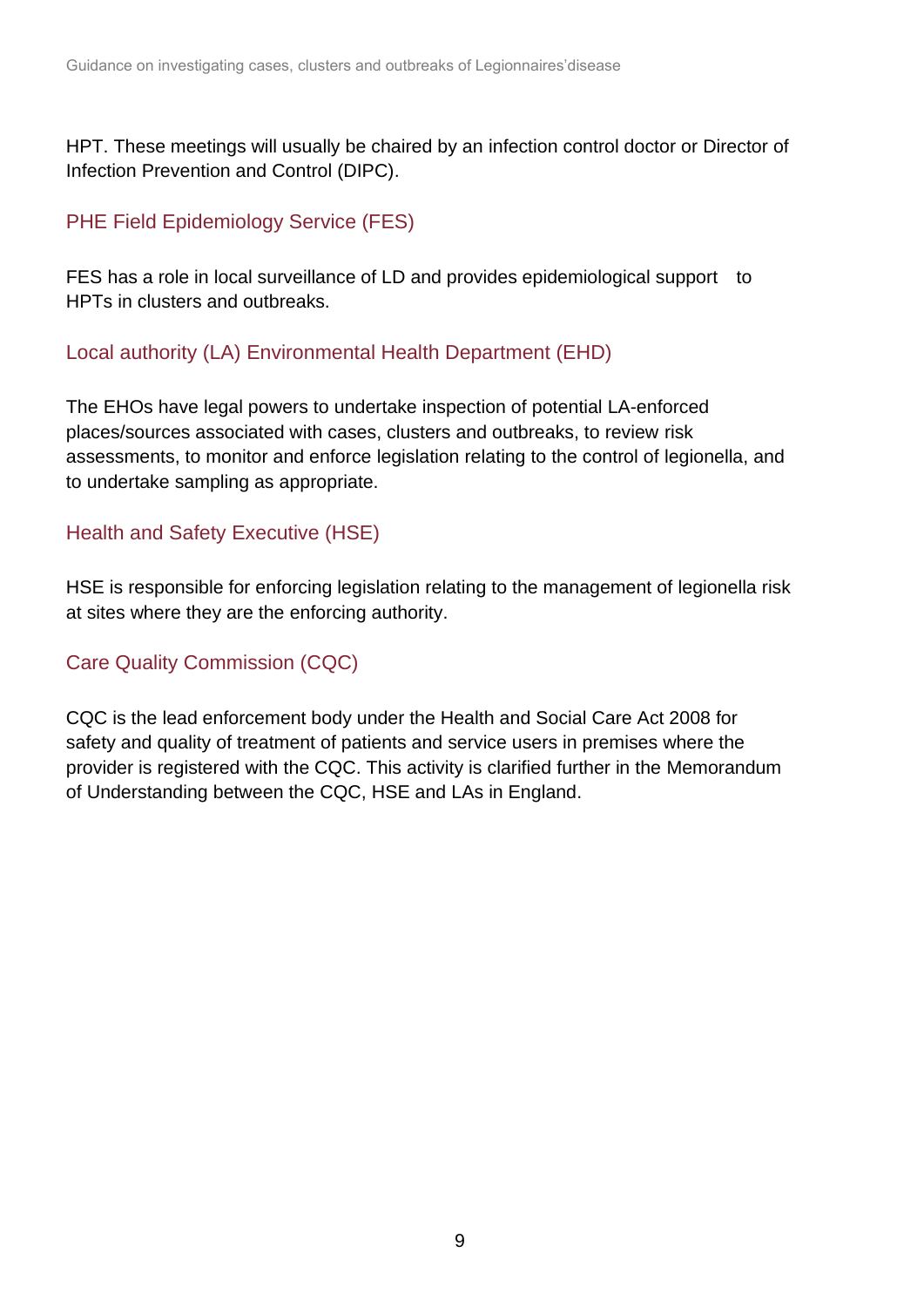# <span id="page-9-0"></span>2. Notification and reporting

## <span id="page-9-1"></span>2.1 Statutory notification

2.1.1 LD is a notifiable disease and *Legionella spp.* is a notifiable causative agent under the Health Protection (Notification) Regulations 2010. All cases (including suspected) of LD must be notified by the clinician to the Proper Officer of the relevant LA (usually the Consultant in Communicable Disease Control) verbally as soon as reasonably practicable and then in writing within 3 days. All diagnosing laboratories must notify the local HPT when *Legionella spp.* has been identified in a human sample, verbally as soon as reasonably practicable and then in writing within 7 days: [http://www.legislation.gov.uk/uksi/2010/659/contents/made.](http://www.legislation.gov.uk/uksi/2010/659/contents/made)

2.1.2 Reporting procedures for notifiable diseases, and the relevant forms, can be found at: [https://www.gov.uk/notifiable-diseases-and-causative-organisms-how-to](https://www.gov.uk/notifiable-diseases-and-causative-organisms-how-to-report#registered-medical-practitioners-report-notifiable-diseases)[report#registered-medical-practitioners-report-notifiable-diseases](https://www.gov.uk/notifiable-diseases-and-causative-organisms-how-to-report#registered-medical-practitioners-report-notifiable-diseases)

### <span id="page-9-2"></span>2.2 National enhanced Legionnaires' disease surveillance scheme reporting

2.2.1 PHE co-ordinates the national enhanced surveillance scheme (NELSS) for LD in residents of England and Wales. Enhanced surveillance is carried out on every case of LD and a national surveillance scheme reporting form must be completed and submitted to the NLST at Colindale. Reporting timely and accurate details on cases is important as the NLST is able to support identification of potential outbreaks or clusters across HPTs, assist in the identification of potential sources and to liaise with international public health authorities as appropriate for reporting of travel associated cases.

Further details on completing the national surveillance scheme reporting form are available in [section 3.3.](#page-11-1)

Copies of the form are [available online,](https://www.gov.uk/government/publications/legionnaires-disease-national-surveillance-scheme) via HPZone, and in [Appendix 3](#page-37-0) of this document.

Please refer to section 1.1.2 in relation to other forms of Legionella infection.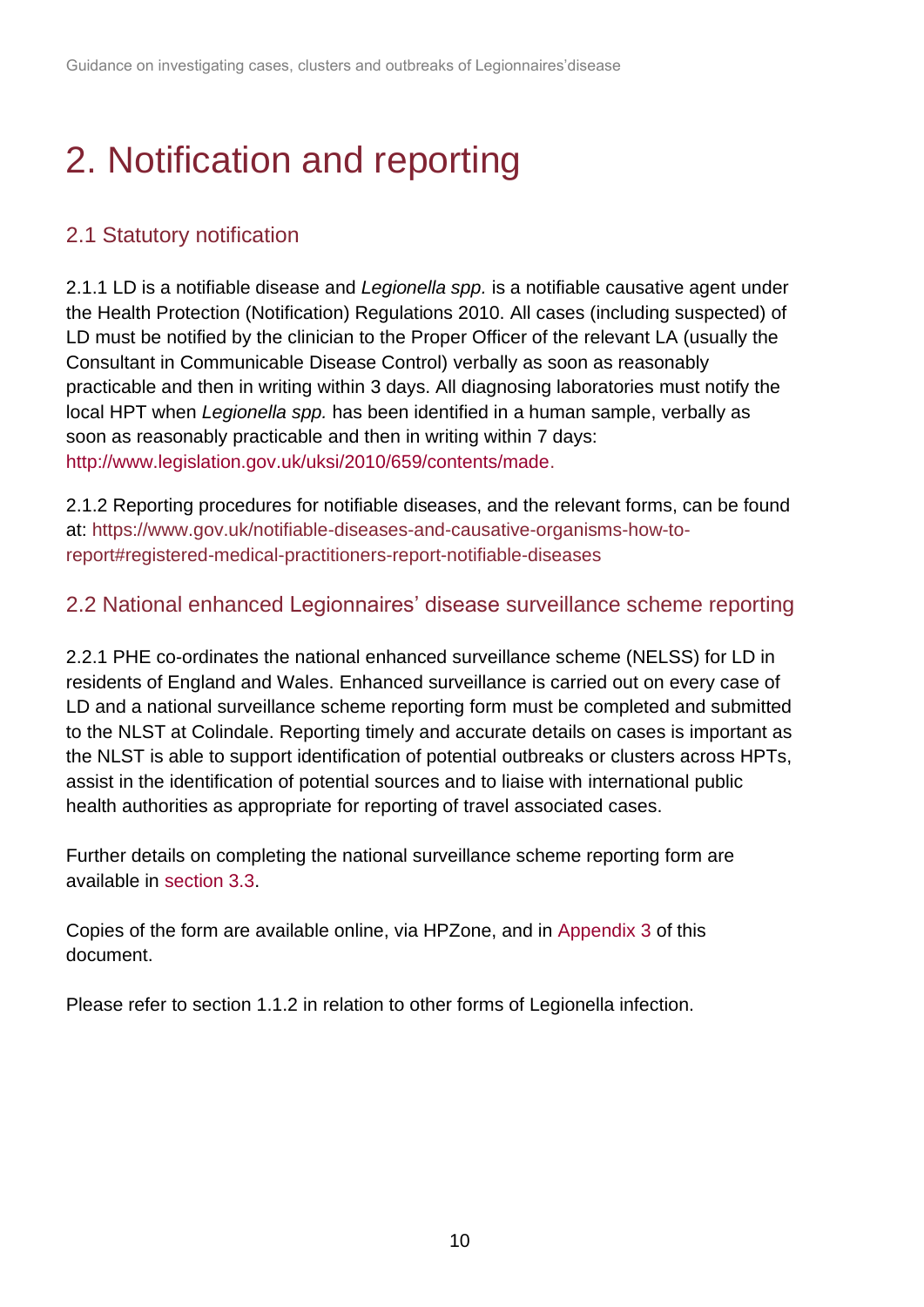## <span id="page-10-0"></span>3. Investigation and management of single cases

## <span id="page-10-1"></span>3.1 Establishing the diagnosis

3.1.1 Sections 3.1 to 3.4 contain guidance that is attributable to every case of LD. Sections 3.5 onwards give further detail for cases in specific settings. Refer to the summary in figure 1 on page 19.

3.1.2 Following notification of a case, the diagnosis should be reviewed to ensure that it meets the case definition for LD (Box 1).

#### **Box 1. Legionnaires' disease: PHE case definitions for public health action in England and Wales**

#### **Confirmed Case**

A clinical or radiological diagnosis of pneumonia with laboratory evidence of one or more of the following:

- isolation (culture) of *Legionella* species from a respiratory specimen
- the presence of *Legionella pneumophila* antigen in urine specimen
- detection of *Legionella spp.* nucleic acid (eg, by PCR) in a lower respiratory tract specimen (eg, sputum, bronchoalveolar lavage (BAL)

#### **Probable case (following declaration of an outbreak only)**

A case with a clinical diagnosis of pneumonia but no microbiological evidence for confirmed LD infection (above) can be considered a probable LD case where the location and onset date(s) meet the outbreak case definition for the exposure category [\(Box 3\)](#page-23-0).

3.1.3 It is not necessary to wait for reference laboratory results before undertaking public health action. If a case is later tested at the NLRL and the findings do not support the diagnosis of legionella infection, then the case will be excluded from further public health action.

3.1.4 Antigens for *Legionella pneumophila* in urine may not be detected in all LD cases and, therefore, other diagnostic methods may need to be considered on an individual case basis.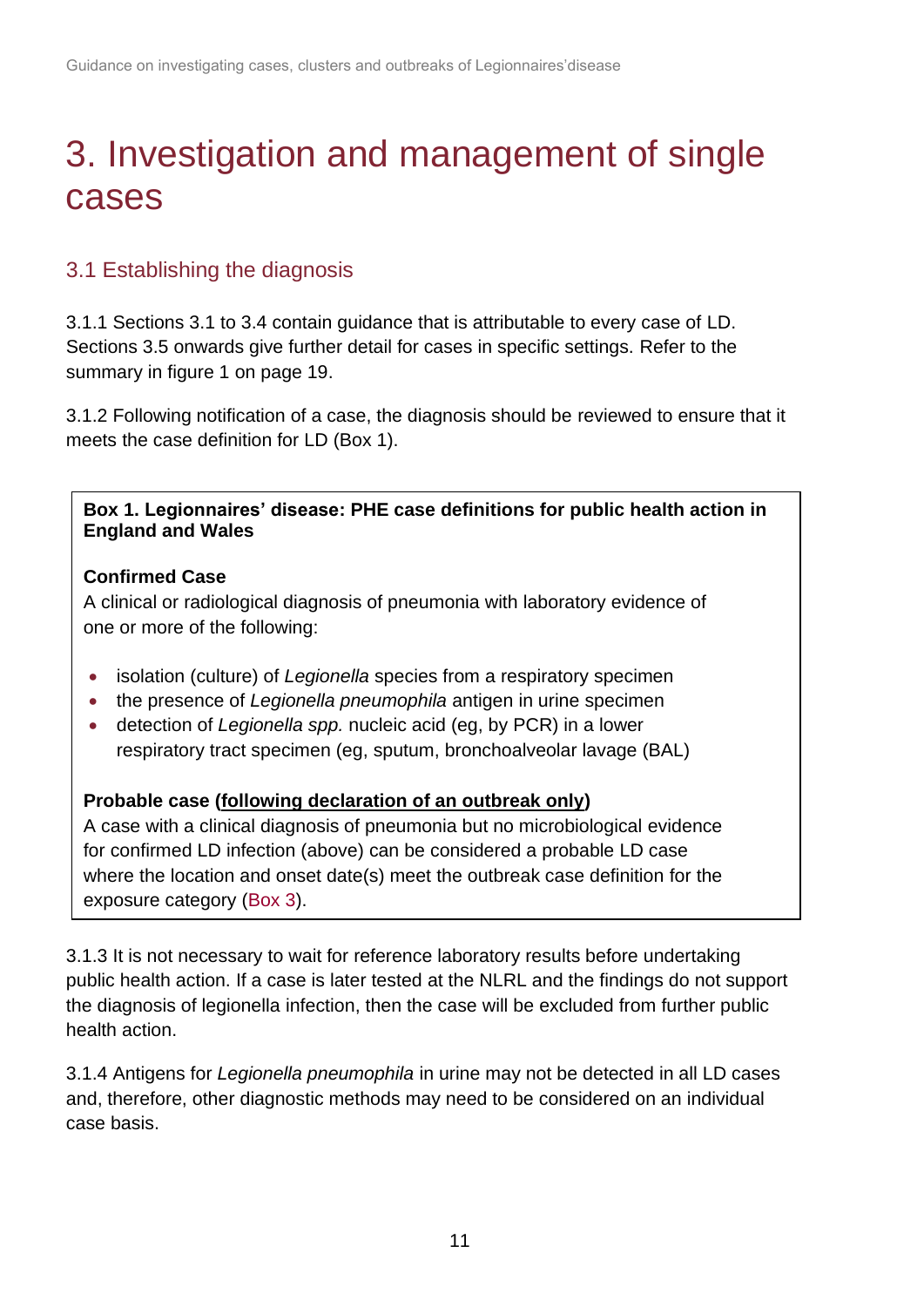## <span id="page-11-0"></span>3.2 Collecting clinical samples

3.2.1 Urine specimens found to be positive for *L. pneumophila* antigens by the local hospital laboratory should be sent to the NLRL for confirmatory testing.

3.2.2 For all confirmed LD cases, a lower respiratory tract specimen (for example, sputum, BAL or port mortem lung tissue) should be obtained from the individual as soon as possible and the specimen sent to the NLRL for reference culture and typing. While culture might be undertaken in local hospitals, laboratories should be requested to send at least a portion of available respiratory samples direct to NLRL to prevent any delay obtaining typing data.

3.2.3 Further information on the microbiological diagnosis of LD is available in [Appendix](#page-40-0)  [5.](#page-40-0) For appropriate specimens refer to the [bacteriology reference department user](https://www.gov.uk/government/publications/bacteriology-reference-department-brd-user-manual)  [manual](https://www.gov.uk/government/publications/bacteriology-reference-department-brd-user-manual) and [instructions for referral of specimens.](http://www.gov.uk/government/publications/legionnaires-disease-referral-of-specimens-for-confirmation)

3.2.4 Legionella infections where the diagnosis is made using only serological methods or direct immunofluorescence no longer meet the case definitions for the purposes of public health action or surveillance.

#### <span id="page-11-1"></span>3.3 Completing the national surveillance form

3.3.1 If a case meets the confirmed or probable definition for public health action, the individual must be interviewed promptly, where possible, and the [national legionella](https://www.gov.uk/government/publications/legionnaires-disease-national-surveillance-scheme)  [surveillance form](https://www.gov.uk/government/publications/legionnaires-disease-national-surveillance-scheme) completed.

3.3.2 The national surveillance form aims to capture details of activities and places visited in the 10 days prior to the onset of symptoms (herein referred to as the 10 day history) and form the basis of investigations to identify a potential source of infection. The case history information recorded on the form should be as detailed as possible and include names, addresses, postcodes and, where appropriate, room numbers of sites stayed at or visited during the incubation period, along with dates.

3.3.3 The WHO has defined the incubation period for LD as 2 to 10 days prior to onset of symptoms (1), and evidence from outbreaks supports a median incubation period of 6 to 7 days (2). However, [longer incubation periods have been documented](https://www.ncbi.nlm.nih.gov/pmc/articles/PMC2730281/) in specific circumstances such as immunosuppression and if it is considered that information on case activity needs to be obtained for longer than 10 days prior to onset of symptoms, such information should be added to the surveillance form

3.3.4 It is recommended that a skilled and experienced interviewer undertakes the case interview and completes the surveillance form to achieve optimal history. If the patient is too unwell to be interviewed, details should be obtained from the next of kin as far as is possible, within the requirements of patient confidentiality. Follow-up interviews may be necessary if information cannot be obtained from the case in the first instance, or to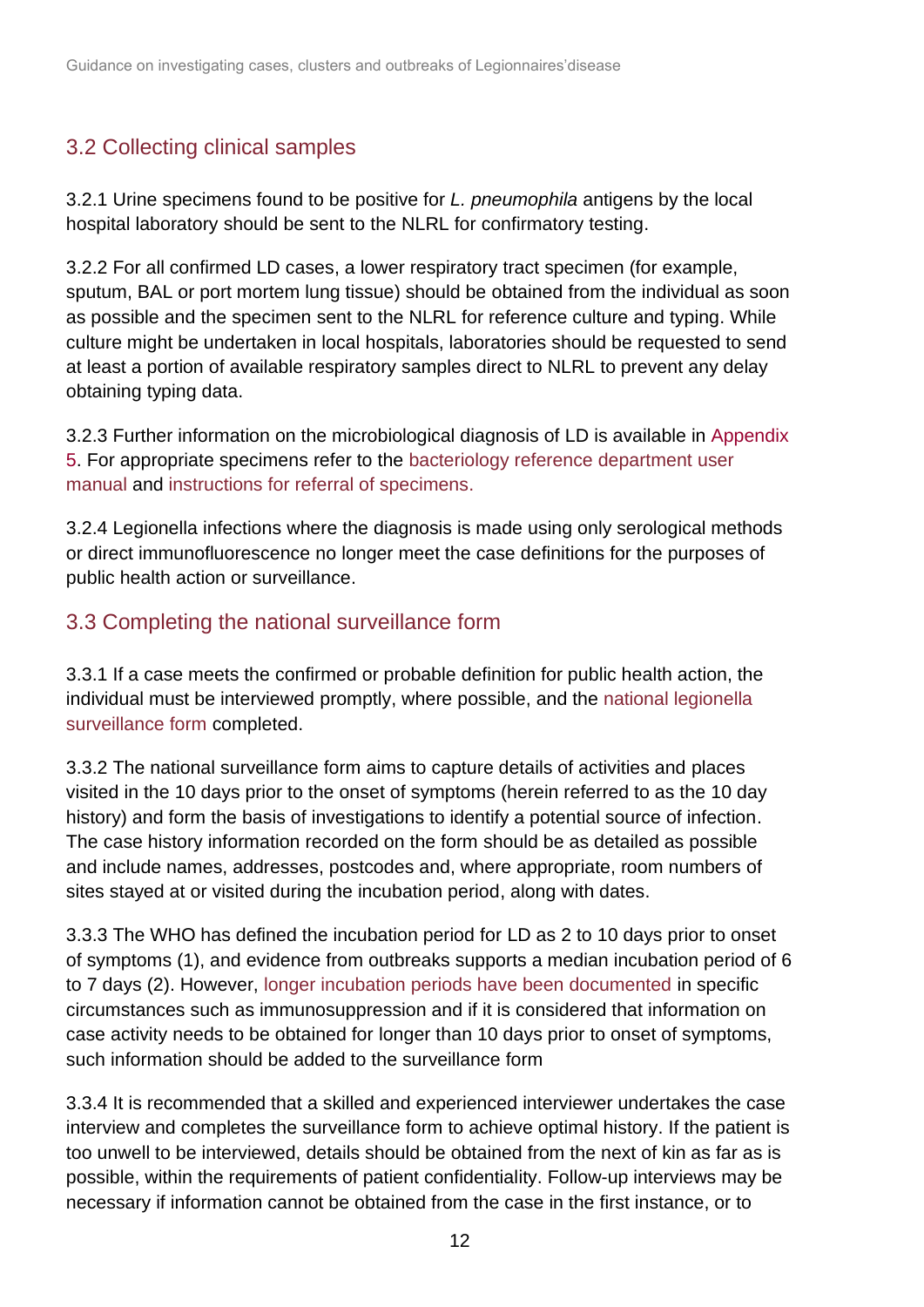verify previous information as the investigation progresses. Self-completion of the surveillance form by the patient or family member (without an interviewer) may yield less detailed information and should be avoided as far as possible. If the surveillance form is routinely completed by a professional outside the HPT, then it is strongly suggested that clinical and microbiological details are completed by the HPT using information obtained at initial notification.

3.3.5 The completed surveillance form should be submitted to the NLST from the investigating PHE Centre as soon as possible via secure encrypted email or secure fax. PHE and/or local protocols regarding security, transfer and storage of personal identifiable information must be followed at all times. If there is a delay in obtaining all of the case information, preliminary information (as highlighted on the surveillance form) should be reported to the national surveillance scheme by the next working day after the case is detected, with detailed information to follow on an updated form when available.

<span id="page-12-2"></span>3.3.6 The NLST must also be notified of any new/updated information on exposures and/or investigations after submission of the surveillance form. The NLST request that they are informed of the outcome of the case (survival or death) at 30 days from onset of symptoms (this can be via email or by submission of an updated surveillance form).

## <span id="page-12-0"></span>3.4 Investigations for potential source(s)

3.4.1 The 10 day exposure history from the completed surveillance form should be used to identify and investigate potential sources of infection. Most cases will have multiple potential sources and each should be considered individually on their likely risk to the public.

3.4.2 The decision to investigate a potential source should be based on the risk to those who are exposed to it, in conjunction with local protocols and resources. Investigations should be initiated simultaneously on those sources considered to be of high risk.

3.4.3 Cases are typically categorised by their most likely potential source of infection (as identified by exposure history) as either healthcare associated, travel associated or community acquired and this is confirmed if and when a link is established between the case and potential source. These categories are not mutually exclusive and any exposures should be investigated if thought to be a risk.

## <span id="page-12-1"></span>3.5 Investigation and management of healthcare settings associated with single cases of LD

3.5.1 Definition: Healthcare-associated LD (defined as an LD case where the presumptive source is a healthcare setting) can occur in individuals who have had significant exposure to healthcare associated premises; including hospitals and hospices for some or all of the 2 to 10 days prior to onset of symptoms (see [Table 1\)](#page-14-0).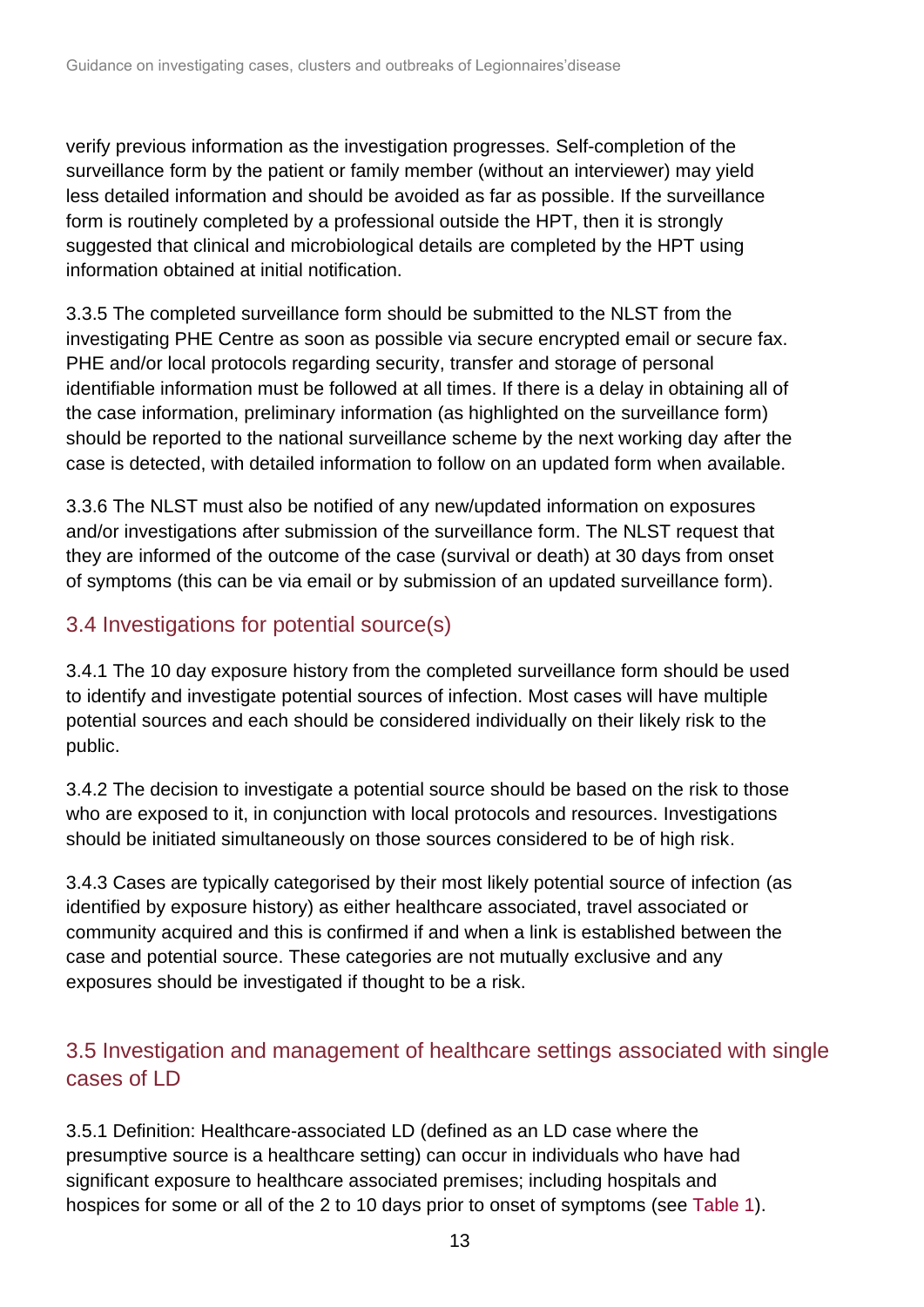This section specifically relates to investigations following the identification of healthcare associated LD cases. This section does not relate to registered care or nursing homes – please refer to section 3.6 for community acquired cases.

3.5.2 Rationale for action: Outbreaks in healthcare settings have high mortality rates, due to the presence of vulnerable groups such as elderly and/or immunocompromised. Rapid investigation of a case associated with a healthcare setting and prompt institution of remedial measures where necessary is essential to minimise the likelihood of an outbreak occurring.

3.5.3 Alert the healthcare facility or managing trust: Where a healthcare associated case is identified, the HPT should contact the relevant lead in the healthcare facility to consider the evidence and to agree how to proceed with investigations. The HPT should also inform the NLST who will be able to provide advice to HPTs on the response to individual cases and provide historical context through analysis of the national database to identify previous cases and/or incidents associated with the healthcare facility.

3.5.4 Alerting other relevant agencies: The Consultant in Communicable Disease Control (CCDC) or Consultant in Health Protection (CHP) should consider informing the CQC of confirmed cases of LD with Type A and Type B exposures to healthcare premises (see [Table](#page-14-0) 1) if this has not already been completed by the Trust. Enforcement actions may be undertaken by CQC.

3.5.5 ICT arrangements: Often, an incident control team (ICT) is convened to coordinate rapid and effective investigations. The acute trust or infection control team will usually manage the incident and lead the ICT with input and advice from PHE. Several groups and agencies may need to be involved in the investigation, including, but not limited to: the DIPC, microbiologist, healthcare facility estates/contractors, relevant clinicians, the local HPT, CQC and the PHE NLST, NLRL, SMS and FW&E laboratory. If an ICT is not convened, then it is recommended that direct liaison is established with the premises' water safety group (refer to 3.5.9).

3.5.6 Risk assessment of case in relation to healthcare associated exposure: Following alerting of a healthcare-associated case, the ICT (or HPT and the incident lead at the healthcare premises if ICT is not convened) may wish to consider the type of exposure the case had to the healthcare premises. For convenience, Table 1 provides a framework for considering different types of exposures as part of the risk assessment. This includes both the individual's time spent within the premises, and the premises' previous associations with LD cases. Consideration should be given to results of most recent routine legionella testing and any known water safety issues in the healthcare premises.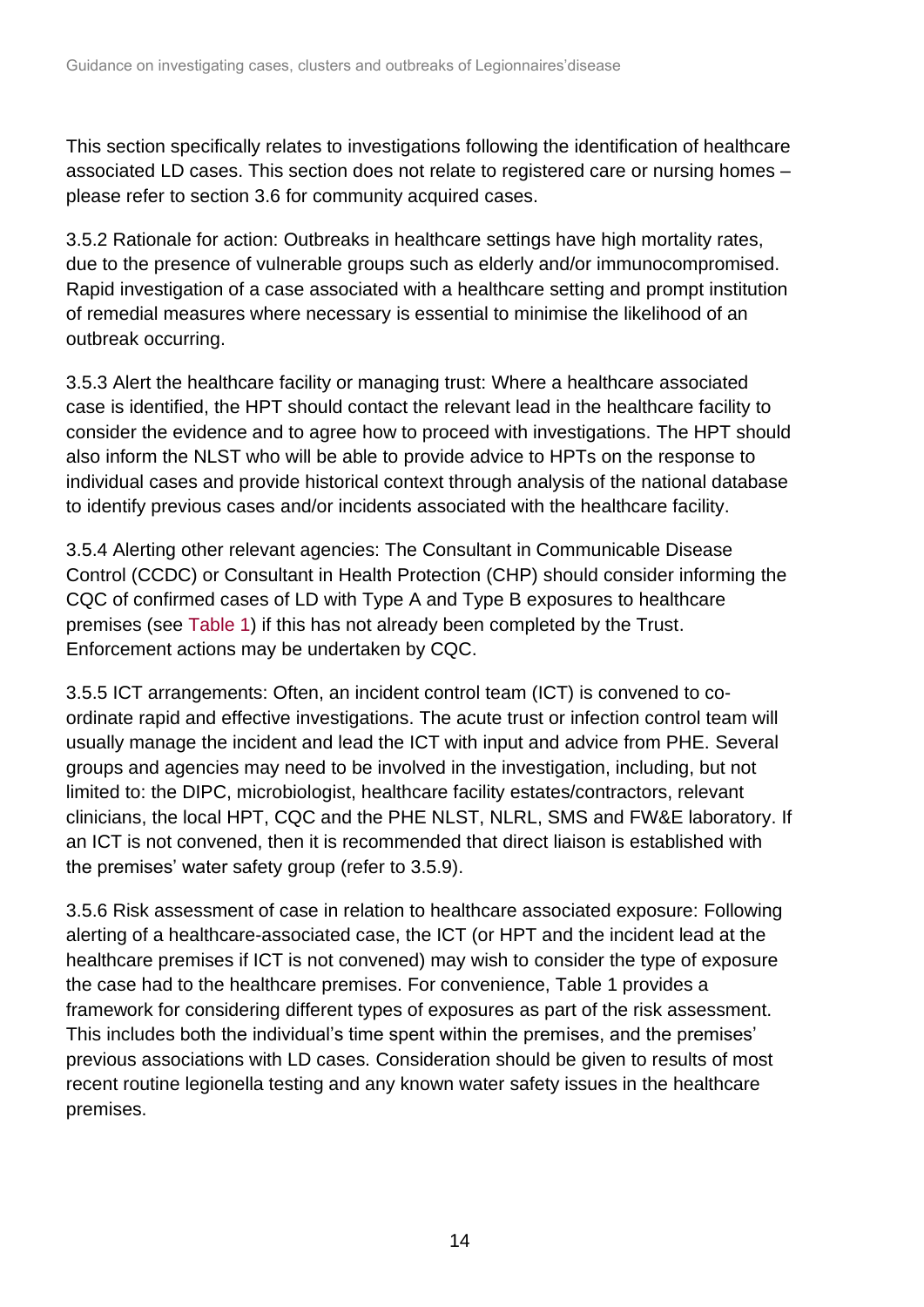#### <span id="page-14-0"></span>**Table 1. Types of exposures related to a single case of healthcare associated legionellosis**

| <b>Types of Healthcare</b><br>associated exposure | Types of exposures related to a healthcare<br>associated case                                                                                                                                                                                                                                                                                                                                                                                                                                                                                              |
|---------------------------------------------------|------------------------------------------------------------------------------------------------------------------------------------------------------------------------------------------------------------------------------------------------------------------------------------------------------------------------------------------------------------------------------------------------------------------------------------------------------------------------------------------------------------------------------------------------------------|
| Type A                                            | The case stayed overnight in healthcare associated<br>premises for the entire 2 to 10 day incubation period                                                                                                                                                                                                                                                                                                                                                                                                                                                |
| Type B                                            | The case stayed overnight in healthcare associated<br>premises for any of the 2 to 10 day incubation period (or<br>worked as a regular employee in the premises during the<br>10 day incubation period) AND the premises have been<br>associated with a case of LD with onset more than 2<br>years* previously                                                                                                                                                                                                                                             |
| Type C                                            | The case stayed overnight in healthcare associated<br>premises for any of the 2 to 10 day incubation period (or<br>worked as a regular employee in the premises during the<br>10 day incubation period) AND the premises have not<br>been associated with any previous cases of LD                                                                                                                                                                                                                                                                         |
| Type D                                            | The case visited healthcare associated premises during<br>the 2 to 10 day incubation period, including as an<br>occasional, transient worker but did not stay overnight<br>and did not work at the premises as a regular employee;<br>and a risk assessment indicates investigation of the case<br>as healthcare associated due to, for example, frequency<br>of visits, nature of treatment, underlying<br>illness/susceptibility to LD, documented exposure to a<br>source known to be contaminated, risk to other patients.<br>Refer to section 3.5.13. |

\*If the previous case(s) occurred less than 2 years previously, refer to section 4 and investigate as a cluster.

3.5.7 Identification and assessment of potential sources of infection within the healthcare premises: Using the 10 day history of the case, identify any potential sources of exposure within the premises; more specifically the hot and cold water systems and other associated equipment such as assisted baths and showers, cooling towers, nebulisers and respiratory equipment, water features and humidifiers. As a priority, potential sources within the healthcare premises should be risk assessed to establish the potential for legionella colonisation and infection.

The risk assessment should:

- consider the nature and condition of the water system
- determine whether control measures are in place and effective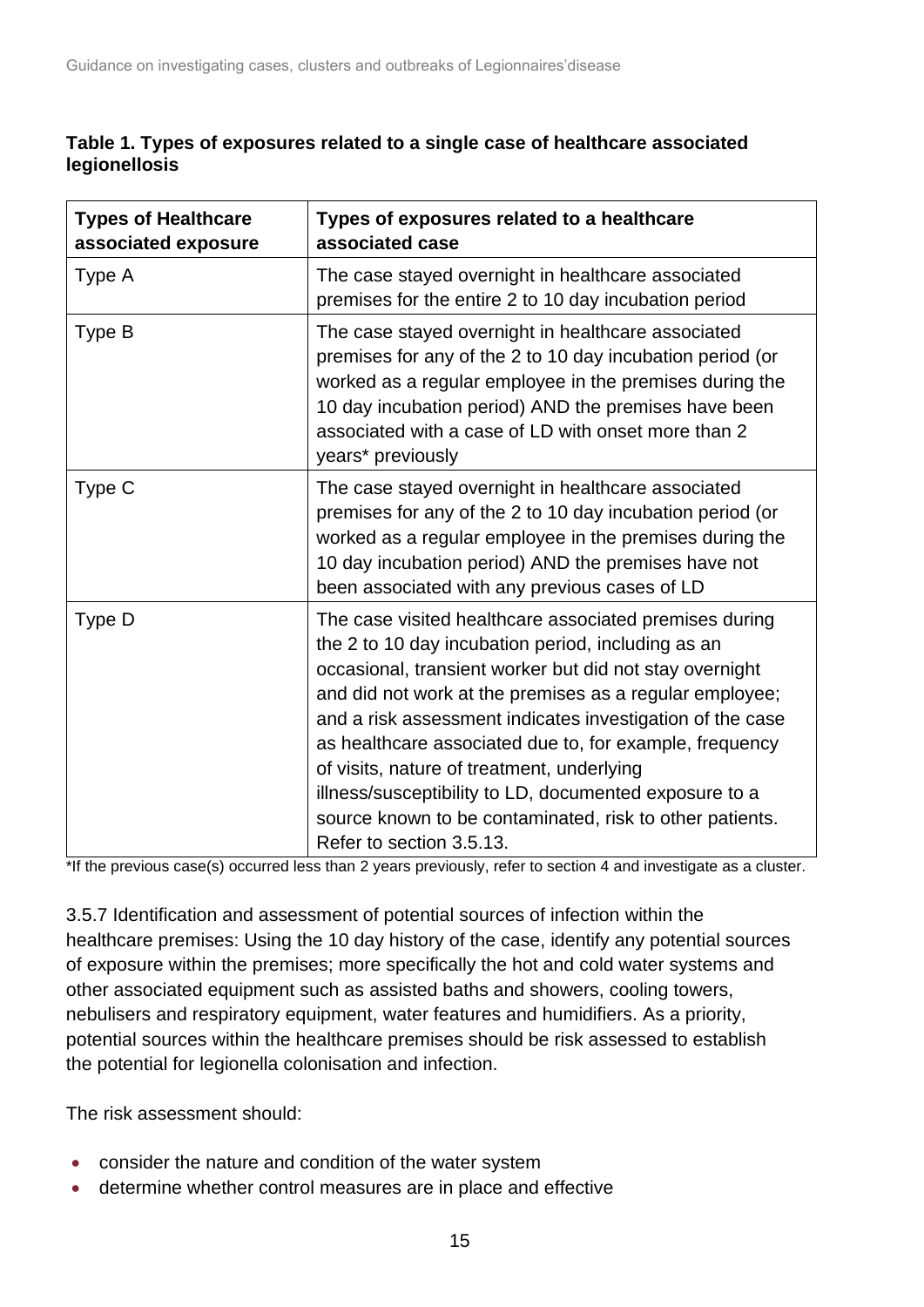- identify any areas of high risk, for example, where systems with stored or recirculated water have the capacity to produce aerosols
- review the susceptibility of any person(s) exposed to these aerosols
- identify areas not in consistent use, and no regular flushing regime is in place

If no ICT has been convened, then the water safety group (refer to 3.5.9) should consider the risk related to these potential sources as soon as possible.

3.5.8 Prospective case finding: Based on the risk assessment of the case, clinicians within the facility may be alerted to cases of LD associated with the hospital or healthcare premises; this may be considered particularly in relation to cases with Type A and B exposures. As pneumonia is a common clinical diagnosis and legionella testing is not always undertaken in such patients, raising awareness among clinicians is likely to assist in early diagnosis and improved patient outcomes.

3.5.9 All healthcare facilities should have an established Water Safety Group that meets regularly to review management strategies, written scheme, incidents, any sampling or monitoring results and actions to be taken (refer to [HTM 04-01\)](https://www.gov.uk/government/publications/hot-and-cold-water-supply-storage-and-distribution-systems-for-healthcare-premises).

The Water Safety Group is not limited to but should include:

- a named Responsible Person (legionella) and their deputy
- an infection control doctor or nurse
- consultant medical microbiologist
- estates Department representative
- other persons where identified

If an incident team is not convened, a member of the local HPT staff may liaise with the water safety group during case investigations to discuss relevant issues.

The existing water safety plan, building schematics and maintenance records should be reviewed and considered as part of the risk assessment, as should any results of previous legionella sampling.

3.5.10 Environmental microbiological investigations: For type A cases, environmental samples should be taken from each of the potential sources identified without delay, prior to implementation of control measures such as disinfection. For type B and C cases, a decision to take samples should be taken according to the risk assessment. This could be discussed with a PHE FW&E microbiology laboratory.

3.5.11 Implementation of control measures: It is not necessary to await the results of sampling before undertaking control measures, particularly if inadequacies have been found in the management of water systems, medical equipment or cooling towers (including maintenance records). Assurance should be sought that the hospital/facility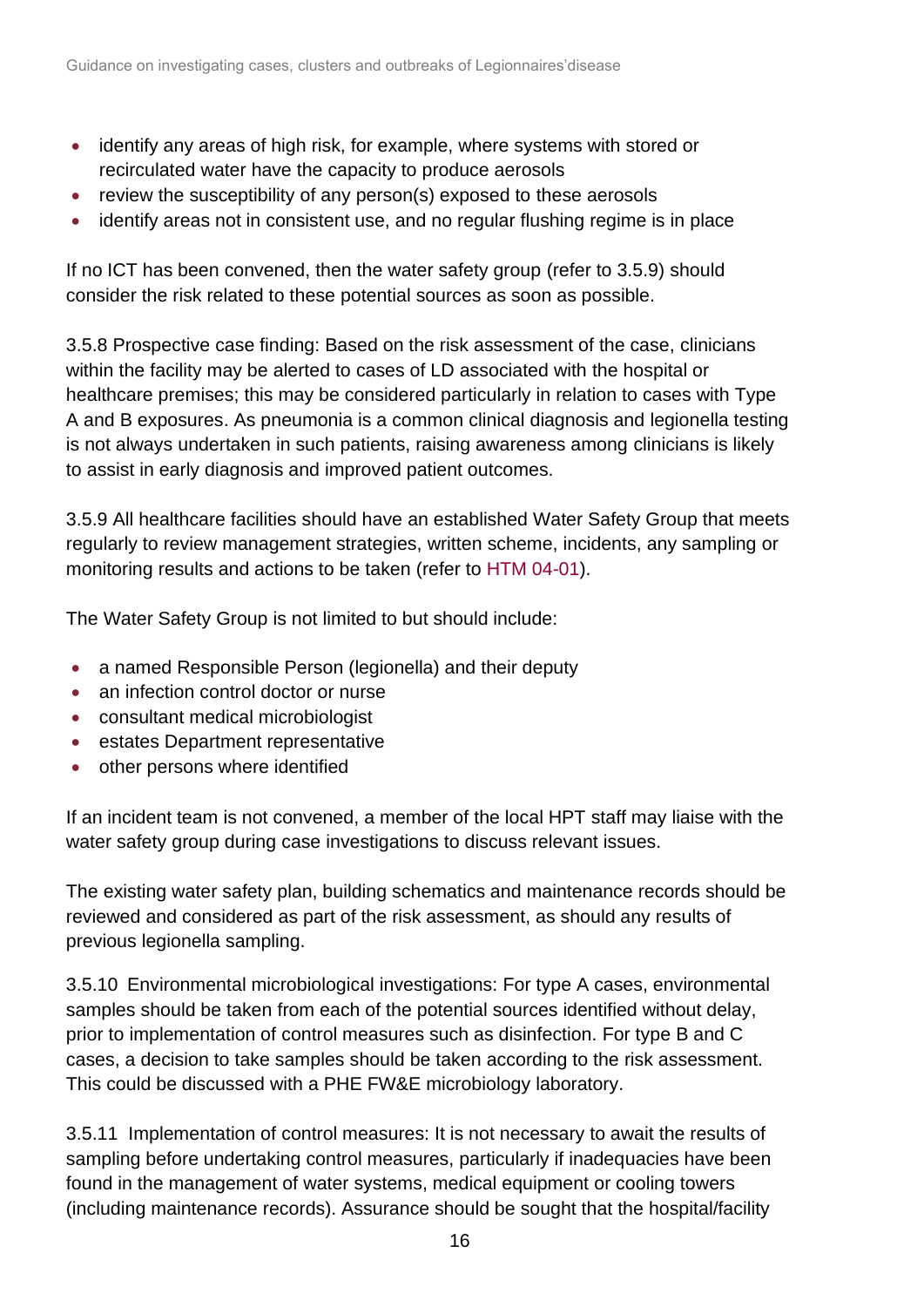has implemented the necessary control measures promptly and that their effectiveness is being monitored. Furthermore, assurance should be sought that ongoing control measures and remedial actions are ongoing and that a sampling schedule is in place to monitor and verify the parameters, including legionella counts, identified in the water safety plan.

**N.B: It is not the role of PHE to provide operational management advice on legionella control in water systems.** The management or owner of the healthcare premises should seek this advice from their contracted water management company.

3.5.12 Communications: A single case of healthcare-associated LD may attract media attention, so early consideration should be given to the development of an appropriate media handling strategy, jointly by the healthcare facility management and the local HPT.

3.5.13 Other scenarios (type D healthcare exposure): There may be a reported hospital visit by a case with no overnight stay (eg an occasional worker, a person attending or being treated as an outpatient or a patient visitor). In such situations the decision to investigate the healthcare premises should be made on the basis of an individual risk assessment by the HPT and the healthcare premises' infection prevention team, taking into account the likelihood and frequency of aerosol exposure during the incubation period, and the potential susceptibility of the case. If there is any history of previous cases associated with the healthcare premises, the situation should be reviewed to determine if this meets the criteria for a healthcare associated cluster as described in Section 4. Unless a microbiological and epidemiological link is established between the case and the healthcare premises, potential community exposures should still be considered and the case investigated as community acquired.

3.5.14 Investigating other potential sources*:* In addition to investigating the presence of legionella in water associated with the healthcare facility, other sources should be considered for type B, C and D cases, such as a risk assessment of the case's home (refer to section 3.6, below). The local FW&E Microbiology Laboratory can be contacted for advice (refer to [Appendix 6\)](#page-41-0). As healthcare associated legionella infection is a significant potential risk to patient safety, it is essential that actions within the premises are not delayed while other exposures are investigated.

3.5.15 Follow-up: Refer to [paragraph 3.3.6.](#page-12-2)

3.5.16 Situations where legionellae have been identified in water systems in healthcare facilities without any known cases, that is, where routine sampling has identified high legionella counts, should be managed by the healthcare facility in accordance with their policies. Advice for HPTs is available in the PHE guidance document ['Responding to](https://www.gov.uk/government/publications/legionella-detection-in-healthcare-premises)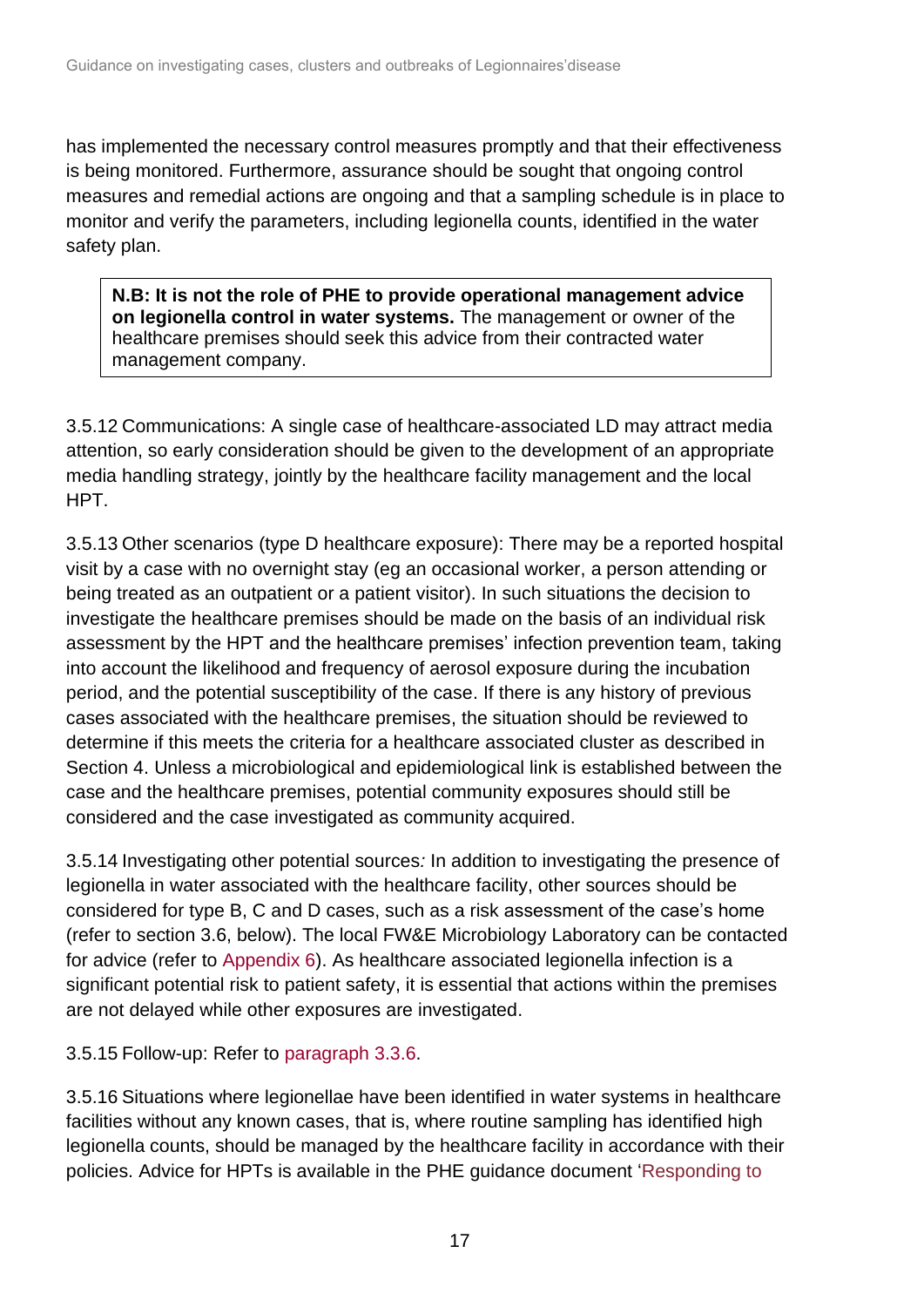[the detection of Legionella in healthcare premises: guidance for PHE Health Protection](https://www.gov.uk/government/publications/legionella-detection-in-healthcare-premises)  [Teams'](https://www.gov.uk/government/publications/legionella-detection-in-healthcare-premises).

## <span id="page-17-0"></span>3.6 Investigation and management of community-based settings associated with single cases of LD

3.6.1 Definition: A community-acquired case is defined as an LD case where the potential source is in the community or where there is no evidence for a healthcare or travel associated source. A community exposure should be considered for all cases with the exception of those that have been in a healthcare facility or abroad for the entire incubation.

3.6.2 Identifying potential sources*:* The local HPT in conjunction with the EHOs should identify potential sources and exposures from the case's 10 day history as reported on the surveillance form. A public health risk assessment is useful to prioritise investigation of the potential sources. A public health risk assessment differs from a risk assessment of a water system or potential source, as it considers the possibility of exposure and risks to public health. For example, a poorly maintained cooling tower may be considered to pose a greater public health risk than a contaminated household water system, as it is likely to expose more individuals. However, investigations into a domestic water system may still be appropriate, to exclude it as a potential source of infection.

3.6.3 Care facilities*:* If the case is linked to a residential care/nursing home, the HPT should notify the enforcing authority (CQC or EHO), the care home management/owner and the LA. The regulator may request the care/nursing home to provide paperwork relating to the institution's legionella control protocol (written scheme), risk assessments, and system monitoring records including microbiological results for review. If there are concerns about water safety, further investigations such as site visit and environmental sampling may be necessary.

3.6.4 Case finding: A search should be made by the HPT for any linked cases previously reported in the last 6 months to the HPT/PHE Centre to rule out a cluster/outbreak. It is suggested that a possible cluster should be considered where reported cases are resident or work within 6 kilometres of each other, with onset within a 6-month period (3). Upon receiving the completed national enhanced surveillance form, the NLST will conduct a search for cases that are clustered in time and location and will notify local teams where any such clusters are identified. This will capture any cases that are in close proximity to each other, but may reside across local borough or PHE centre borders.

3.6.5 Work place: Where a suspected source is identified at a case's workplace, enquiries may be made about the incidence of any respiratory symptoms amongst other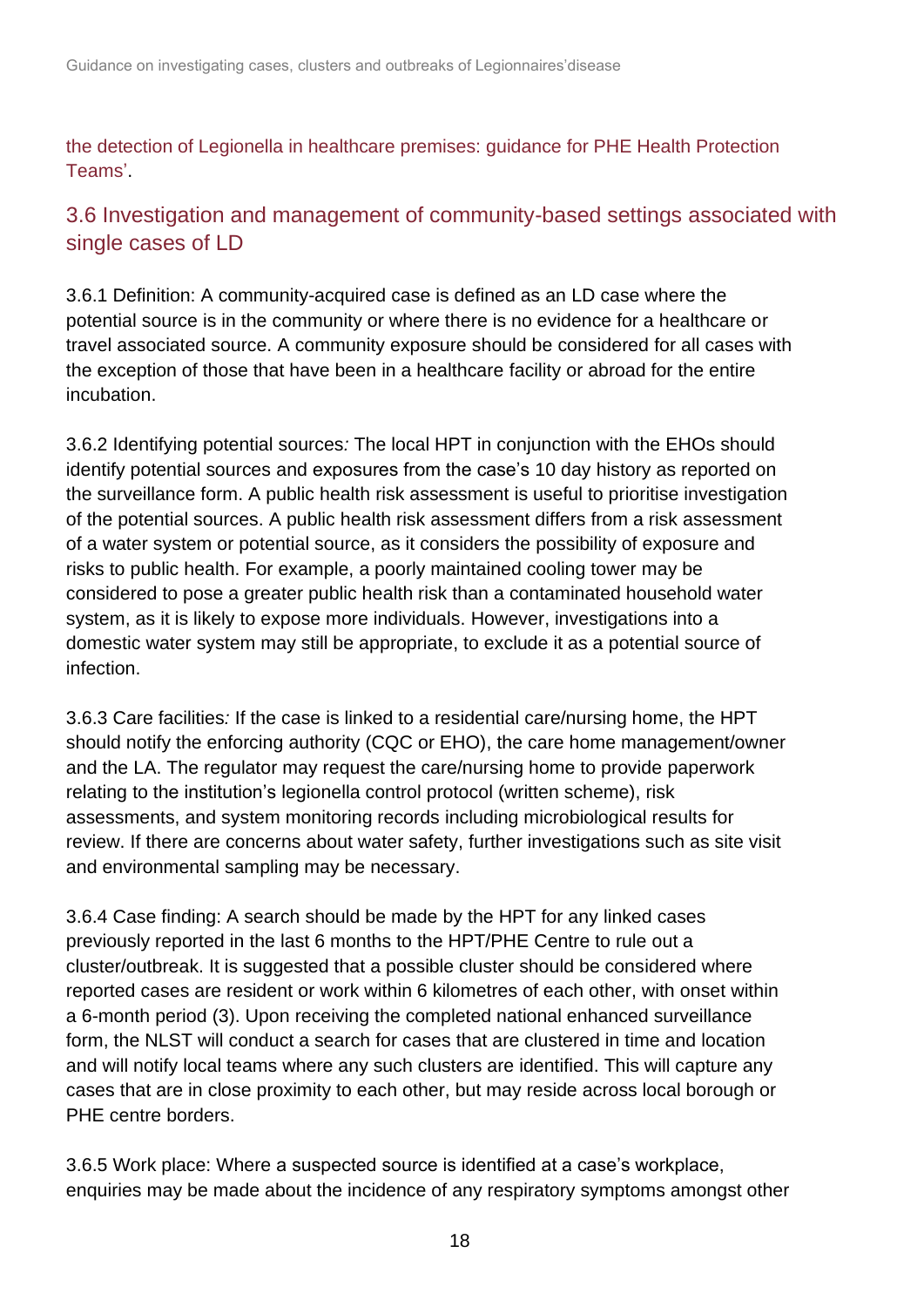employees at the workplace within one month prior to case onset, with due consideration to patient confidentiality.

3.6.6 Risk assessment of potential source: Following identification of potential sources and their priority for investigation by the public health risk assessment, a risk assessment review and inspection of the condition of suspected source(s) should be carried out by the investigating officer, EHO and/or HSE, including checks of maintenance records and any previous sampling results. [Box 2](#page-20-0) provides further information on investigating cooling towers, spa pools and domestic water systems.

3.6.7 Microbiological investigations of potential sources: Appropriate sampling of suspected sources should be undertaken based on the risk assessment. Advice on sampling can be sought from the local FW&E Microbiology Laboratory, who must be informed before samples have been taken and sent to them. Further information is provided in [Appendix](#page-41-0) 6. Domestic sampling may be warranted if no other sources are identified, to exclude other high-risk settings as potential sources or to eliminate cases from possible clusters; it should be noted, however, that domestic environmental sampling in relation to sporadic *L. longbeachae* (refer to [Appendix 2\)](#page-35-0) cases is not routinely required. PHE has published [information for HPTs on when to consider](https://www.gov.uk/government/publications/legionnaires-disease-investigation-of-household-water-systems)  [domestic sampling.](https://www.gov.uk/government/publications/legionnaires-disease-investigation-of-household-water-systems)

3.6.8 NLST request that HPTs submit results of any environmental sampling linked to investigation of cases to [legionella@phe.gov.uk.](mailto:legionella@phe.gov.uk)

3.6.9 Instigate control measures*:* EHOs should seek assurance that emergency control measures for suspected/confirmed sources are effectively applied.

3.6.10 Follow-up: Refer to [paragraph 3.3.6.](#page-12-2)

## <span id="page-18-0"></span>3.7 Investigation and management of travel settings (UK and abroad) associated with single cases of LD

3.7.1 Definition: A travel associated LD case is defined as an LD case where travel (or associated) accommodation is the possible source and the case stayed there overnight or visited at any time during the 2 to 10 days prior to onset of symptoms. Staying in travel accommodation is a risk factor for LD. Hotels, cruise ships, campsites and other accommodation sites can pose a high risk for legionella as they often have complex water systems and premises may be unoccupied for long periods.

3.7.2 For all travel associated cases (UK or abroad): As required in the national surveillance form, a detailed history of all travel, including the travel dates, full names and addresses of accommodation, room numbers, use of facilities such as showers, swimming pools, spa pools, any activities/excursions and day visits, and any exposure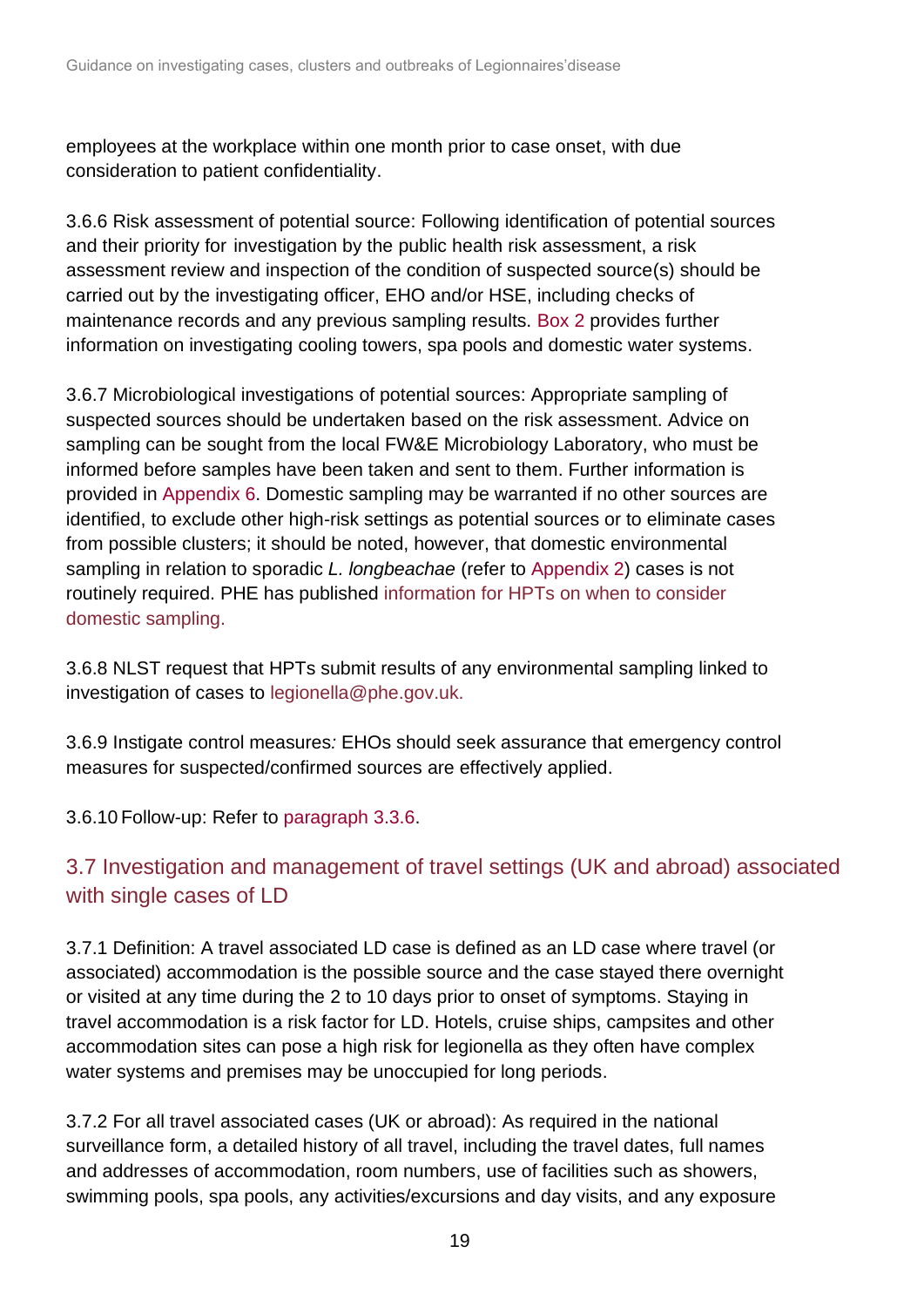to other potential sources such as ornamental fountains and car washes should be obtained.

3.7.3 Full details of the travel history should be sent to the NLST which will report the case to international public health authorities for the country of travel, as appropriate.

3.7.4 Where the case has not been abroad for their entire 2 to 10-day incubation period, exposure to other, more local, sources should also be considered and where necessary investigated. If a case has made single or repeated daytime visits (with no overnight stay) to a location with a potential source, investigation of this site should be considered and, if required, discussed with the NLST.

3.7.5 If the case is associated with travel to an accommodation site within England, a public health risk assessment needs to be undertaken to determine if an investigation of the site may be warranted. Where the case has visited an accommodation site outside of their area of residence, the HPT should inform the team/s that are local to the accommodation site/s visited by the case. HPTs receiving this information should alert the relevant local enforcement agencies. Other potential community sources the case was exposed to during their stay should be investigated in the same way as a community-acquired case.

3.7.6 If a single case is associated with an accommodation site in England, the NLST will remind the HPT responsible for that location to arrange for the relevant enforcing agency, normally the LA, to issue the accommodation site management with a copy of the PHE document ['Information about Legionnaires'](https://www.gov.uk/government/publications/report-a-site-investigation-for-travel-associated-legionnaires-disease) disease for managers of [commercial accommodation](https://www.gov.uk/government/publications/report-a-site-investigation-for-travel-associated-legionnaires-disease) sites', which includes a checklist for reducing the risk from LD.

3.7.7 Follow-up of travel-associated cases: Refer to [paragraph 3.3.6.](#page-12-2)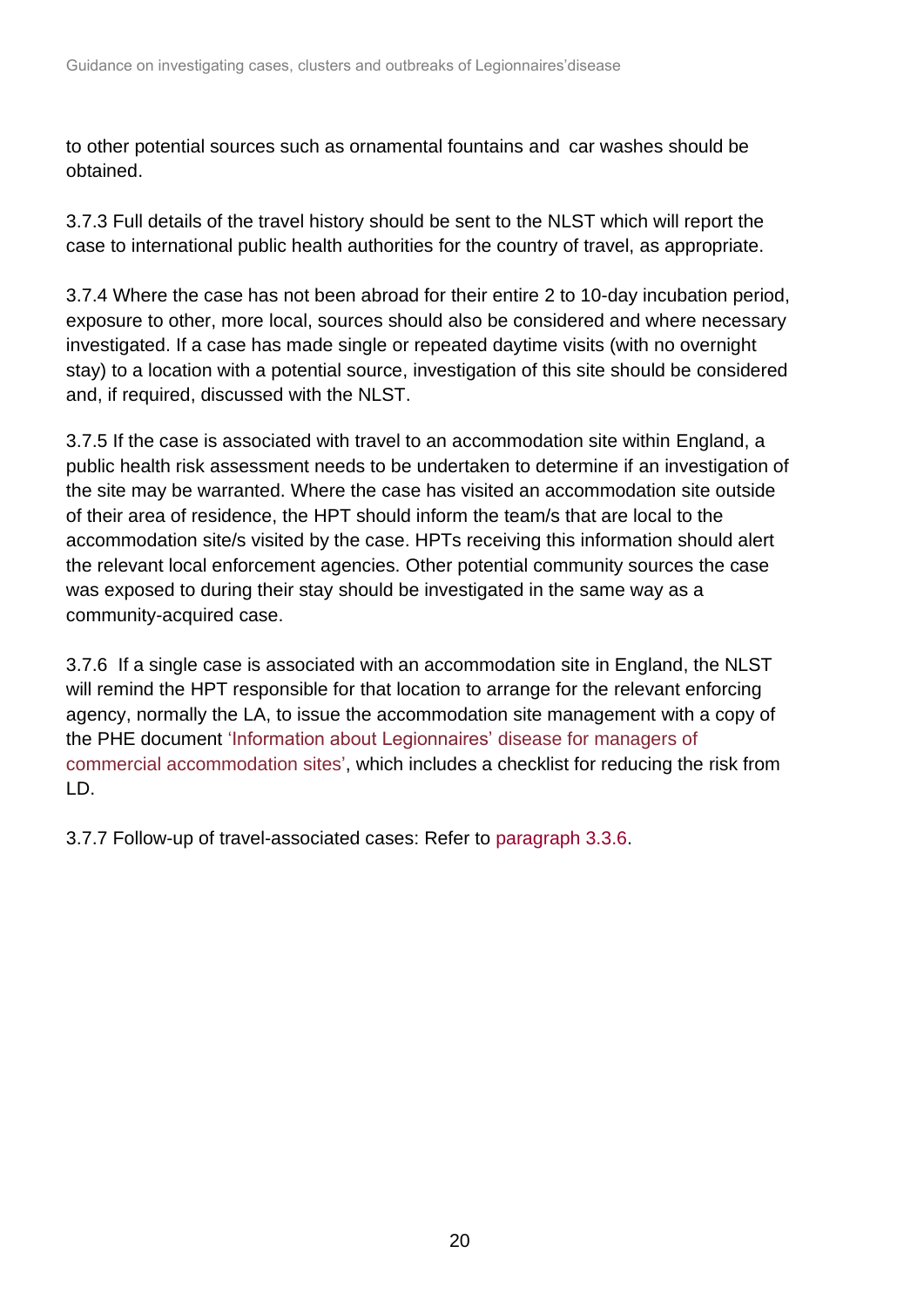#### <span id="page-20-0"></span>**Box 2: Notes on investigating specific water systems as potential sources in community cases, clusters and outbreaks**

**Cooling towers:** Cooling towers are potentially a high risk source of Legionella, with the capability to disperse aerosols over a [wide area](http://jid.oxfordjournals.org/content/193/1/102.full) (up to 6 kilometres has been reported in some outbreaks). Under the Notification of Cooling Towers and Evaporative Condensers Regulations 1992, owners and operators of cooling towers are obliged to register a cooling tower or evaporative condenser with the relevant LA. Both LAs and the HSE may periodically inspect cooling towers, and operators should maintain detailed records of the maintenance and treatment regimes, and records of any legionella sampling results. When investigating a case, cluster or outbreak it is useful for the HPT to liaise with the LA to obtain a list of local cooling towers within a 6 kilometre radius of case(s) and records of any recent inspections to assist with the investigation and prioritise sampling. If there is no previous information, cooling towers should be visited by the local EHOs or HSE to inspect maintenance records and assess the water system. Where feasible, environmental samples should be taken prior to shock-dosing of towers. If control measures have been taken before sampling, it may still be worthwhile taking post-disinfection samples as PCR analysis may detect dead organisms, which could indicate that the water system contained legionellae prior to disinfection. During cluster/outbreak investigations, Geographical Information Systems (GIS) and spatial analysis tools can be used to model and assess the risk of cooling towers, eg by modelling the plumes produced using meteorological data. [Appendix 7](#page-44-0) provides further information on spatial analysis methods. [The HSE Technical Guidance document](http://www.hse.gov.uk/pubns/priced/hsg274part1.pdf)  [Part 1: Evaporative cooling systems,](http://www.hse.gov.uk/pubns/priced/hsg274part1.pdf) provides further information on the prevention of legionella in cooling towers.

**Spa pools:** Spa pools are a high risk source of exposure to legionella*.* It is important to note that spa pools have been linked to cases when on display in public areas, as well as through conventional use. The [HSE guidance](http://www.hse.gov.uk/legionnaires/spa-pools.htm) on reducing the risk of infection in spa pools provides further information.

**Domestic water systems:** The term 'domestic' water systems is not restricted to within the case's home, but includes any domestic type water system that the case may have had contact with socially, at work, or in any other public building eg a leisure centre. Taps, showers and toilets are common outlets that produce aerosols, but there may be water features or other equipment that may result in the dispersal of aerosols. Sampling of water systems that are within the cases' home is not always a priority as it has limited public health benefit. However, sampling of the cases' home can be useful to exclude cases from a cluster or an outbreak, and may be advisable in certain circumstances. PHE has published [guidance for HPTs on investigation of domestic premises.](https://www.gov.uk/government/publications/legionnaires-disease-investigation-of-household-water-systems)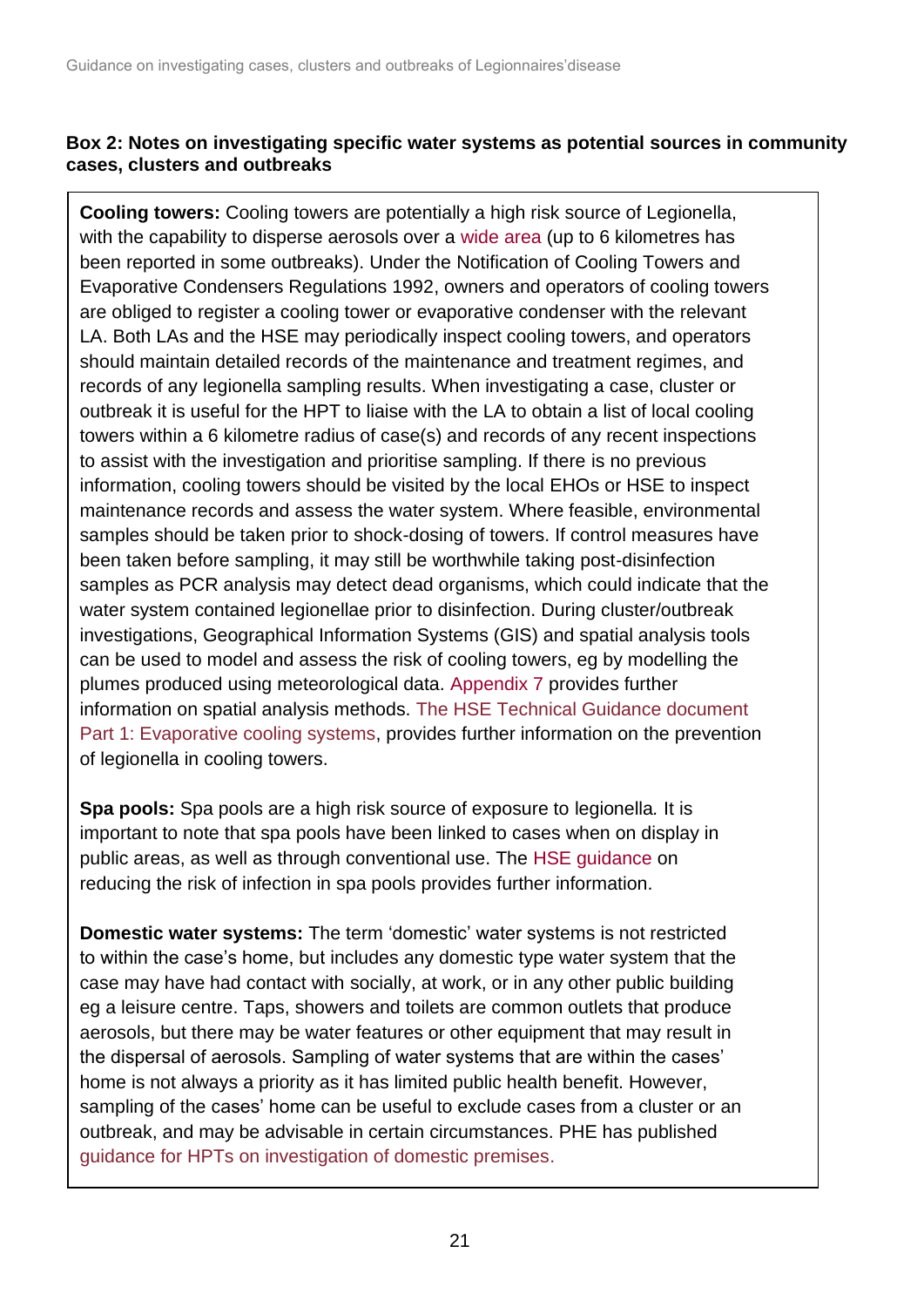Figure 1: Investigating single cases of Legionnaires' disease, an overview.

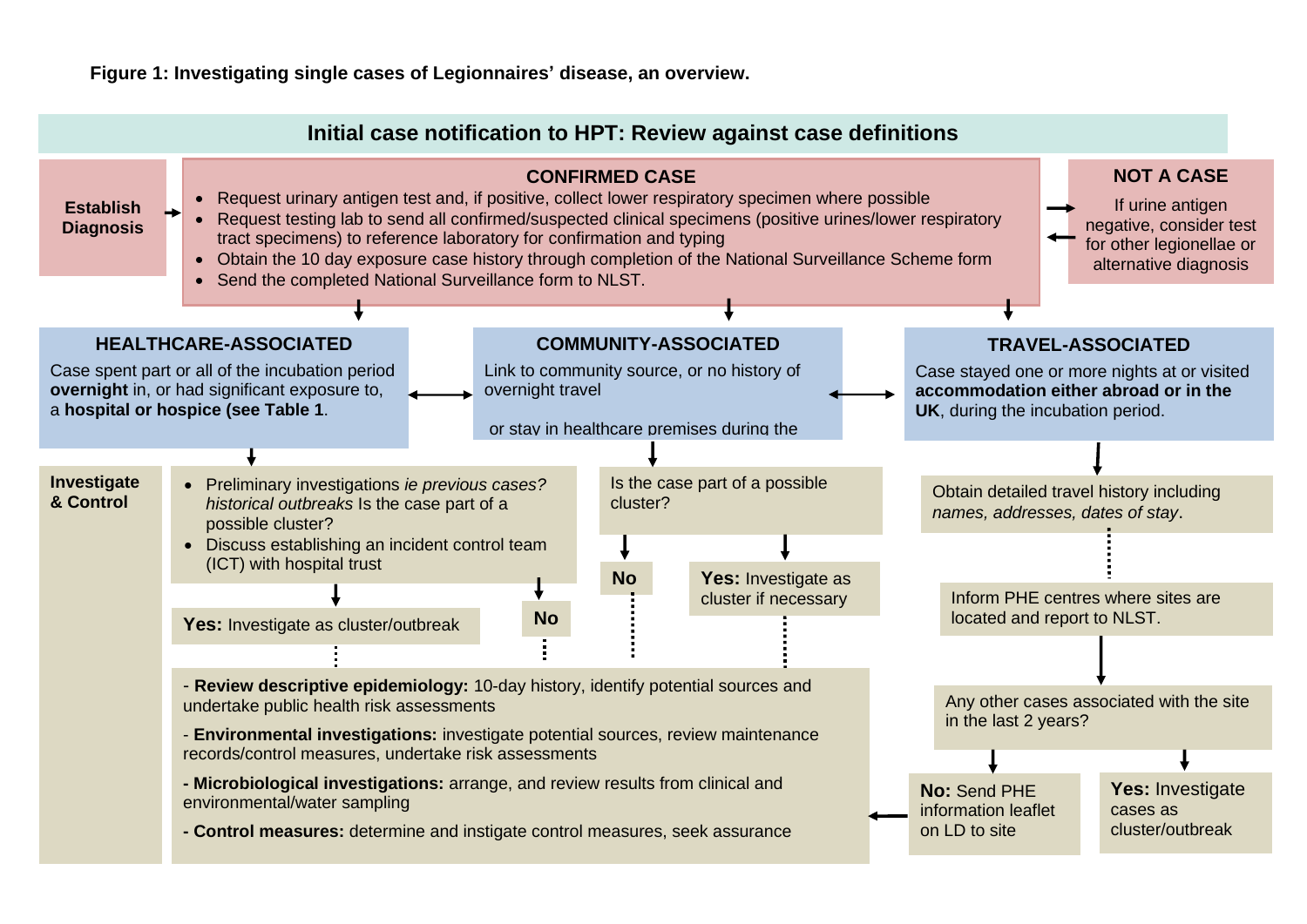# <span id="page-22-0"></span>4. Investigating clusters and outbreaks

## <span id="page-22-1"></span>4.1 Clusters and outbreaks

4.1.1 Every individual case has the potential of being the first case in a cluster or outbreak of LD. Outbreaks can evolve rapidly so urgent investigation is necessary.

4.1.2 This section of the document is consistent with the [PHE communicable disease](https://www.gov.uk/government/publications/communicable-disease-outbreak-management-operational-guidance)  outbreak [management operating guidance.](https://www.gov.uk/government/publications/communicable-disease-outbreak-management-operational-guidance) The following principles are relevant to outbreaks of LD.

## <span id="page-22-2"></span>4.2 Defining a cluster

4.2.1 A cluster is defined as 2 or more cases with onsets of symptoms that are close in time, within days or months depending on the category of exposure [\(Box 3\)](#page-23-0), close in space and/or share an epidemiological link according to the exposure-specific definitions [\(Box 3\)](#page-23-0). Following investigations, a cluster may be found to be sporadic, coincidental cases that are close in time and space. Conversely, further evidence may point towards a common source, suggesting an outbreak.

4.2.2 If, following the initial identification of the cluster, further cases arise, the cluster definition should be reviewed to determine whether the developing situation still fulfils the definition or reaches the criteria for an outbreak (refer to section 4.3, below).

4.2.3 A case may be excluded from a cluster if there is strong epidemiological or microbiological evidence of a link to an alternative source (a domestic exposure). It is suggested that local HPTs contact the NLST to discuss if such exclusion is applicable for specific cases.

4.2.4 The 10 day history must be reviewed as a whole as exposures identified from this period may determine that a case is included in more than one exposure-specific cluster category [\(Box 3\)](#page-23-0). For example, a case may be included in both a community cluster and a healthcare associated cluster.

## <span id="page-22-3"></span>4.3 Defining an outbreak

4.3.1 An outbreak is declared when 2 or more cases meet the criteria for a cluster (depending on category of exposure) and are close in time (onset of illness within 28 days from the onset date of the previous case) and have strong epidemiological and/or microbiological evidence of a common source of infection. Examples for the use of these definitions are shown in [Appendix 8.](#page-46-0)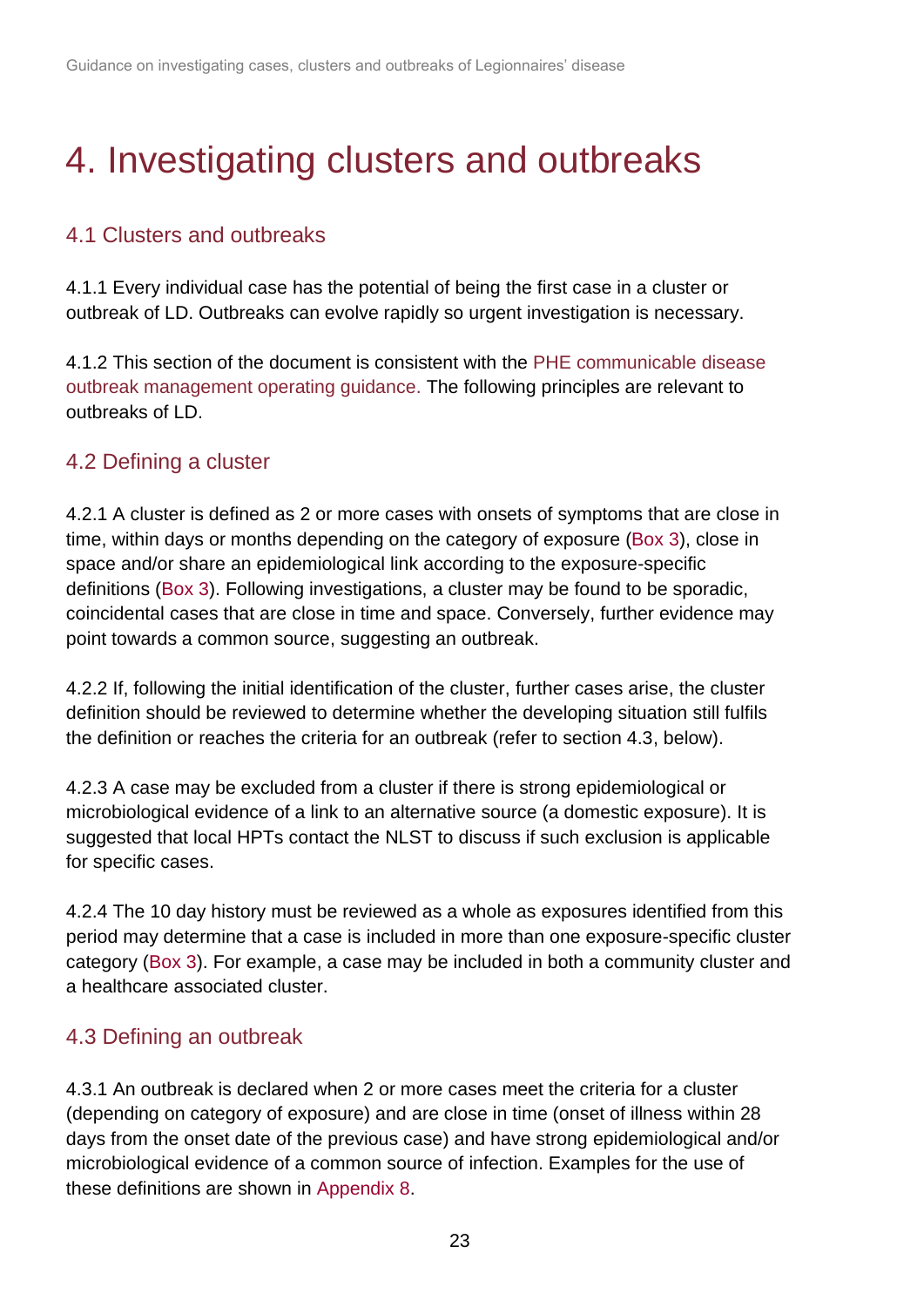#### <span id="page-23-0"></span>**Box 3: Exposure-specific definitions for detection of clusters and outbreaks of LD. For PF or NPL, please contact the NLST for further advice**

| Healthcare  | Two or more cases of LD who stayed, visited or worked in the    |
|-------------|-----------------------------------------------------------------|
| associated  | same hospital or healthcare premises within 2 to 10 days prior  |
| cluster     | to onset dates of symptoms, within 2 years of each other. If    |
|             | there is a period of more than 2 years between cases, the first |
|             | 'new' case should be considered a 'single' case and any further |
|             | cases thereafter would form a new cluster.                      |
| Travel      | Two or more cases of LD who stayed at or visited in the         |
| associated  | same accommodation site(s) during the 2 to 10 days prior        |
| cluster     | to onset dates of symptoms, within 2 years of each other. If    |
| (including  | there is a period of more than 2 years between cases, the       |
| foreign and | first 'new' case should be considered a 'single' case and       |
| UK travel)  | any further cases thereafter would form a new cluster.          |
| Community   | Two or more cases of LD that are geographically linked within   |
| cluster     | 6 kilometres, by places of residence, work, or other type of    |
|             | community setting, and with onset of symptoms within 6          |
|             | months of each other. It should be noted that UK travel cases   |
|             | are also exposed to potential sources of legionella in the      |
|             | community and so should be considered for inclusion in any      |
|             | potential community clusters. If there is a period of more than |
|             | 6 months between cases, the first 'new' case should be          |
|             | considered a 'single' case and any further cases thereafter     |
|             | would form a new cluster.                                       |
| Outbreak    | Two or more cases of LD meeting the criteria for any type       |
|             | of cluster (as above), with an interval of no more than 28      |
|             | days between onset dates of consecutive cases and one or        |
|             | more of the following:                                          |
|             | - isolates from clinical AND environmental specimens are        |
|             | indistinguishable using a highly-discriminatory                 |
|             | microbiological method (eg sequence-based typing) for at        |
|             | least 2 cases                                                   |
|             | <b>OR</b>                                                       |
|             | - isolates from respiratory specimens from at least 2 cases     |
|             | are indistinguishable using a highly-discriminatory             |
|             | microbiological method (eg sequence-based typing)               |
|             | <b>OR</b>                                                       |
|             |                                                                 |
|             | - strong epidemiological evidence for link(s) between all       |
|             | cases (eg, a common workplace)                                  |
|             |                                                                 |
|             | For the end of an outbreak, please refer to paragraph 4.12.     |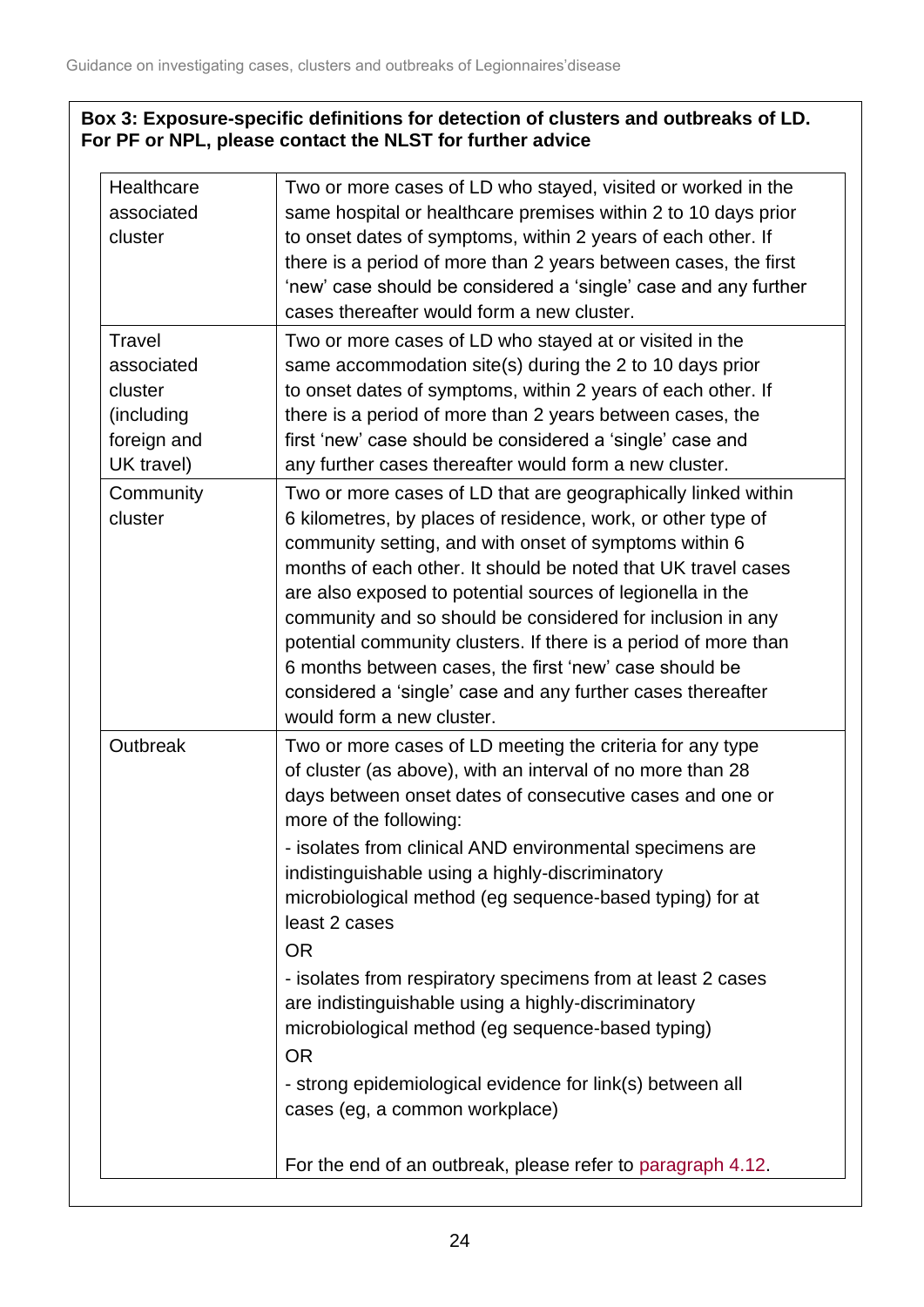4.3.2 It should be noted that, unless otherwise specified in the guidance below, the process for investigating clusters and outbreaks is broadly similar. The main differences will exist in the urgency, commitment of appropriate resource and communication of the investigation. These will be determined by the team managing the investigation whether it is the ICT who will investigate a cluster or the outbreak control team (OCT) who will convene once an outbreak is declared.

4.3.3 For the purposes of this section, the investigation and management of an outbreak is described. Similar principles may be used for the investigation and management of clusters depending on the situation at hand.

## <span id="page-24-0"></span>4.4 Outbreak recognition

4.4.1 As soon as an outbreak is suspected, the HPT should inform relevant organisations immediately. Usually this will include the team within the relevant enforcing authority (LA/HSE/CQC), PHE FW&E microbiology laboratory, NLST, NLRL, FES and, where relevant, public health microbiologist, NHS England, CCG, DPH and Acute Trust Microbiologist(s).

4.4.2 Following suspicion of an outbreak, investigations should begin immediately. Information on cases and exposures should be reviewed to consider and generate an initial hypothesis.

4.4.3 An initial public health risk assessment should be performed in order to make a decision on declaring an outbreak.

## <span id="page-24-1"></span>4.5 Outbreak declaration

4.5.1 An outbreak will usually be declared by the local CCDC or CHP, often in discussion with the relevant local authority and colleagues in NLST. Wider outbreaks, eg those that cross PHE centre borders, may be declared by a Consultant Epidemiologist at a national or regional centre. Within a hospital, an outbreak may be declared by a DIPC or, for care homes, a CCDC/CHP.

4.5.2 NLST must be informed prior to an outbreak declaration so that national communications, such as briefing notes, can be co-ordinated.

4.5.3 A decision to convene an OCT will be at the discretion of the incident lead. However, the majority of LD clusters and outbreaks are likely to require an OCT to coordinate potentially complex investigations and control measures and to communicate effectively to stakeholders as well as the wider public.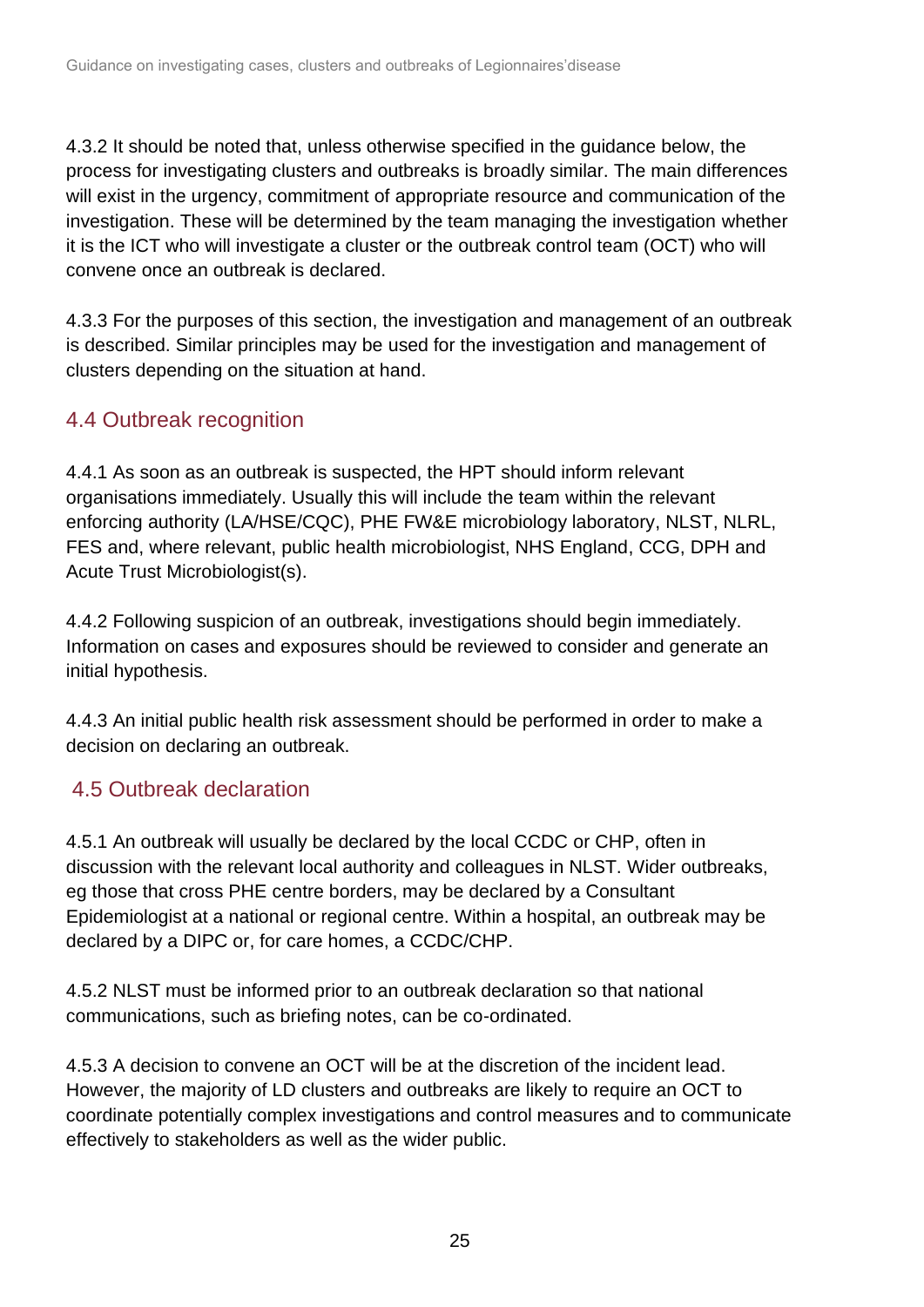## <span id="page-25-0"></span>4.6 Outbreak control team

4.6.1 For LD outbreaks, the OCT should meet as soon as possible, and within 24 hours of the outbreak being declared.

4.6.2 The composition of the OCT will depend on the nature of the outbreak, but should include all the key agencies and people that will be investigating the outbreak including communications. It will usually be led by PHE with the exception of healthcareassociated outbreaks in which the hospital trust would take the lead. An OCT will need a chairperson and terms of reference. [Appendix 9](#page-51-1) provides suggestions for the composition of OCTs and their functions, but HPTs may have locally agreed outbreak plans to follow.

4.6.3 The OCT should decide which organisation will lead the management of the outbreak and agree/co-ordinate communications.

### <span id="page-25-1"></span>4.7 Outbreak investigation and control

4.7.1 Case definitions: A case definition, specific to the outbreak being investigated, should be developed to include or exclude cases from the investigation. For example, if a common *L. pneumophila* subtype is identified amongst cases, this may be incorporated into the case definition. Each case should be reviewed against this case definition. Cases that are close, but do not quite meet the case definition, should be recorded in case they become relevant at a later stage of the investigation. A template case definition for an outbreak of LD is below:

#### Outbreak specific case definition template:

Cases of probable or confirmed Legionnaires' disease, with a history of association with (TOWN/REGION/BUILDING/PLACE) within the 2 to 10 days prior to symptom onset, where the date of symptom onset was between (DATE) and (DATE) since ddmmyy

4.7.2 Case Finding: The OCT should outline measures for identifying individuals who meet the outbreak case definition. This may include providing information to local health care professionals about the outbreak and appropriate clinical testing. The outbreak specific case definition should be reviewed and updated by the OCT at regular intervals, and whenever new information comes to light.

4.7.3 Collect and review descriptive epidemiology: Gather as much information as possible on the cases to generate a hypothesis and identify potential sources, eg a specific cooling tower being the source of infection. This may involve re-interviewing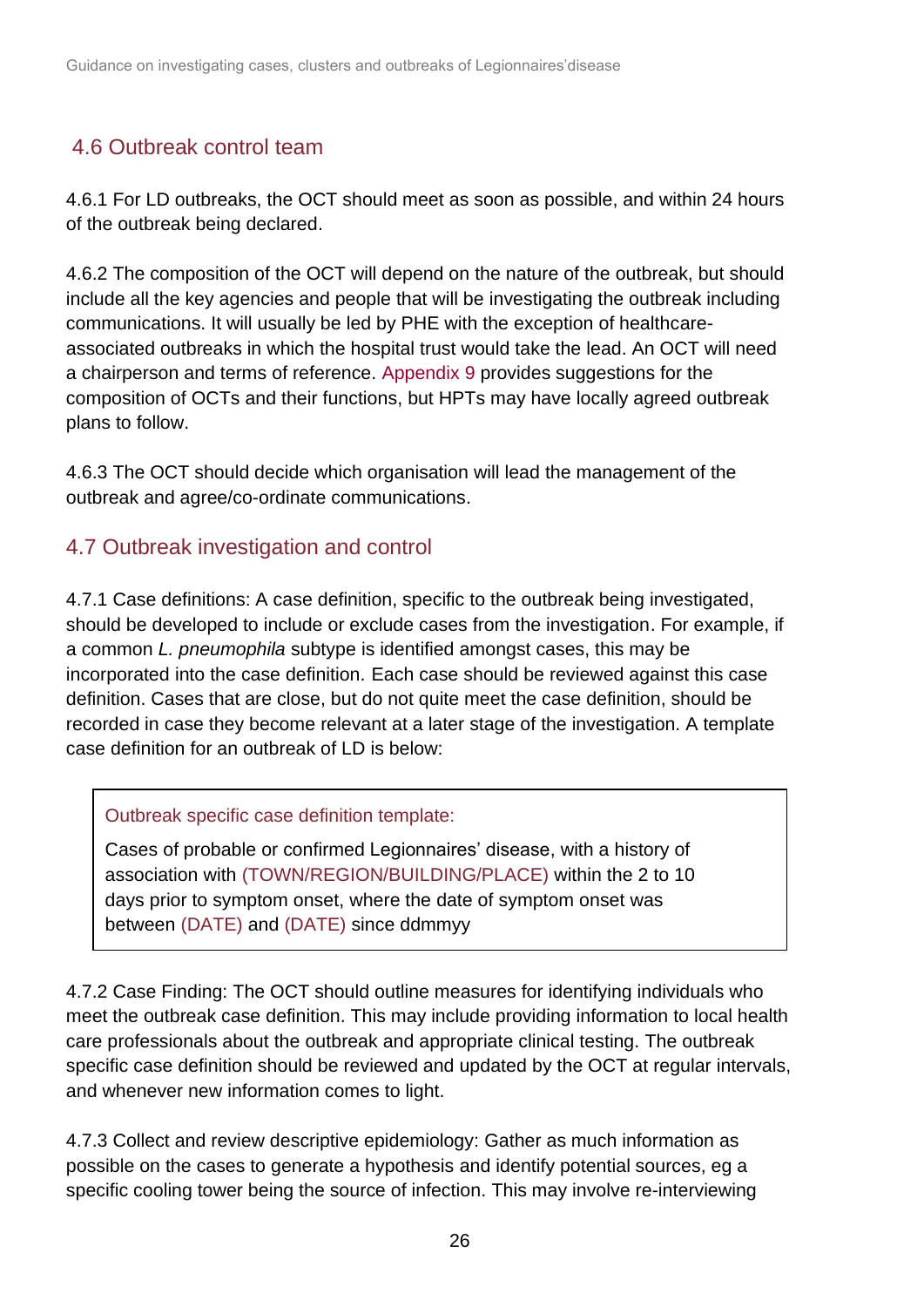cases with a trawling questionnaire tailored to the area of interest to narrow down potential sources and to identify new potential sources that may previously have been overlooked. Spatial analysis methods may be able to provide further descriptive epidemiology (See [Appendix 7\)](#page-44-0).

4.7.4 Environmental investigations and sampling: A dynamic risk assessment of possible sources should be undertaken. The condition of suspected sources should be checked, and maintenance records and previous sampling results reviewed. The public health impact of various sources should be considered within the risk assessment, and used to prioritise investigations. [Box 2](#page-20-0) provides further information on investigating some of the specific water systems that are commonly implicated in community cases.

4.7.5 Collect and review microbiological information: It is important that both clinical and environmental isolates are obtained for epidemiological typing to provide evidence to confirm (or exclude) any links between cases and putative sources. Urine specimens should be collected from suspected cases for urinary antigen testing and respiratory samples collected for legionella culture and/or PCR to enable sequence based strain typing. From an environmental perspective samples should be collected from sampling points indicated by the risk assessments of potential sources; the local [FW&E](https://www.gov.uk/government/collections/food-water-and-environmental-laboratories)  [microbiology laboratory](https://www.gov.uk/government/collections/food-water-and-environmental-laboratories) should be consulted and culture analysis carried out as a minimum. The FW&E laboratory should be informed that samples have been sent to them.

4.7.6 Review hypotheses: Use available information collected during the investigation to assess support for a specific hypothesis, eg a specific cooling tower being the source of infection.

4.7.7 Analytical studies: The OCT should consider the need for an analytical study to confirm or refute the hypothesis relating to source(s) and transmission.

4.7.8 Control measures: Emergency control measures should be determined by the OCT and implemented, and a record should be made of actions taken and the subsequent results. Information on control measures for specific suspected sources can be found in the HSE L8. Alternatively, advice can be sought from the local [FW&E](https://www.gov.uk/government/collections/food-water-and-environmental-laboratories) [microbiology laboratory.](https://www.gov.uk/government/collections/food-water-and-environmental-laboratories) While protection of public health remains the highest priority, every effort should be made to undertake environmental sampling prior to control measures being taken.

## <span id="page-26-0"></span>4.8 Additional considerations for investigating healthcare-associated clusters and outbreaks

4.8.1 As with the investigation of single healthcare associated cases, the acute trust will usually lead the OCT. Risk assessments, investigations, case finding and emergency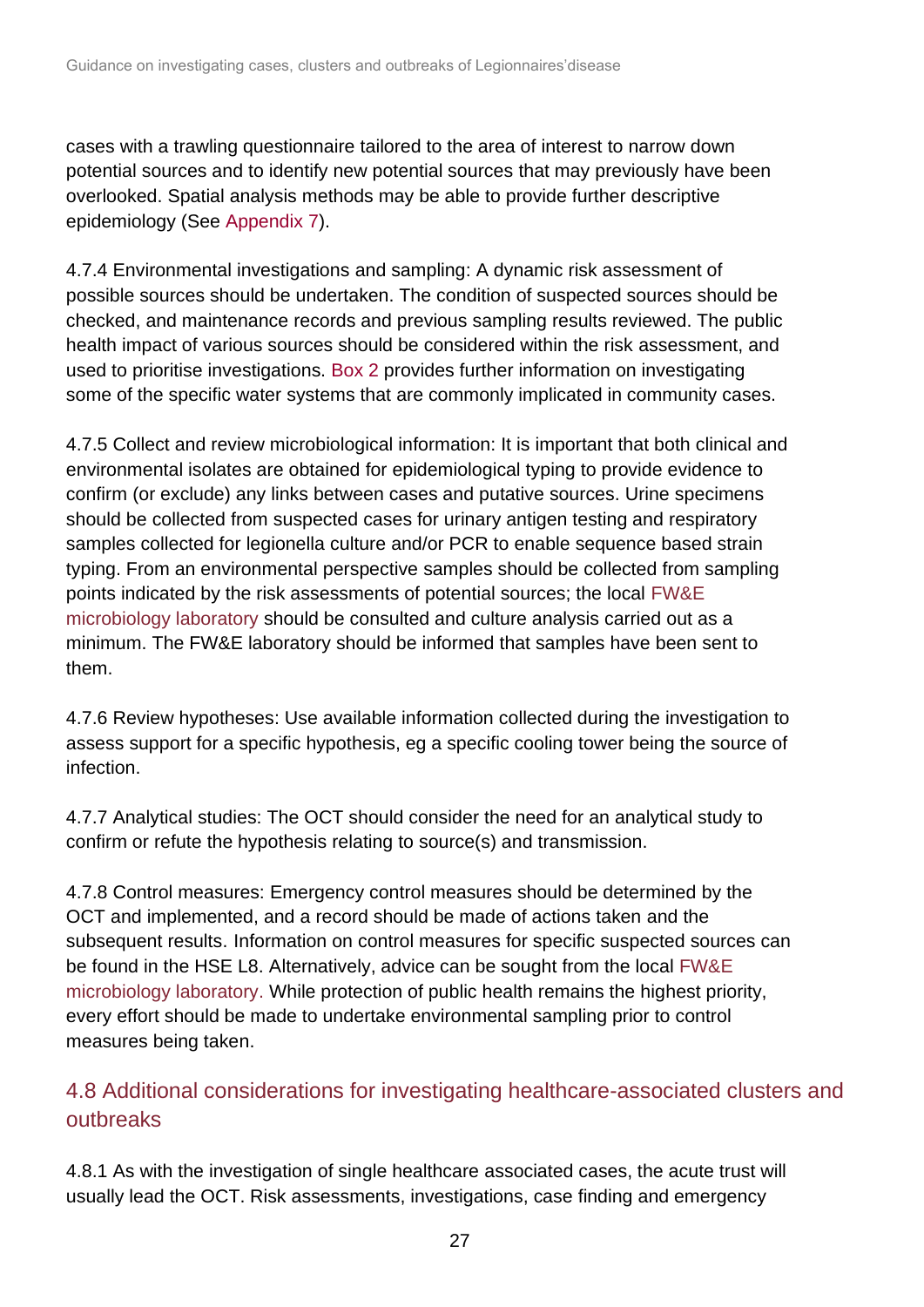control measures should be undertaken with urgency in order to protect the vulnerable population housed within the healthcare premises.

4.8.2 Healthcare-associated outbreaks are particularly likely to attract media interest, and a communications officer should be included in an OCT. It is important that communication statements are prepared and reviewed regularly as the situation develops and the investigation proceeds and single a multi-agency statement should be agreed upon where possible. NLST and the communications team at NIS Colindale should be made aware of progress of the outbreak and investigations.

## <span id="page-27-0"></span>4.9 Additional considerations for investigating community clusters

4.9.1 Community clusters can be challenging to investigate as the only link may be proximity of the cases in time and space. It is possible that further investigations into clusters of cases, such as the use of trawling questionnaires, may identify epidemiological links that were not initially identified. [Box 2](#page-20-0) provides further information on investigating cooling towers, spa pools and domestic water systems.

4.9.2 If cluster investigations fail to identify evidence of a common source despite investigations, the ICT may decide to suspend investigations based on an assessment of ongoing risks to public health.

4.9.3 HPTs are requested to notify HSE of community clusters. In the absence of an established contact, the HPT should inform the LA and request that notification is passed to the relevant HSE inspector via their liaison contact.

4.9.4 It is very important that lower respiratory samples are obtained wherever possible from the cases as the typing data is a key evidence-based method by which a case can be linked to a potential source or to other cases, thus indicating that an outbreak exists, or if it is a cluster of sporadic cases.

4.9.5 Spatial analysis tools and methods may be useful to help identify if an outbreak is occurring (refer to [Appendix 7\)](#page-44-0).

## <span id="page-27-1"></span>4.10 Additional considerations for investigating travel associated clusters and outbreaks

4.10.1 The definition of a travel-associated cluster is where 2 or more cases have stayed overnight in or visited the same accommodation site within a 2-year period. The extended 2-year period (as opposed to the 6 months for community cases) is used to account for the seasonal nature of popular travel destinations during the holiday season and consequently the seasonal occupancy of accommodation sites.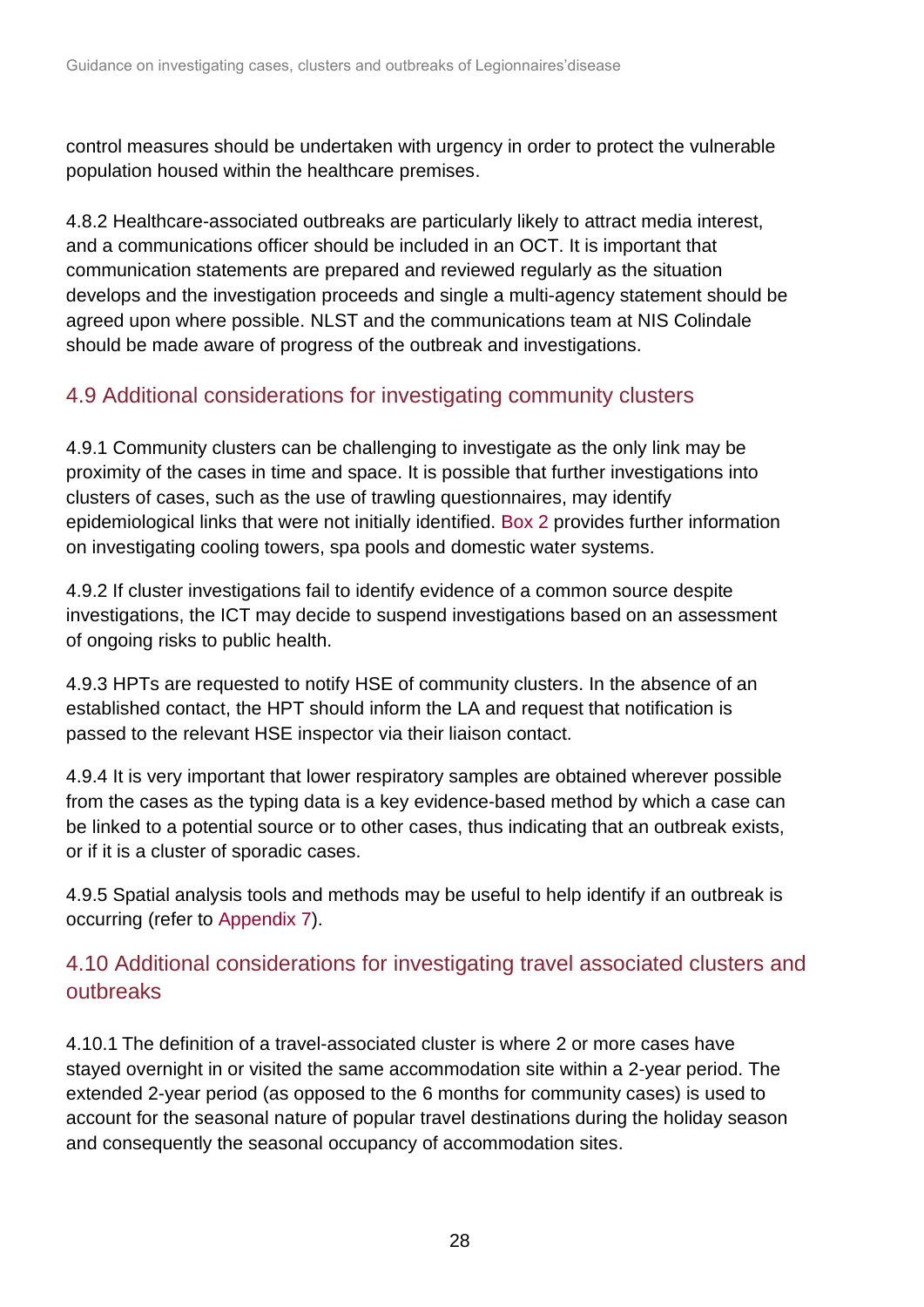4.10.2 Clusters associated with travel abroad should be managed in the same way as single case investigations. Full details should be collected from cases regarding their movements and accommodation during their time abroad. It is important to remember that the information recorded must be detailed enough to enable colleagues in the country of travel to identify the accommodation in which the case stayed. This information must be sent to NLST so that it can be provided to colleagues in the country of travel.

4.10.3 Where an accommodation site in England is associated with a cluster or outbreak, the HPT local to the accommodation site should be informed and an investigation initiated. In order to support the process of investigation, risk assessments and ongoing control measures of the accommodation site, the local HPTs can arrange for the completion of the [Legionella Accommodation Site Investigation Report form](https://www.gov.uk/government/publications/report-a-site-investigation-for-travel-associated-legionnaires-disease) by the relevant enforcing authority (usually the LA). Completed forms should then be retained by the local HPT as a record of recommendations by the enforcing agency and resulting actions taken by the site operators that may be called upon for individual case reports or future investigations.

Please note that completion of this report is not mandatory and the following suggested timescales for completion and return of parts 1 and 2 of the report to the HPT are advisory only:

- [Investigation Report Form part](https://www.gov.uk/government/uploads/system/uploads/attachment_data/file/518471/Form_A_Dec2015__v2_.doc)  $1 -$  this can be used to indicate whether a risk assessment and initial investigations have been carried out and control measures implemented and is typically completed within 2 weeks of the cluster being identified.
- Investigation Report Form part 2 this can be used to indicate whether control measures were satisfactory, remedial actions undertaken and the result of any sampling and is typically completed within 6 weeks of the cluster being identified.

There is further guidance in [Appendix 4](#page-38-0) on completing and retaining each part of the Legionella Accommodation Site Investigation Report and NLST can be approached for advice in this situation.

## <span id="page-28-0"></span>4.11 Communications

4.11.1 In most situations PHE should lead communication but in close collaboration with the other agencies involved in the outbreak investigation, for example, the LA; the only exceptions are healthcare associated outbreaks where the hospital will usually lead.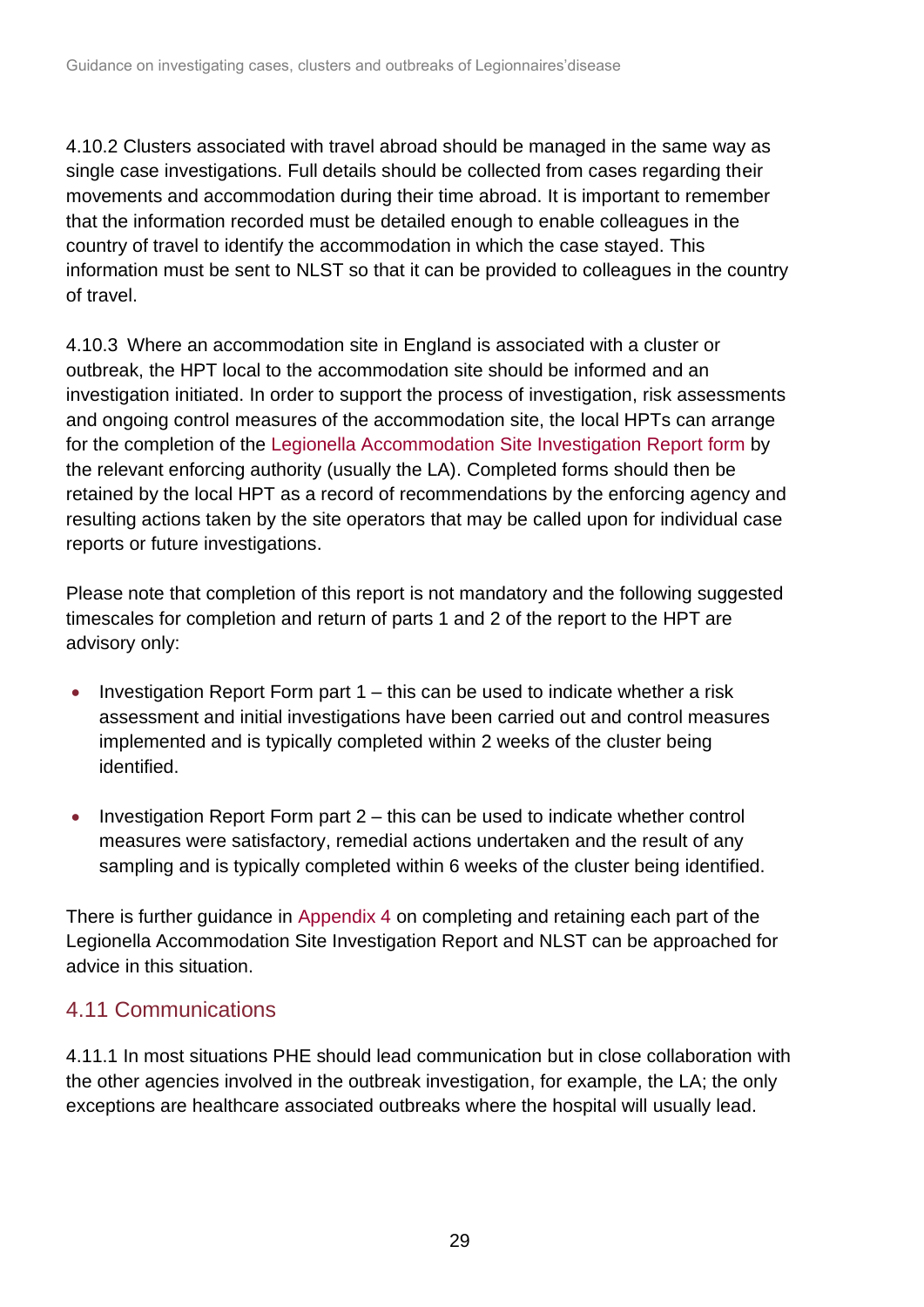4.11.2 The NLST will be responsible for alerting of outbreaks and clusters to other national organisations as appropriate (for example, Department of Health for large scale outbreaks).

4.11.3 Outbreaks of LD often attract significant media and/or public interest. The OCT should develop a communications strategy that covers:

- communication within the OCT, NHS and participating agencies
- communication to the media, both re-active and pro-active if required
- communication to the public

Further advice and guidance on communication can be found in [Appendix 8](#page-46-0) and in the [PHE Communicable Disease Outbreak Management: Operational Guidance.](https://www.gov.uk/government/uploads/system/uploads/attachment_data/file/343723/12_8_2014_CD_Outbreak_Guidance_REandCT_2__2_.pdf)

4.11.4 The NLST is responsible for communication at an international level. Information on travel-related cases is shared with public health authorities in the country of travel, and on rare occasions limited (non-patient identifiable) information may be shared with tour operators or the National Travel Health Network and Centre (NaTHNac) to notify and alert travel companies or to provide travellers with additional advice.

4.11.5 Any incident that meets the WHO criteria for a serious public health impact must be notified under the International Health Regulations (IHR) (4). The NLST will take responsibility for this notification.

## <span id="page-29-0"></span>4.12 End of outbreak

4.12.1 The OCT will decide on the end point of an outbreak, and should issue a statement to that effect.

4.12.2 An end point may be determined when:

- the probable source has been identified and remedial action has been taken to control and prevent further exposure
- there have been no further cases within a specified time period (eg no cases within 28 days after the onset date of the last reported case or since control measures were taken)

4.12.3 A summary of the incident should be submitted to NLST to ensure that all cases associated with the incidents have been reported and linked to the cluster or outbreak and logged on the national database. The information supplied should be sufficient to allow NLST to describe observed associations with potential source(s) in accordance with Table 2 below: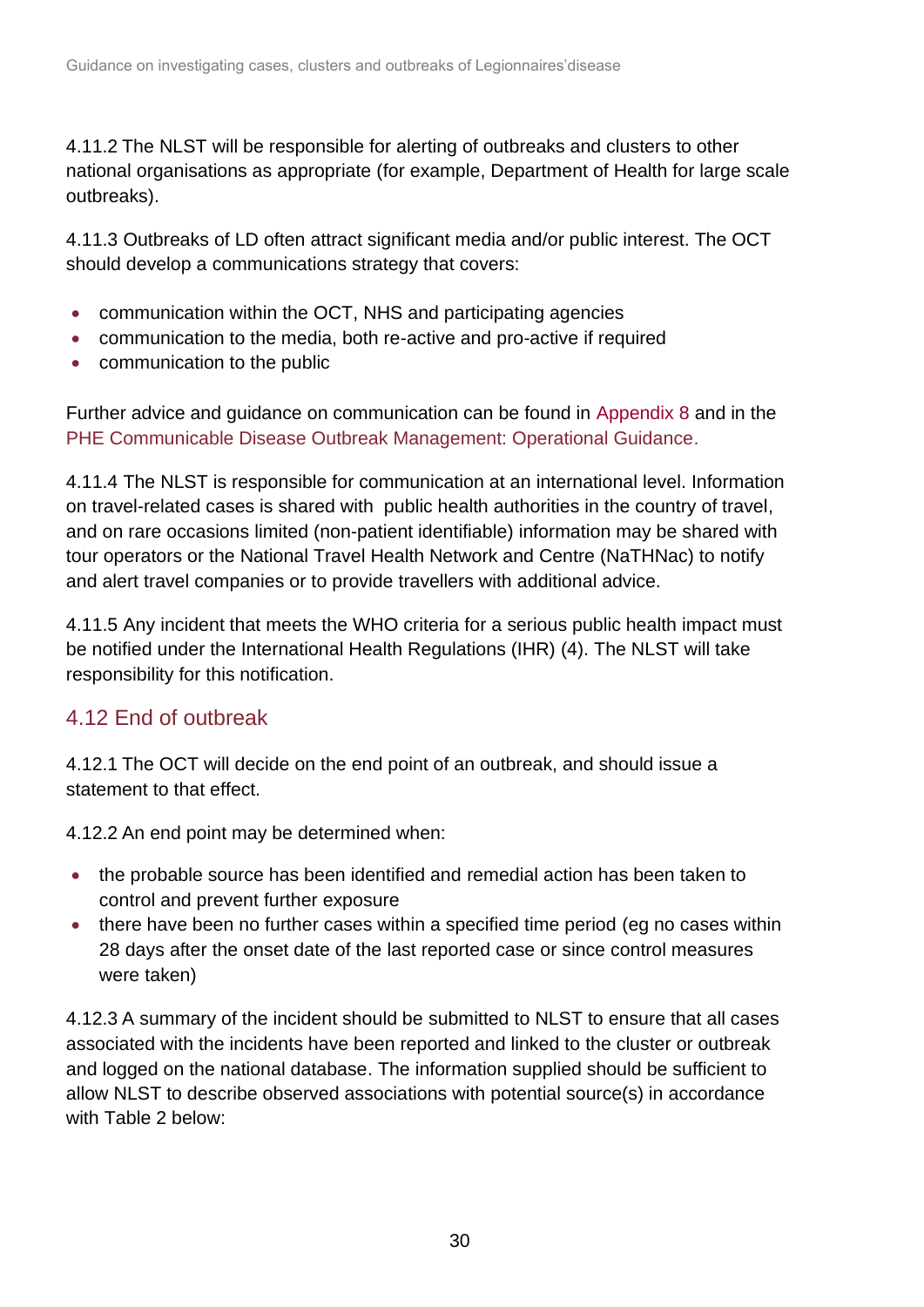## **Table 2: Strength of evidence for common source of LD clusters or outbreaks**

| <b>Level</b>   | <b>Definition</b>                                                      |
|----------------|------------------------------------------------------------------------|
| $\overline{A}$ | An epidemiological link in time and place with microbiological         |
|                | evidence of indistinguishable strains in at least one patient and/or   |
|                | environment.                                                           |
| B              | An epidemiological link in time and place meeting criteria for level C |
|                | with additional evidence such as environmental risk assessment or      |
|                | microbiological evidence (clinical and/or environmental) which does    |
|                | not meet Level A.                                                      |
| $\mathbf C$    | An epidemiological link in time and place according to cluster         |
|                | detection definitions in Section 4                                     |
| D              | An epidemiological link with locations, but outside of the time limits |
|                | specified in the cluster detection definitions in Section 4            |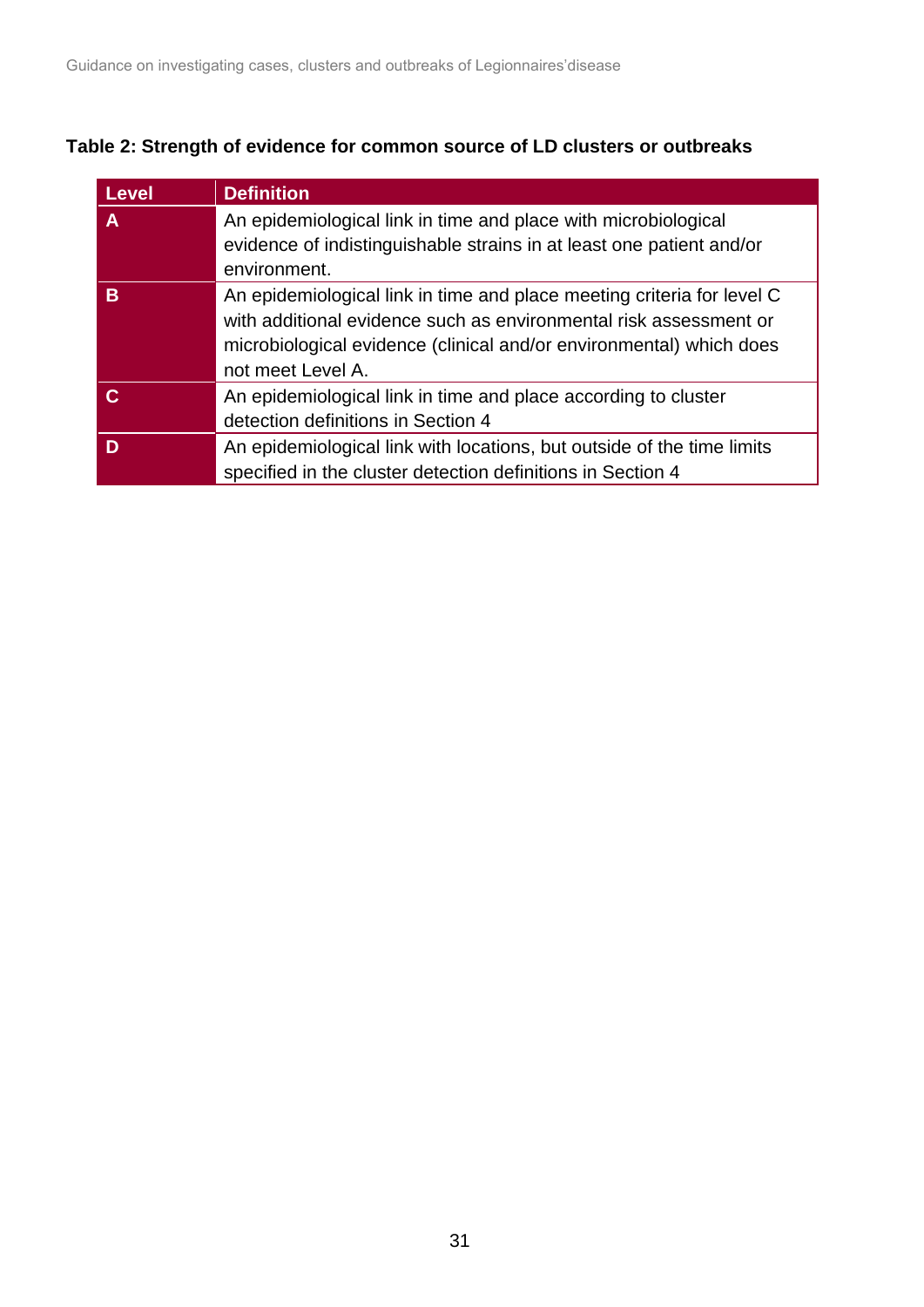**Figure 2: Management of Legionnaires' disease outbreaks, an overview (adapted from PHE Communicable disease outbreak management: operational guidelines)**

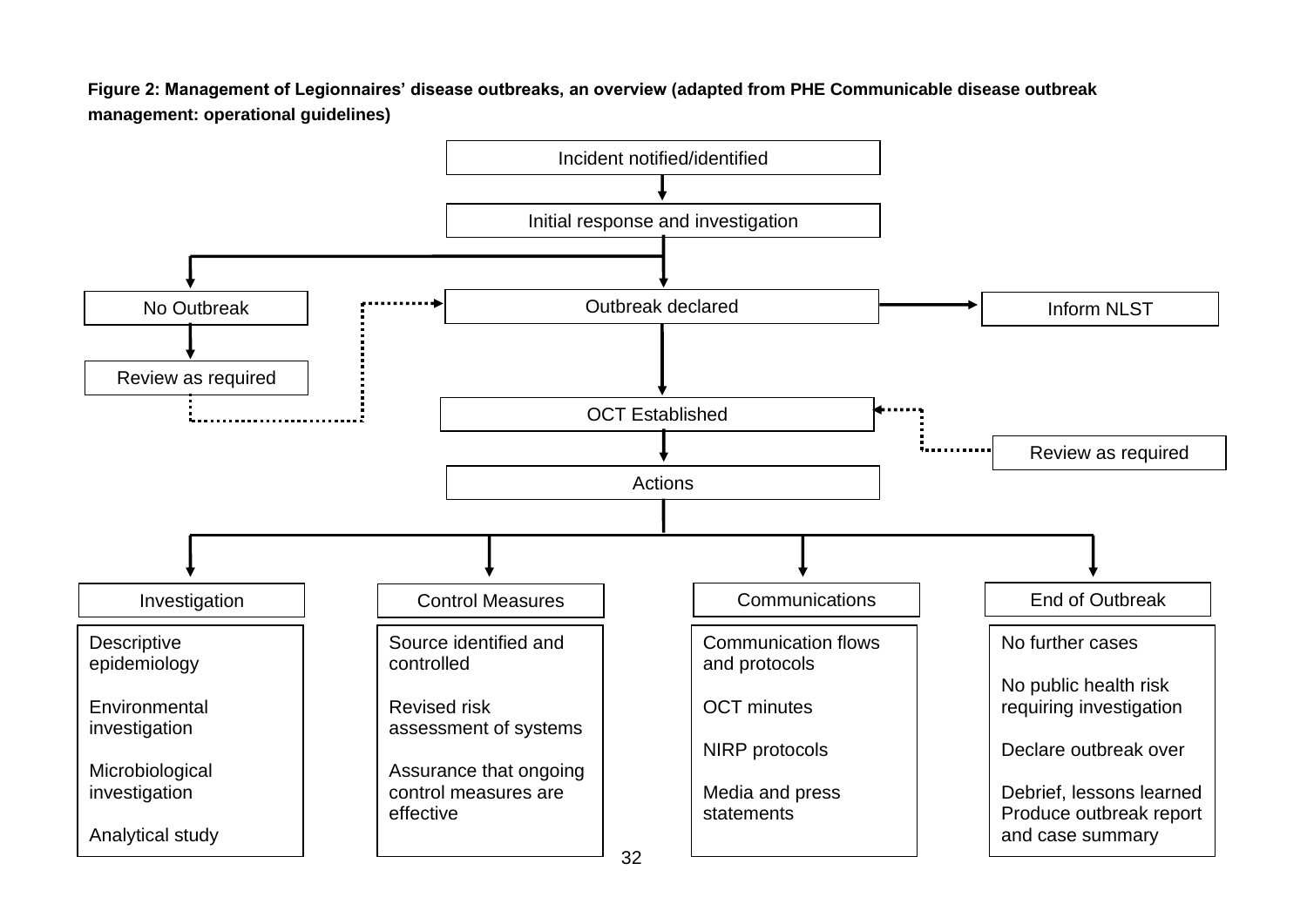# <span id="page-32-0"></span>5. Appendices

## <span id="page-32-1"></span>Appendix 1: Legislation and guidance references

<span id="page-32-2"></span>1.1 Key legislation on the notification of infectious diseases

1.1.1 LD has been a notifiable disease in the UK since April 2010.

1.1.2 Medical practitioners have a legal duty to notify the 'proper officer' designated by their local authority or local health protection team of confirmed and suspected cases of certain infectious diseases under the Public Health (Control of Disease) Act 1984 and the Health Protection (Notification) Regulations 2010. Legionella spp. is also a causative agent in the Health Protection (Notification) Regulations 2010 which must be reported by human diagnostic laboratories.

Web link:<http://www.legislation.gov.uk/uksi/2010/659/contents/made>

<span id="page-32-3"></span>1.2 Key legislation and guidance references on legionella control

1.2.1 The Health and Safety at Work Act (1974) places a duty on employers to ensure the health, safety and welfare of employees so far as is reasonably practicable and requires employers to ensure that non-employees who may be affected by work activities are not exposed to risks to their health and safety. Web link: <http://www.hse.gov.uk/legislation/hswa.htm>

1.2.2 The [Health and Social Care Act 2008 \(Regulated Activities\) \(Amendment\)](http://www.legislation.gov.uk/uksi/2015/64/pdfs/uksi_20150064_en.pdf)  [Regulations 2015](http://www.legislation.gov.uk/uksi/2015/64/pdfs/uksi_20150064_en.pdf) grants enforcement powers to the CQC for health and adult social care in England.

1.2.3 Legislation and guidance for the control of legionella in water systems is covered by the HSE approved code of practice – [Legionnaires' disease: The control of legionella](http://www.hse.gov.uk/pubns/books/l8.htm)  [bacteria in water systems \(otherwise known as L8 Approved Code of Practice \(2013\).](http://www.hse.gov.uk/pubns/books/l8.htm) The L8 Approved Code of Practice (ACOP) describes the responsibilities on duty holders and provides guidance on compliance for duty holders including employers, those in control of premises and those with health and safety responsibilities for others, to help them comply with their legal duties in relation to legionella.

1.2.4 HSE Technical Guidance HSG274 is a 3-part technical guidance document that supports L8 and provides guidance on legionella control in the following specific settings:

Part 1: The control of legionella bacteria in evaporative cooling systems.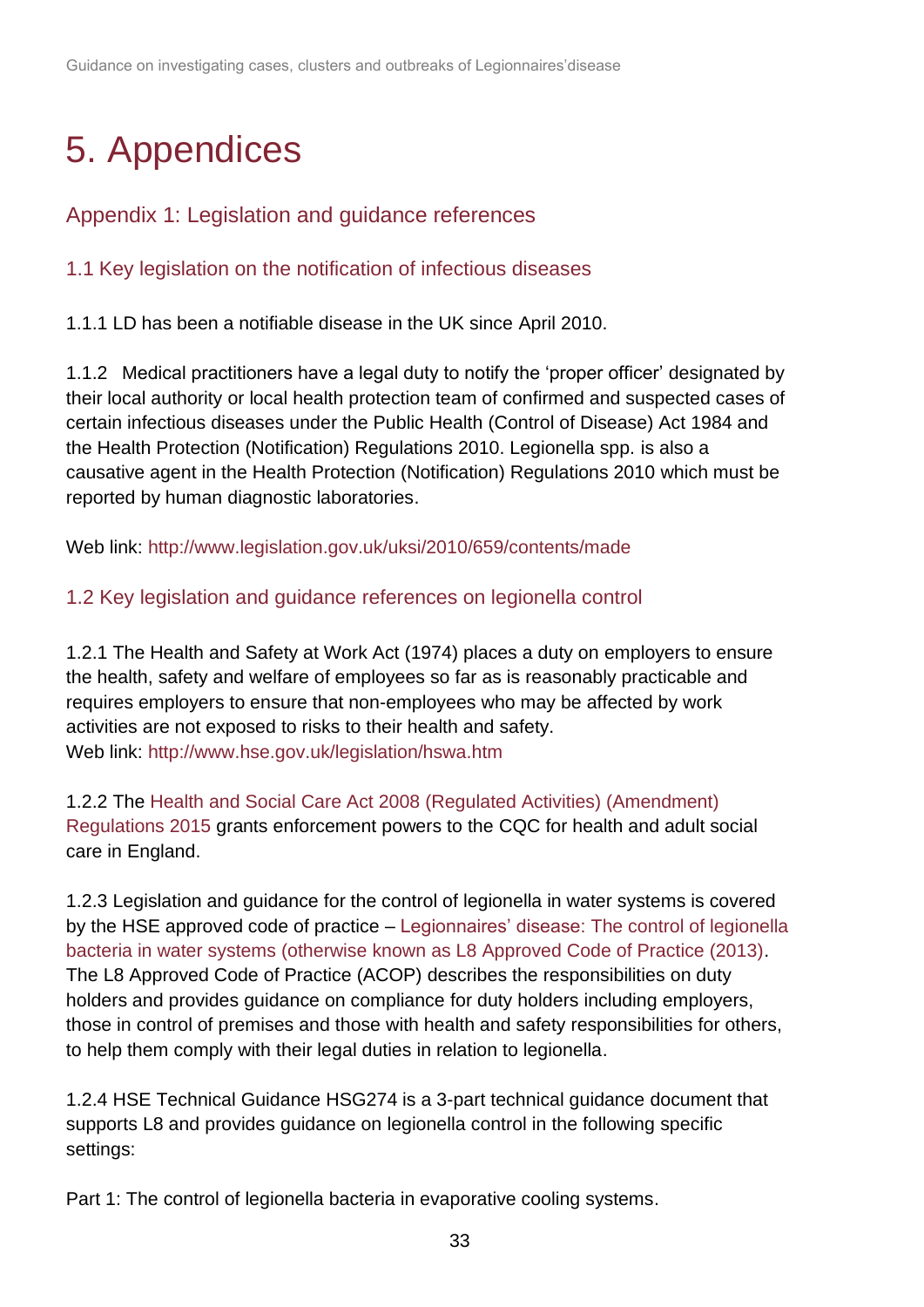Part 2: The control of legionella bacteria in hot and cold water systems. Interim guidance.

Part 3: The control of legionella bacteria in other risk systems <http://www.hse.gov.uk/pubns/books/hsg274.htm>

1.2.5 HSE guidance: HSG 282 - Control of legionella and other infectious agents in spapool systems. [http://www.hse.gov.uk/pubns/books/hsg282.htm.](http://www.hse.gov.uk/pubns/books/hsg282.htm)

1.2.6 Department of Health, Health Technical Memorandum 04-01 (HTM 04-01) (2016): Safe Water in Healthcare Premises.

[Part A: Design, installation and commissioning](https://www.gov.uk/government/uploads/system/uploads/attachment_data/file/524880/DH_HTM_0401_PART_A_acc.pdf)

[Part B: Operational management](https://www.gov.uk/government/uploads/system/uploads/attachment_data/file/524882/DH_HTM_0401_PART_B_acc.pdf)

Part C: *Pseudomonas aeruginosa* – [advice for augmented care units](https://www.gov.uk/government/uploads/system/uploads/attachment_data/file/524884/DH_HTM_0401_PART_C_acc.pdf)

[HTM 04-01 supplement: performance specification D 08 –](https://www.gov.uk/government/uploads/system/uploads/attachment_data/file/449153/Health_technical_memorandum_D08_acc.pdf) thermostatic mixing valves [\(healthcare premises\)](https://www.gov.uk/government/uploads/system/uploads/attachment_data/file/449153/Health_technical_memorandum_D08_acc.pdf)

1.2.7 In conjunction with L8 and HTM 04-01 advice and guidance specific to primary care dental practices is outlined in the Department of Health, Health Technical Memorandum 01-05 (HTM 01-05) (2013): Decontamination in primary care dental practices.

[https://www.gov.uk/government/publications/decontamination-in-primary-care-dental](https://www.gov.uk/government/publications/decontamination-in-primary-care-dental-practices)[practices](https://www.gov.uk/government/publications/decontamination-in-primary-care-dental-practices)

1.2.8 Under the Notification of Cooling Towers and Evaporative Condensers (1992) regulations, duty holders are required to register any cooling tower or evaporative condenser with the LA. If the registered apparatus is later changed or ceases to be the LA must also be notified. The cooling tower register allows health and safety enforcing authorities to proactively audit and inspect premises, and is a useful tool for the investigation of cases, clusters or outbreaks.

<http://www.legislation.gov.uk/uksi/1992/2225/contents/made>

PHE provides a tool kit of guidance documents to assist with the control and management of LD.

1.2.9 Examining food, water and environmental samples from healthcare environments: Microbiological Guidelines

[https://www.gov.uk/government/uploads/system/uploads/attachment\\_data/file/446981/H](https://www.gov.uk/government/uploads/system/uploads/attachment_data/file/446981/Hospital_F_W_E_Microbiology_Guidelines_PHE_format_June_2013.pdf) [ospital\\_F\\_W\\_E\\_Microbiology\\_Guidelines\\_PHE\\_format\\_June\\_2013.pdf](https://www.gov.uk/government/uploads/system/uploads/attachment_data/file/446981/Hospital_F_W_E_Microbiology_Guidelines_PHE_format_June_2013.pdf)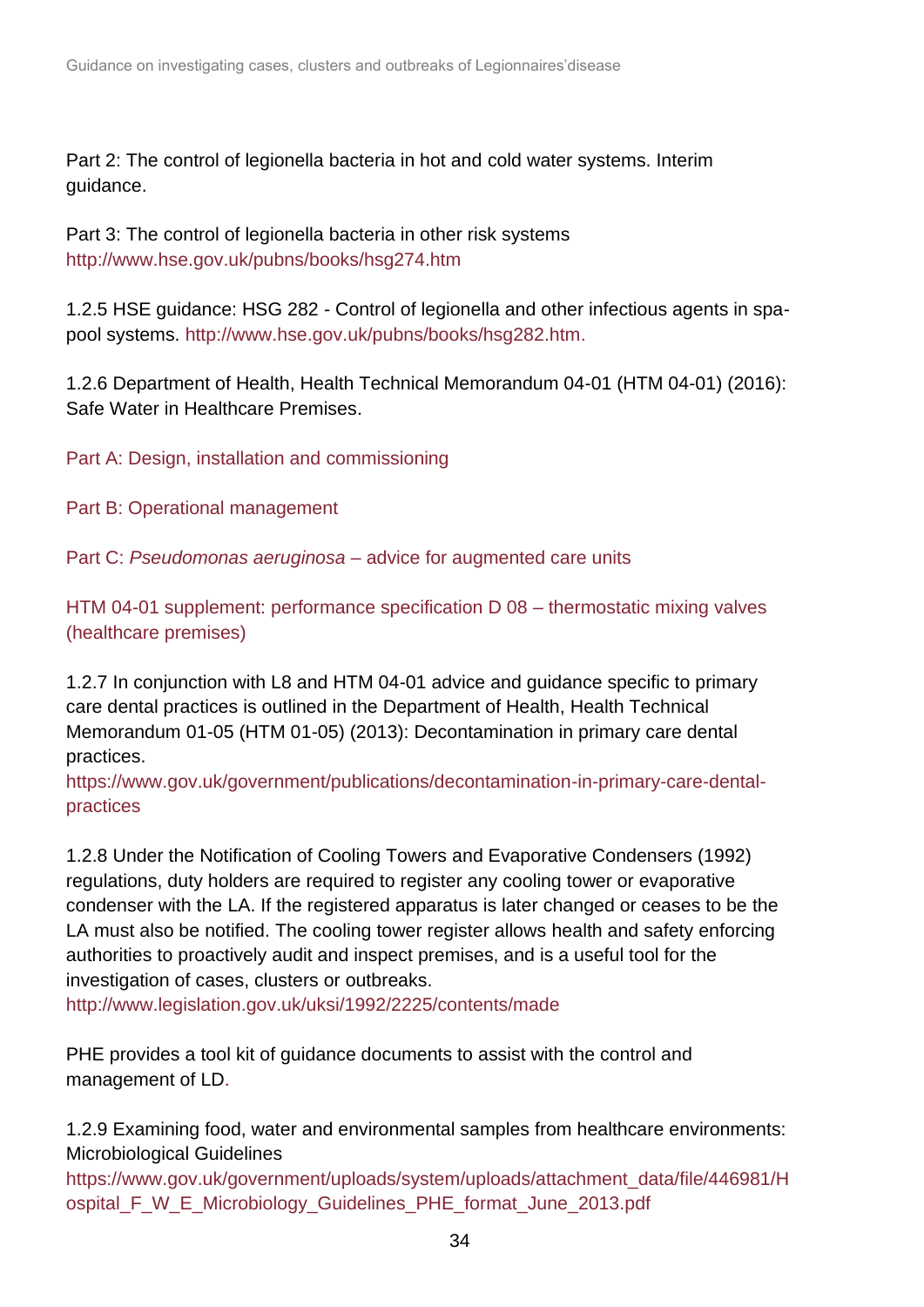1.2.10 The investigation of household water systems in cases of Legionnaires' disease: guidance for health protection teams

[https://www.gov.uk/government/publications/legionnaires-disease-investigation-of](https://www.gov.uk/government/publications/legionnaires-disease-investigation-of-household-water-systems)[household-water-systems](https://www.gov.uk/government/publications/legionnaires-disease-investigation-of-household-water-systems)

1.2.11 Responding to the detection of Legionella in healthcare premises-guidance for PHE Health Protection Teams

<https://www.gov.uk/government/publications/legionella-detection-in-healthcare-premises>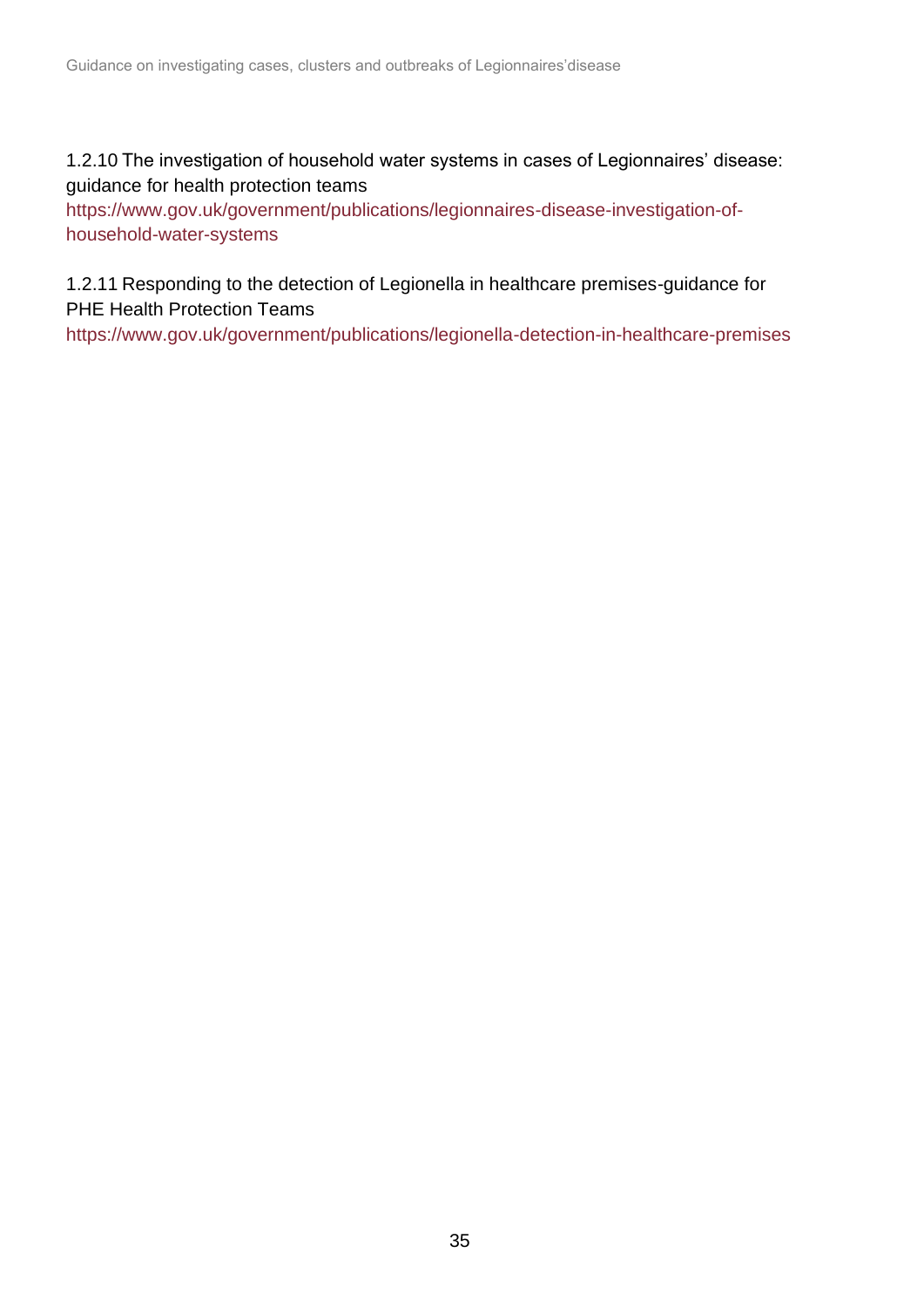## <span id="page-35-0"></span>Appendix 2: General information on Legionnaires' disease

### <span id="page-35-1"></span>2.1 Natural history of legionella

2.1.1 Legionnaires' disease is a potentially fatal form of pneumonia, caused by infection with bacteria from the genus *Legionella*. The species *Legionella pneumophila,* and in particular *L. pneumophila* serogroup 1, is responsible for most cases of human infection and all major documented outbreaks although other species of *Legionella* can cause infection in those at risk, including for example, an immunosuppressed individual.

2.1.2 Legionella species are ubiquitous in the natural environment, where they rarely pose a threat to public health.

2.1.3 Legionellae can also inhabit manmade water systems and reproduce quickly when:

- water is between 25°C and 45°C
- there is a high concentration of nutrients and impurities such as other microorganisms or corrosion in the water system which will either act as a nutrient source or will provide a protective haven for these waterborne pathogens
- water is stagnant within the system, where biofilm can develop and provide a protective environment from chemical and physical treatment of the water system

The above conditions are usually created in badly designed or poorly maintained water systems but may even be found in water systems that are well designed and maintained; legionellae found in such conditions can quickly proliferate, spreading throughout the water system.

#### <span id="page-35-2"></span>2.2 Legionnaires' disease – transmission and clinical features

2.2.1 LD is generally not considered to be transmissible from person-to-person. Infection occurs through direct exposure to, and subsequent inhalation of, aerosols (small droplets < 5µm able to penetrate the lower regions of the lungs) from a source of water containing legionellae. More rarely, LD may be caused by aspiration of larger volumes of contaminated water directly into the lungs.

2.2.2 Sources of legionella infection are usually man-made due to the propensity of for example, cooling towers, water systems or spa pools, to generate aerosols. The majority of cases appear sporadic, but clusters and outbreaks are frequently detected (5). Depending on the source, an outbreak can develop quickly resulting in hundreds of cases. However, prompt investigation of potential sources may help to minimise public health risks.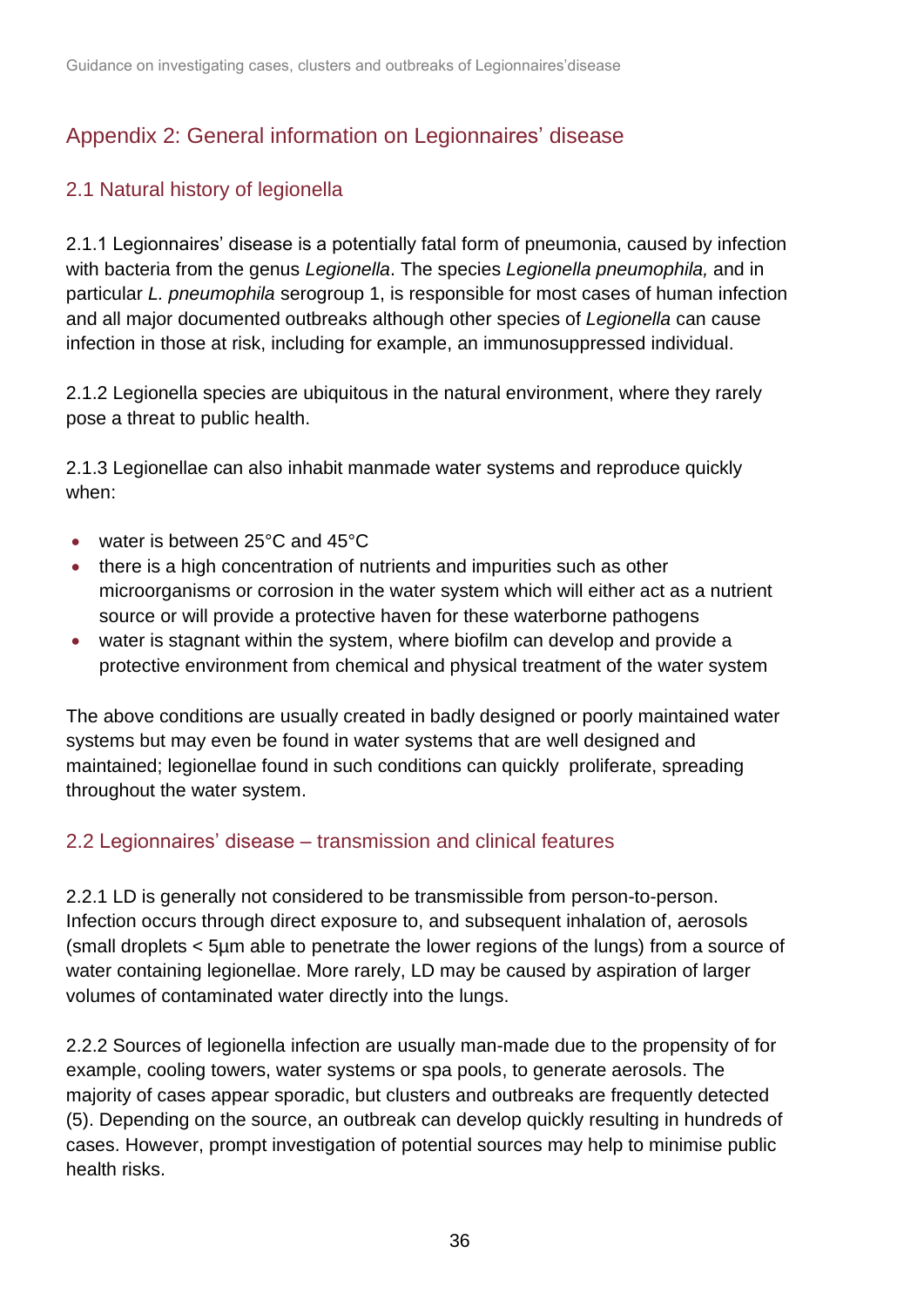2.2.3 Horticultural growth media such as compost and topsoil have also been shown to contain high numbers of *Legionella longbeachae*. Cases of LD caused by *L. longbeachae* have been identified particularly in gardeners and have been linked with exposure to compost and top soils. The exact route of transmission is currently unknown, but is hypothesised to be through inhalation or aspiration of dust generated when handling horticultural growth media.

2.2.4 Analysis of the limited quantitative evidence found to date supports a median incubation period of 6 to 7 days, with the majority of cases experiencing a 2 to 10 day incubation period (2).

2.2.5 Although few people who are exposed to legionellae will develop LD, anyone can become infected (6). However, cases occur more frequently among individuals from the following risk groups:

- people aged over 50 years
- men
- smokers
- people with underlying medical conditions (eg heart disease, COPD, diabetes)
- people who are immunocompromised

2.2.6 The initial symptoms of Legionnaires' disease are flu-like with high-fever, and a dry or slightly productive cough, progressing to pneumonia. Diarrhoea and vomiting are also reported by some patients. Confusion or memory problems may also occur.

#### <span id="page-36-0"></span>2.3 Epidemiology of Legionnaires' disease

2.3.1 Approximately 300 to 500 cases of LD are reported to the NELSS each year among residents of England and Wales, and approximately 10% of cases are fatal. Cases occur throughout the year but a seasonal pattern is observed with many more cases reported with onset of symptoms over the summer months (June to October).

<span id="page-36-1"></span>2.3.2 Each year PHE publishes a report on the epidemiology of LD in England and Wales. The most recent report can be found at: <https://www.gov.uk/government/collections/legionnaires-disease-guidance-data-and-analysis>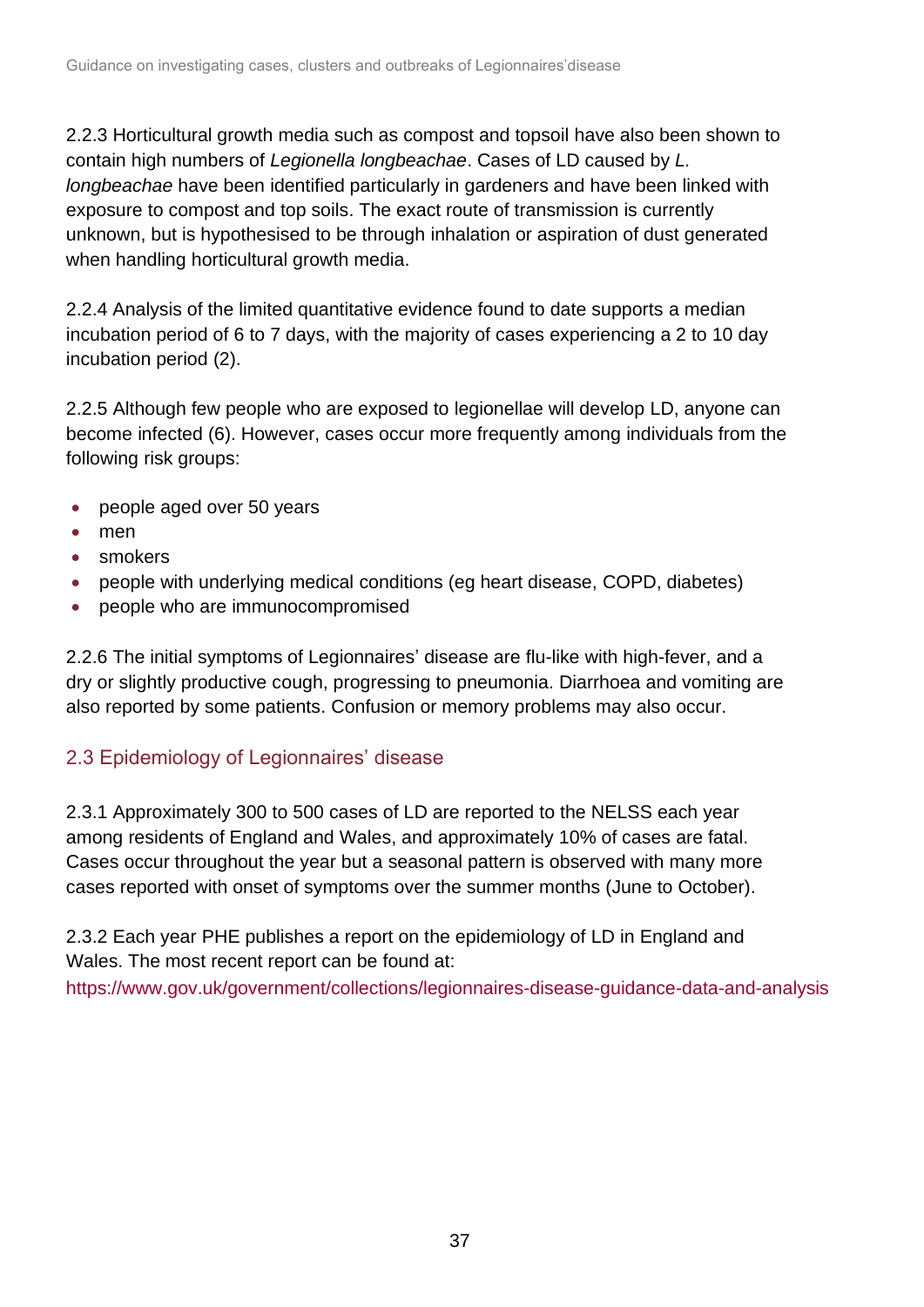## <span id="page-37-0"></span>Appendix 3: National Enhanced Legionnaires' disease surveillance form (England and Wales)

The reporting form for the national LD surveillance scheme can be found on the following webpage:

[National Legionella surveillance forms](https://www.gov.uk/government/publications/legionnaires-disease-national-surveillance-scheme)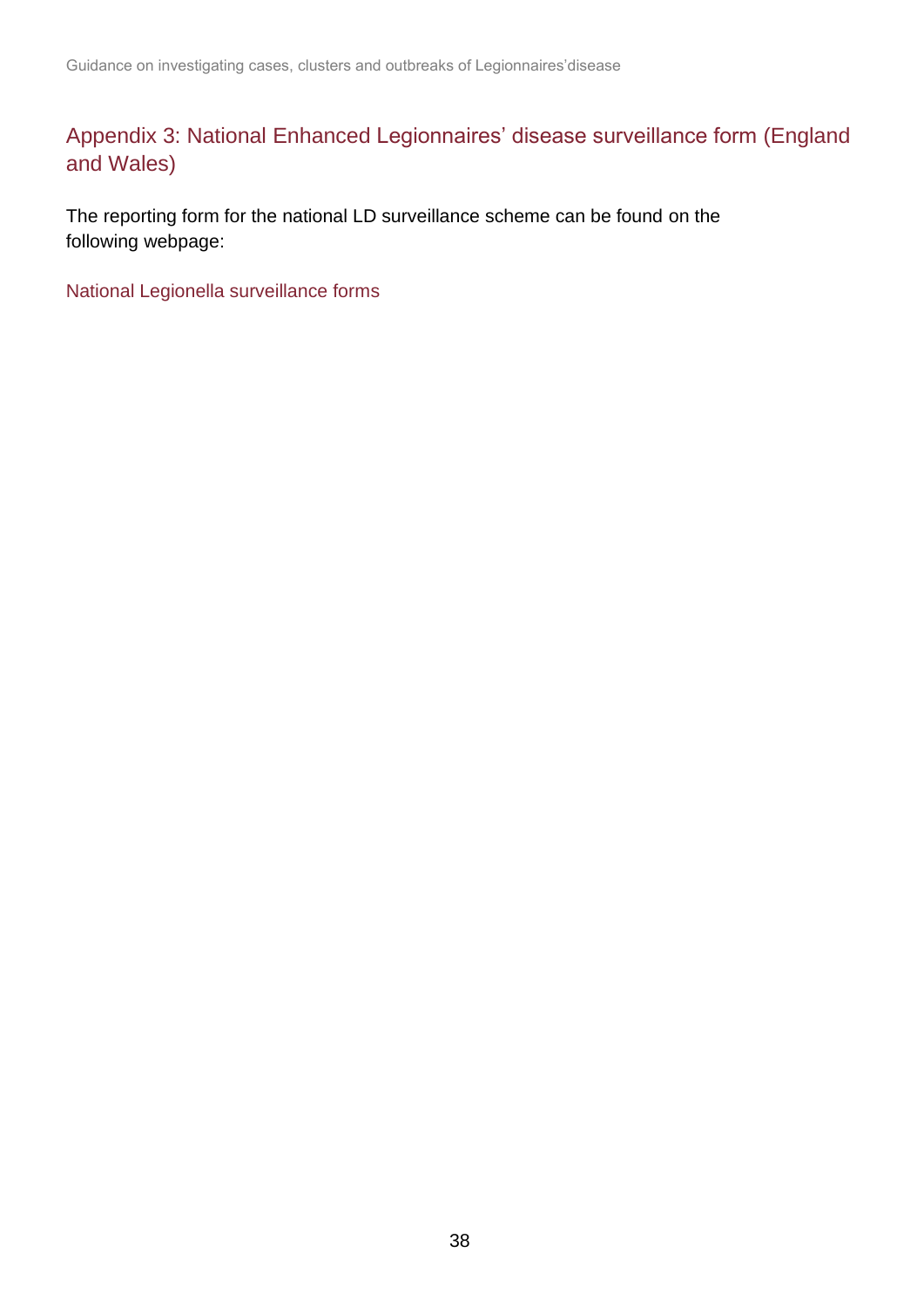## <span id="page-38-0"></span>Appendix 4: National and international reporting of travel-associated Legionnaires' disease

Travel-associated LD is identified by information provided for the 10-day history on the LD surveillance form. In order to report the relevant authorities or initiate an effective local investigation, it is important that as much detail as possible about an accommodation site visited by a case is included on the surveillance form. Accommodation sites such as hotel chains, can often have similar names, or have multiple sites within the same town or city, and it is essential that the precise location can be identified.

#### <span id="page-38-1"></span>Travel sites within England

Every commercial accommodation site in England associated with a single case of LD (that is, a site that has no other associated cases within 2 years of the current case) should be investigated in the same way as for a community-acquired case. A PHE information leaflet entitled ['Information about Legionnaires' disease for managers of](https://www.gov.uk/government/publications/report-a-site-investigation-for-travel-associated-legionnaires-disease)  [commercial accommodation](https://www.gov.uk/government/publications/report-a-site-investigation-for-travel-associated-legionnaires-disease) sites', which includes a checklist for reducing the risk from LD, should be issued to the site by the local HPT where the site is located.

Where there are 2 or more cases associated with the same commercial accommodation site in England within 2 years, a cluster is formed and it is strongly advised that the accommodation site is investigated in the same way as a community-acquired cluster.

A form, 'Legionella Accommodation Site Investigation Report', is available to support local documentation of investigations. It is suggested that HPTs send this form to the local enforcement agency and request completion of part 1 of the form within 2 weeks of being notified, and part 2 with 6 weeks of being notified of the cluster. The completed form can then be retained by the HPT as a record of investigations carried out at the site for future reference. Please note that use of the report form is not mandatory as HPTs may have alternative systems to record this information.

The Legionella Accommodation Site Investigation Report form can be found at the following URL: [https://www.gov.uk/government/publications/report-a-site-investigation](https://www.gov.uk/government/publications/report-a-site-investigation-for-travel-associated-legionnaires-disease)[for-travel-associated-legionnaires-disease](https://www.gov.uk/government/publications/report-a-site-investigation-for-travel-associated-legionnaires-disease)

#### <span id="page-38-2"></span>Travel accommodation sites outside England

Where travel-associated cases and clusters are identified in residents of England who have travelled outside their country of residence, the NLST will liaise with authorities in the country of travel to report the case(s) to enable the initiation of any investigations deemed necessary by authorities in the country of travel in accordance with their local protocol.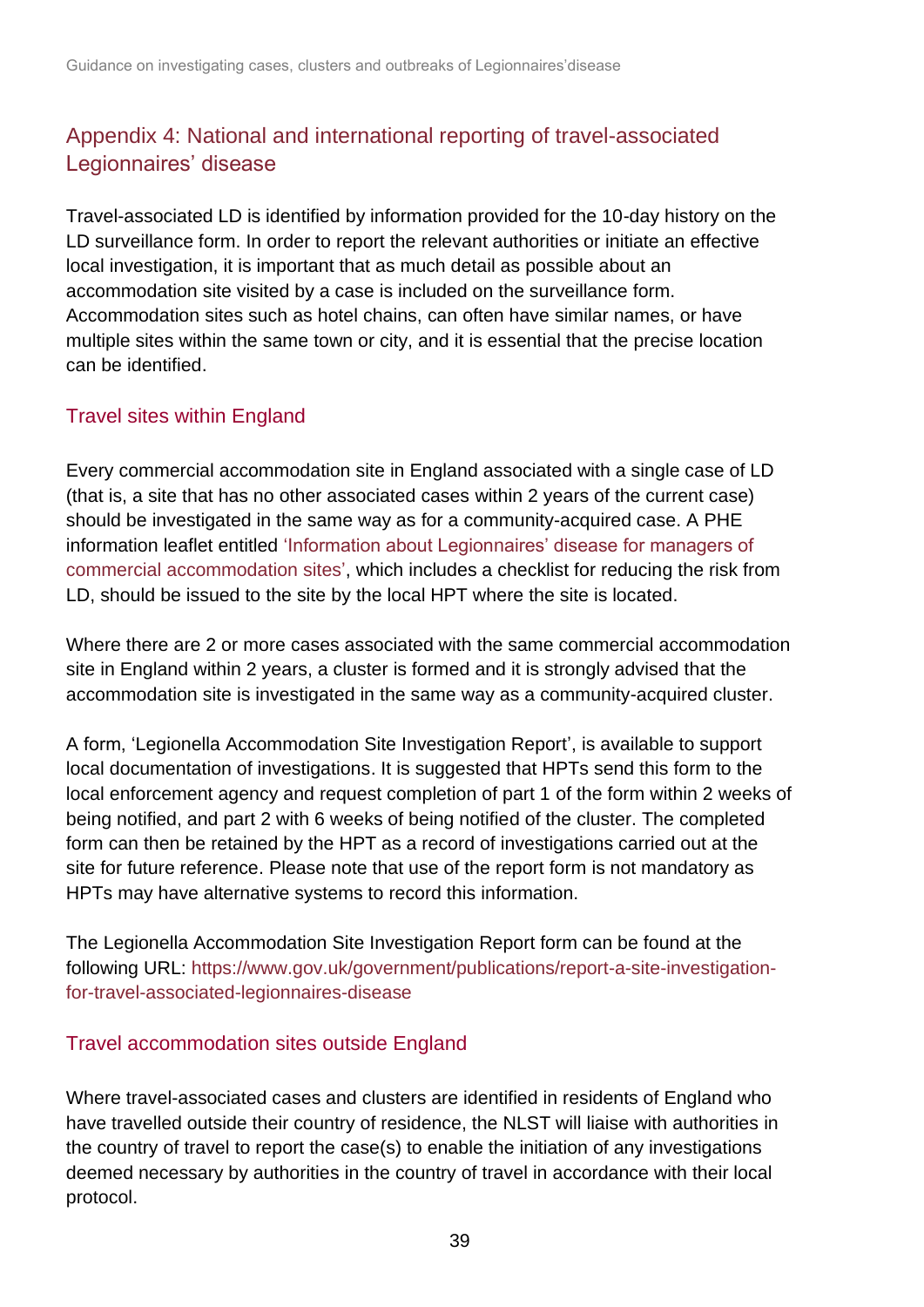Please note that any actions undertaken by a country of travel to investigate an accommodation site in response to notification of the case(s) is entirely at the discretion of the country to which a case travelled and will vary from country to country. The involvement of the NLST ends at the point of notification, no further involvement or feedback from the country of travel is expected.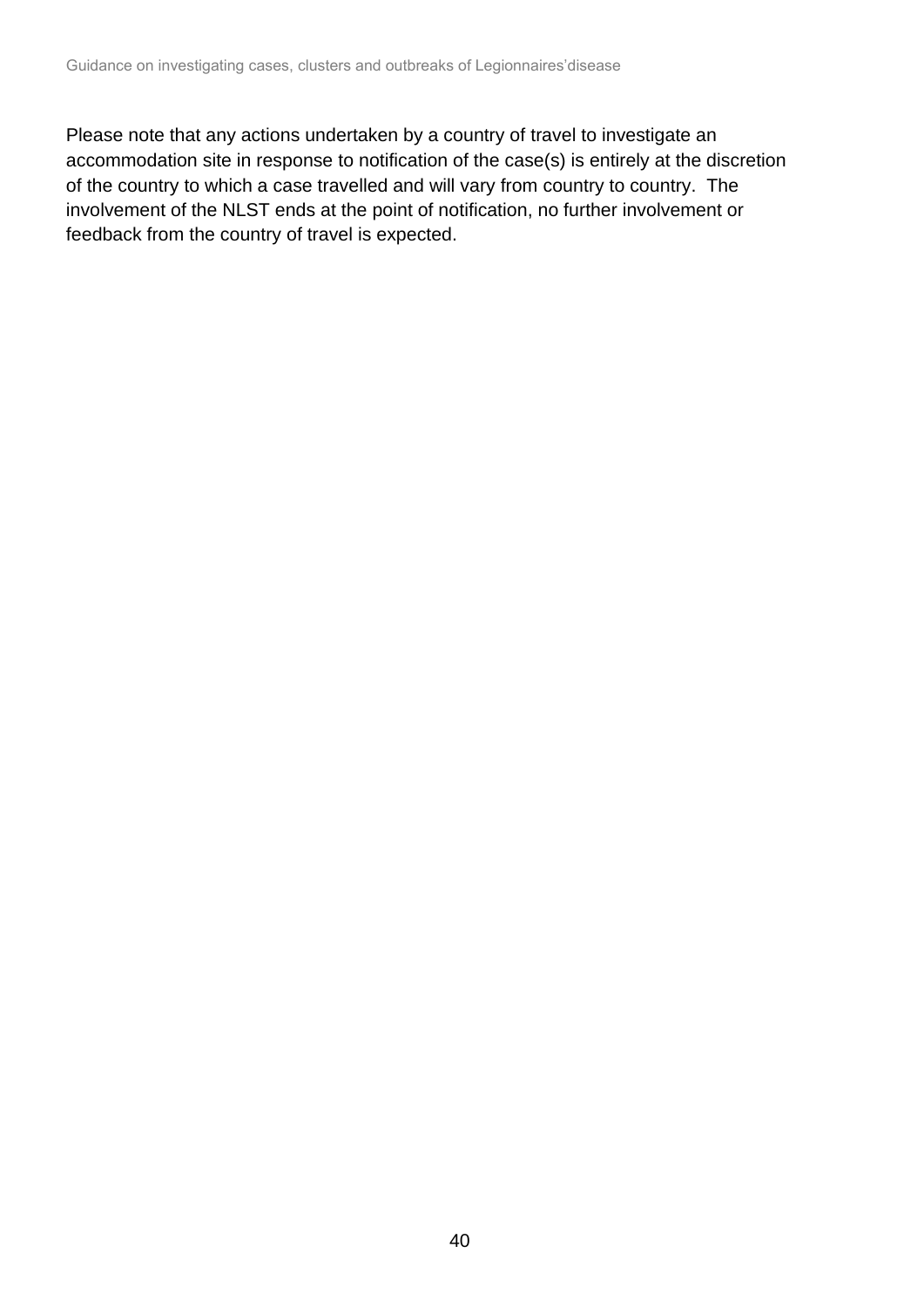## <span id="page-40-0"></span>Appendix 5: Microbiological diagnosis of Legionnaires' disease and identification of legionella in clinical samples

The NLRL undertakes confirmatory testing of locally legionella antigen positive urines and exclusion of false-positive results; real-time PCR (qPCR) testing of lower respiratory tract specimens and confirmation and identification of locally positive legionella isolates including serogrouping of *L*. *pneumophila*. Sequence-based typing (SBT) of clinical and linked environmental *L. pneumophila* isolates is undertaken to assist in investigations, and SBT may also be performed directly on clinical (lower respiratory) and environmental specimens (7).

Laboratory confirmation together with phenotypic and genotypic typing data is used to support or refute epidemiological links in the investigation of suspected environmental sources. Although local laboratories may undertake legionella urine antigen testing, PCR and culture, the NLRL at the RVPBRU requests that all urine specimens testing positive with the legionella urinary antigen test (UAT) are referred for confirmation, and that lower respiratory specimens from any patient found to be legionella UAT positive and/or legionella PCR positive and/or legionella culture positive are referred to enable qPCR detection/confirmation of *L. pneumophila* and *L. pneumophila* serogroup 1 and sequence based typing, and also to enable culture for *Legionella* spp. Lower respiratory tract specimens are essential in order to attempt isolation of legionella and/or qPCR testing and in order to obtain sequence based typing data. Clinical isolates of legionella for identification/confirmation are also accepted for identification and typing.

Please note that lower respiratory tract specimens (sputum and bronchoalveolar lavage (BAL) taken within 2 days of admission from UAT positive patients are more likely to yield both positive culture and qPCR results (8) and therefore typing data. However, it is not always possible to obtain lower respiratory tract specimens, in which cases urine samples should still be referred. Post-mortem lung tissue is also a suitable specimen.

Please refer to the [Bacteriology reference department](https://www.gov.uk/government/publications/bacteriology-reference-department-brd-user-manual) user manual and [instructions for](http://www.gov.uk/government/publications/legionnaires-disease-referral-of-specimens-for-confirmation)  [referral](http://www.gov.uk/government/publications/legionnaires-disease-referral-of-specimens-for-confirmation) for details of appropriate specimens and to ensure all referred clinical and environmental isolates and specimens are appropriately packaged.

Further information, contact details and relevant referral form are available from the links below:

- <https://www.gov.uk/guidance/rvpbru-reference-and-diagnostic-services>
- [https://www.gov.uk/government/uploads/system/uploads/attachment\\_data/file/40521](https://www.gov.uk/government/uploads/system/uploads/attachment_data/file/405211/R1_Respiratory_and_Systemic_Bacteria.pdf) [1/R1\\_Respiratory\\_and\\_Systemic\\_Bacteria.pdf](https://www.gov.uk/government/uploads/system/uploads/attachment_data/file/405211/R1_Respiratory_and_Systemic_Bacteria.pdf)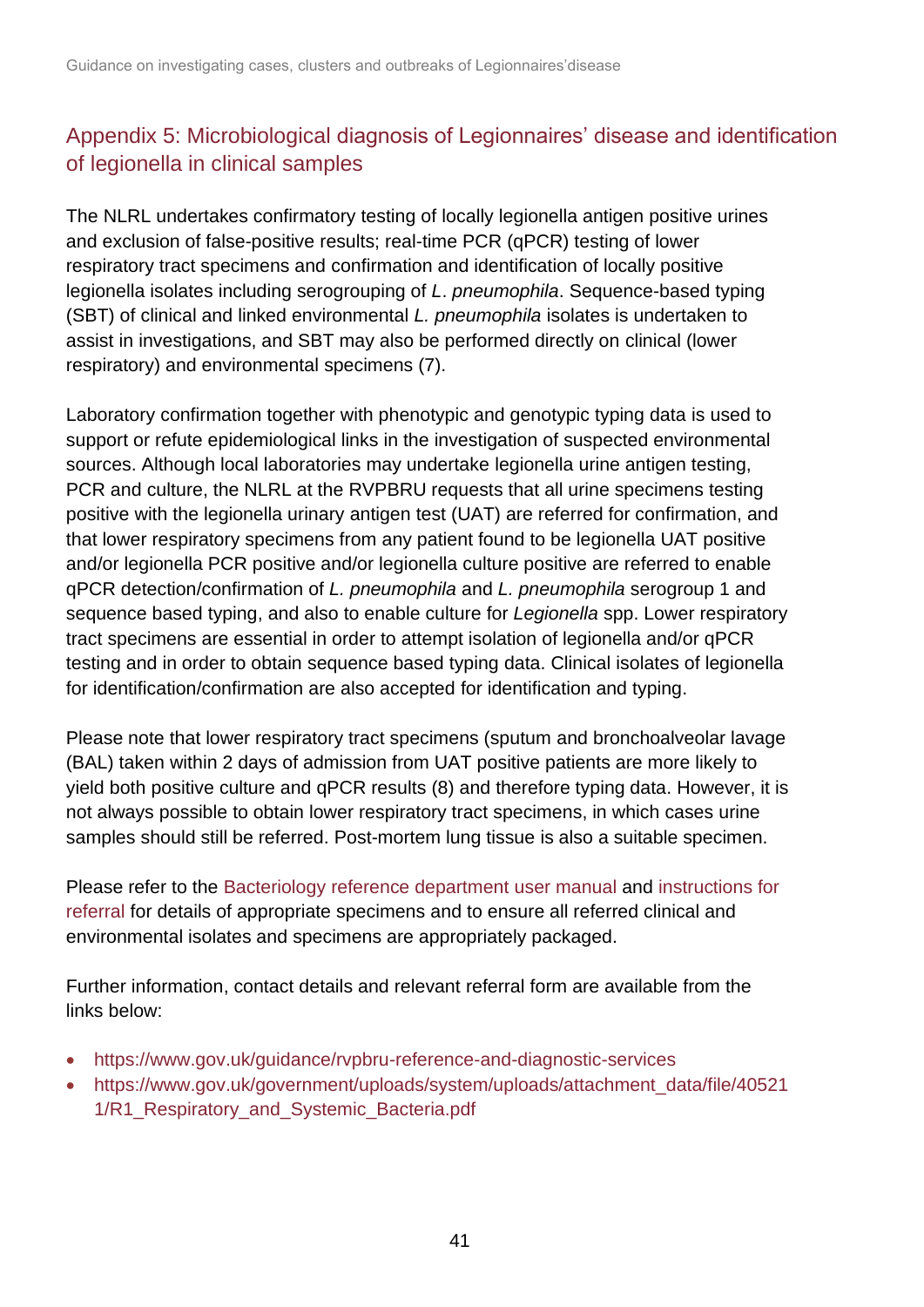## <span id="page-41-0"></span>Appendix 6: Environmental investigations and sampling

PHE Food, Water and Environmental (FW&E) microbiology laboratories provide advice on sampling and testing for legionella bacteria. Further guidance on sampling methodology, consumables, sampling locations and testing arrangements is available from the local PHE FW&E laboratory at London, Porton, or York.

Environmental sampling is recommended whenever possible to assist public health action. The decision to sample is a result of a public health investigation, which considers the following:

- the degree of certainty of the putative source
- the development of the incident
- the urgency of eliminating any potential source

The sampling officer should be appropriately trained and equipped. In some circumstances it may be appropriate for a member of PHE FW&E staff who is suitably trained to assist enforcing authorities. Each sampling exercise must be subject to an individual health and safety risk assessment before commencement. Sampling should be carried out with due consideration of BS7592: Sampling for Legionella Bacteria in Water Systems 2008.

Water and environmental samples taken as part of the investigation of a case of Legionnaires' disease should be submitted to a PHE FW&E microbiology laboratory in line with current procedures and protocols. At all stages, the chain of evidence must be maintained.

PHE FW&E network microbiology laboratories provide expert advice and testing of environmental samples, and can provide support and training around sampling.

#### <span id="page-41-1"></span>**Enforcement**

The LA may be assuming 2 roles (public health investigation and enforcement under Health and Safety at Work legislation). LA Environmental Health Officers (EHO) are authorised to carry out sampling of premises where there is a work activity and/or a statutory duty of care owed to the occupiers of a property. There is no prescriptive power of entry and statutory requirement for domestic sampling of LD cases. However, EHOs may undertake domestic sampling as part of their wider public health investigatory powers under the Environmental Protection Act, 1990. Other powers are available where a property is owned by a landlord and statutory interventions are required.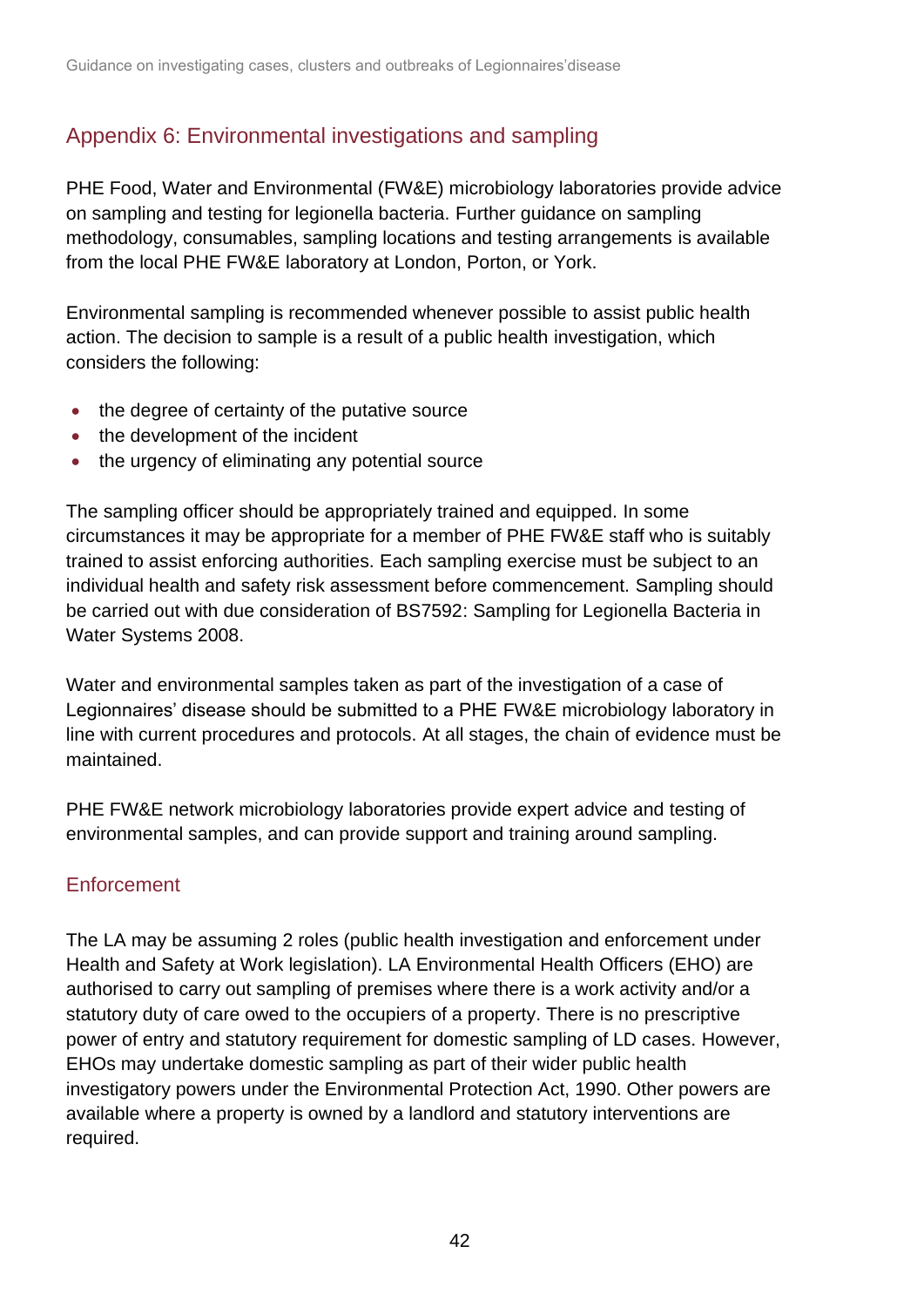The lead authority for the purposes of health and safety will be determined by the Health and Safety Enforcing Authority Regulations 1998. In the case of a LA controlled premises or site, this will be the Health and Safety Executive (HSE). Where this is the case LA officers may assist the HSE in their investigations, however, relevant decisions must be taken by the HSE, not LA officers. In cases where the HSE is the lead authority for health and safety issues, the LA will always still retain its public health responsibilities. LA officers are authorised under the Environmental Protection Act 1990 to enter certain premises to determine if there is a statutory nuisance and may take samples for this purpose.

While HSE will co-operate with sampling, HSE inspectors are not required to sample as microbiological evidence is not required to support enforcement action. However, if samples are obtained, HSE will be interested in the results. There is therefore no need for HSE to authorise LA officers to accompany them to take samples.

The sampler, if not a LA officer, should obtain samples after consultation with the LA officer to ensure that an appropriate sampling strategy has been adopted.

#### <span id="page-42-0"></span>Environmental Investigation

Local PHE HPTs may request sampling from a number of different sites during a public health investigation. Appropriate action must be taken to reduce the risk to the public from suspected sources pending any environmental investigation. Information may need to be disseminated over a wide area to ensure systems are shut down but not immediately disinfected (if sampling is to be carried out). Systems which cannot be shut down without severe consequences may have to be disinfected prior to sampling Disinfection should take place as soon as possible after any sampling. Disinfection is the responsibility of the relevant duty holder.

In a scenario where disinfection or temperature control has been implemented before sampling for legionella test by culture, then a discussion with the PHE FW&E laboratory should be made to consider analysis by PCR.

#### <span id="page-42-1"></span>Health and safety considerations

Prior to sampling, a health and safety risk assessment of the sampling activity must be carried out. This will include how to take the samples with due consideration of the health, safety and welfare of sampling officers and other persons when sampling is carried out.

Sampling staff must be trained in off-site working and should be familiar with their employer's off-site and dynamic risk assessment arrangements.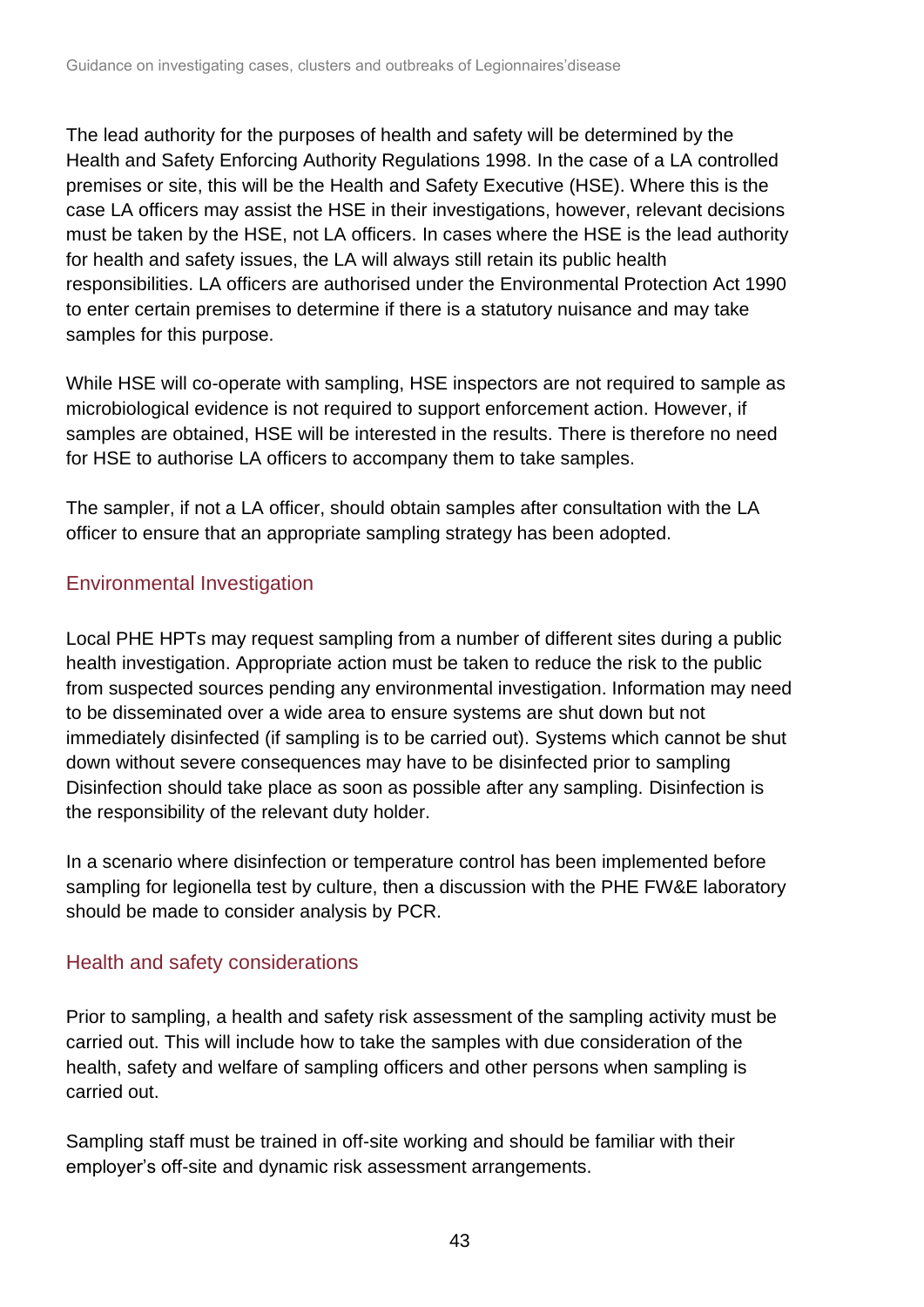#### <span id="page-43-0"></span>Sample collection consumables

Disposable single use sample consumables such as bottles, swabs and other materials used to facilitate sampling, such as cool boxes and sample bags, should be stored appropriately, in date and without extraneous contamination.

#### <span id="page-43-1"></span>Sampling

Any water or environmental sample collected provides a snapshot of the microbiological quality of the system at the time of sampling. Sampling should only therefore be carried out by experienced persons.

Laboratories should be asked to retain environmental legionella isolates as they may be required for submission to the PHE Legionella reference laboratory (refer to [Appendix](#page-40-0)  [5\)](#page-40-0).

The PHE FW&E microbiology laboratories have a public health remit towards environmental investigations. Therefore the local PHE FW&E microbiology laboratory should be contacted as they can undertake sample analyses free of charge in the event of an incident or outbreak environmental investigation.

#### <span id="page-43-2"></span>**Transport**

All water or environmental samples for legionella examination should be stored at an ambient temperature (approximately 20°C), in the dark, and returned to the laboratory for testing as soon as possible (<24h). If samples are not transported by sampling officers, a courier should be pre-arranged through FW&E Microbiology laboratory in advance.

Further details of appropriate sampling points are given in Approved Code of Practice and Guidance: L8 (HSE 2013).

#### <span id="page-43-3"></span>Laboratory testing and interpretation

Environmental investigation samples may be tested for legionella by culture and/or PCR. All PHE FW&E microbiology laboratories are United Kingdom Accreditation Service (UKAS) accredited to perform detection and enumeration of legionellae by culture.

Examination by quantitative PCR for the detection of Legionella in water and other environmental samples is available as a national service **only** where a need is agreed by the local incident control team. Referral of sample(s) for PCR testing must be discussed and coordinated with the local PHE FW&E microbiology laboratory.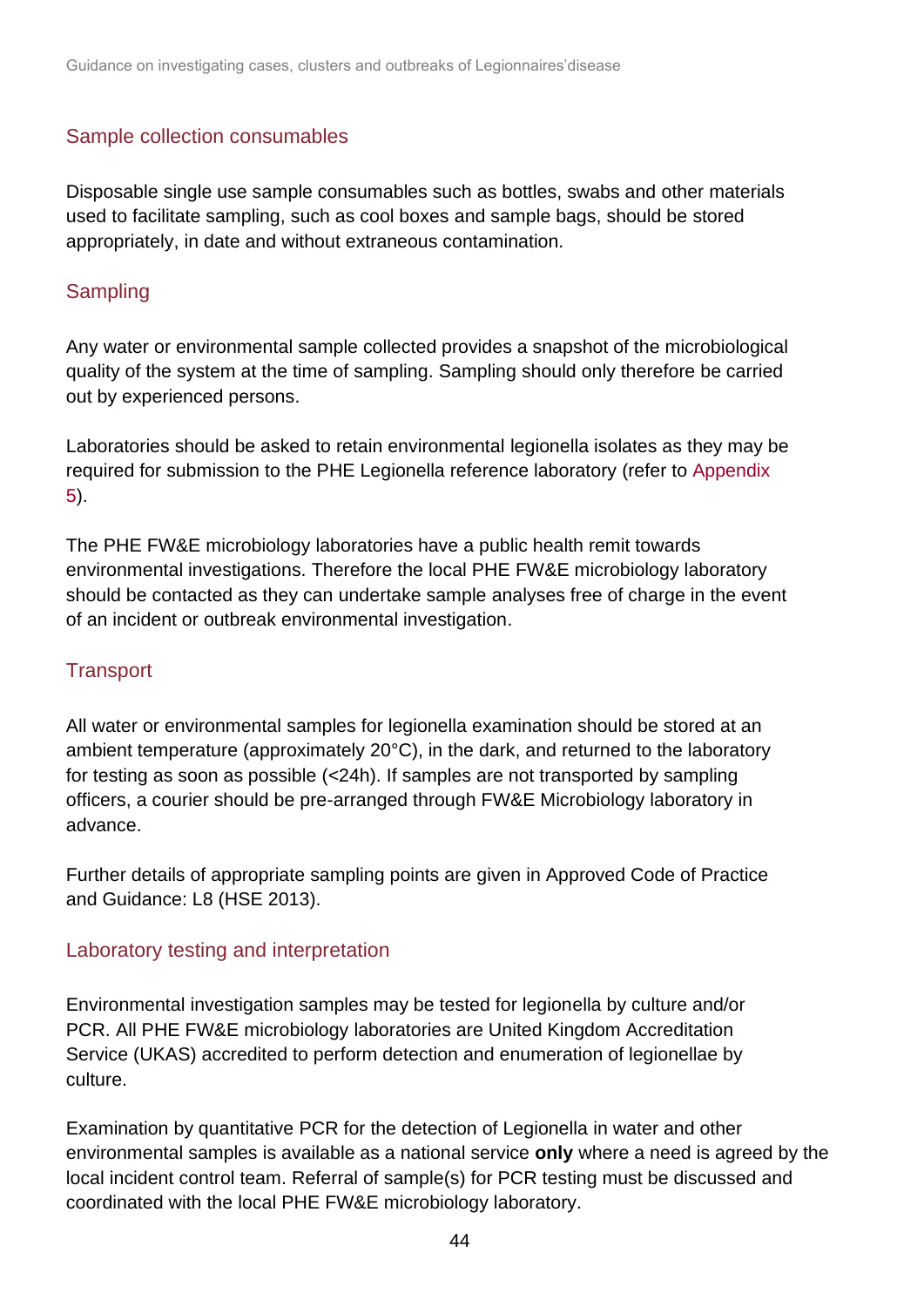#### **Please note that the first point of contact for all investigations is the FW&E microbiology laboratory.**

<span id="page-44-0"></span>Contact details and further information on services offered can be found at: <https://www.gov.uk/government/collections/food-water-and-environmental-laboratories>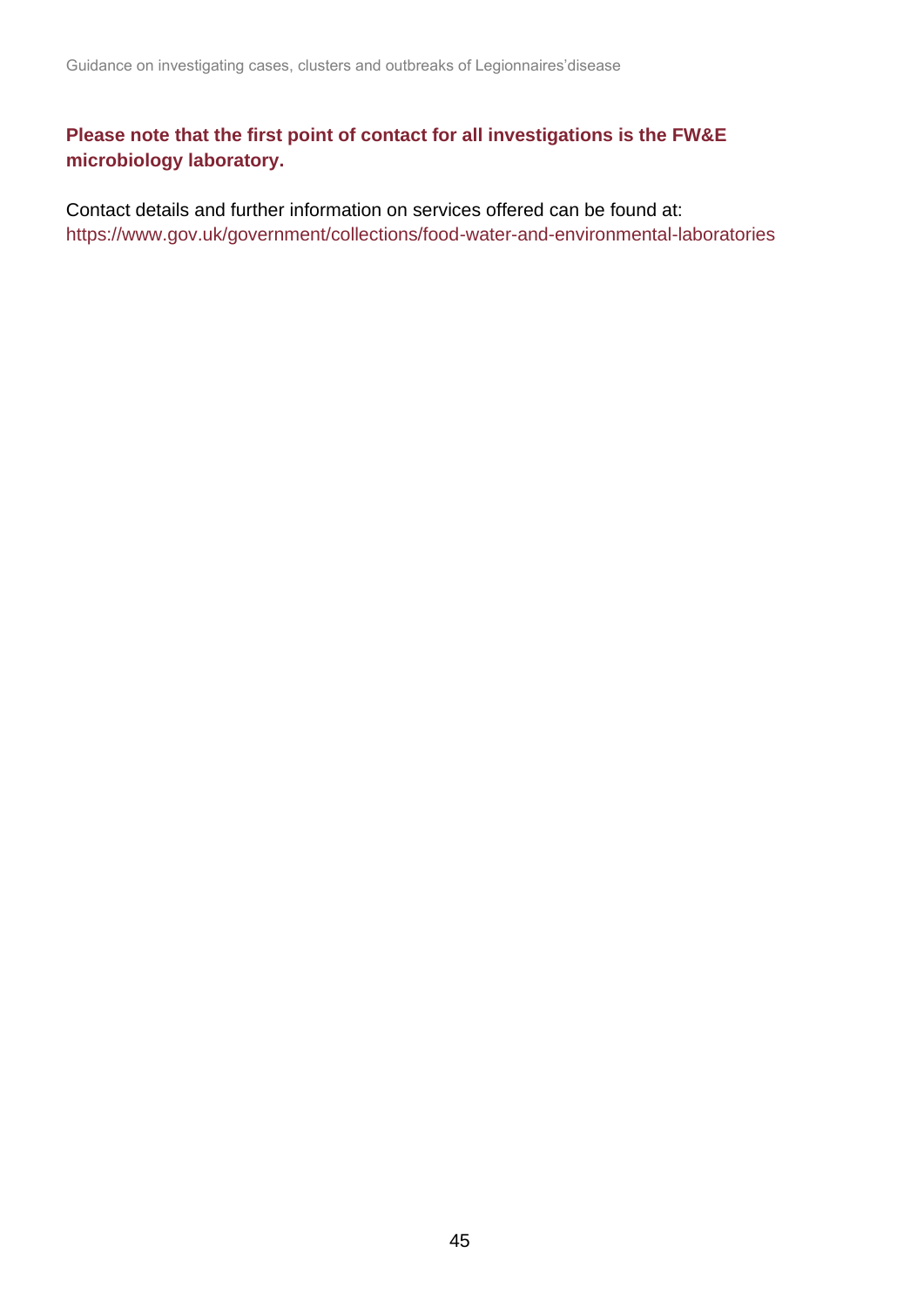## Appendix 7: Spatial analysis tools

When investigating a cluster of cases and all initial analyses to identify the potential source are unsuccessful, the OCT should consider spatial analysis.

#### Spatio-temporal cluster analysis

Colleagues in the Emergency Response Department Science and Technology (ERD S&T) at PHE, Porton Down are able to carry out spatial analysis using a range of tools devised to facilitate source identification. The output produced by the team can identify areas of space in which the source is likely to be contained based on where and when cases arose, ie, location and date of onset of symptoms.

<span id="page-45-1"></span><span id="page-45-0"></span>

| <b>Type of analysis</b>                                         | Type of data                                          | Minimum number of cases<br>needed                                                       | <b>Key assumptions</b>                                                                                                   |
|-----------------------------------------------------------------|-------------------------------------------------------|-----------------------------------------------------------------------------------------|--------------------------------------------------------------------------------------------------------------------------|
| Basic data<br>visualization                                     | Any data of interest to<br>OCT                        |                                                                                         | None, simply visualizing observed data.                                                                                  |
| <b>Proximity Analysis</b>                                       | Case travel history and<br>potential source locations | Depends on choice of<br>annulus width                                                   | No allowance for underlying population at risk                                                                           |
| Estimating the timing<br>of an aerosolised<br>release using     | Date of onset.<br>Recently extended to use            | Depends on how spaced out<br>the cases are in time. Can<br>be informative on only a few | Fits uniform and logistic release windows, assuming<br>epidemic curve is 'complete'.                                     |
| symptom onset<br>dates.                                         | date of admission to<br>hospital                      | cases if they are within days<br>of each other                                          | Fits uniform window to data allowing for censoring in<br>epidemic curve.                                                 |
|                                                                 |                                                       |                                                                                         | Assumes constant exposed population.                                                                                     |
| Case association<br>cluster detection and<br>visualization tool | Home postcode and date<br>of onset                    | About 5                                                                                 | Models the probability of a legionella case occurring<br>within a given distance and time of an earlier case             |
|                                                                 |                                                       |                                                                                         | Only uses home location, given difficulty incorporating<br>case movements with representative denominator<br>population. |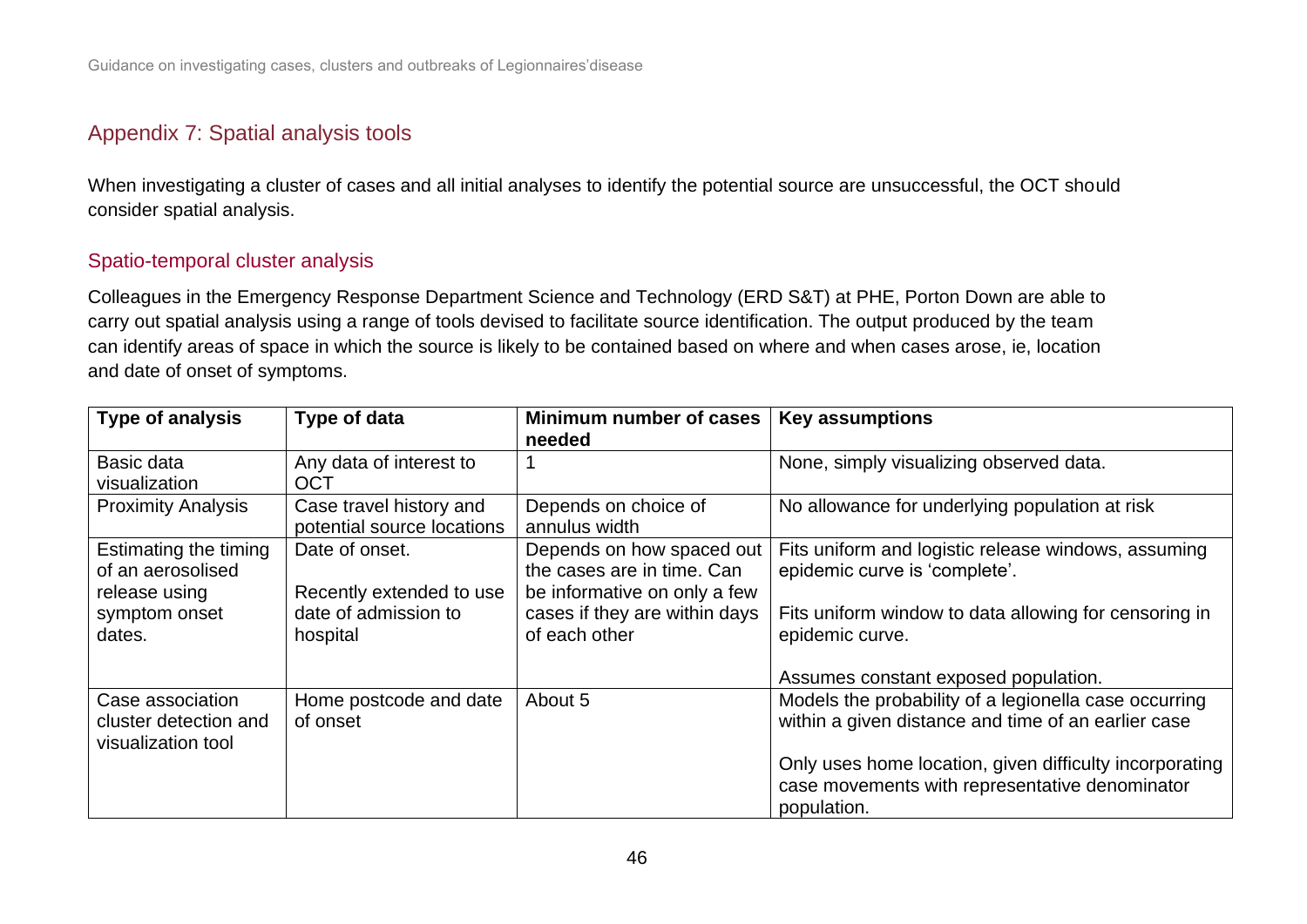Guidance on investigating cases, clusters and outbreaks of Legionnaires'disease

<span id="page-46-0"></span>

| Meteorological<br>analysis - wind-roses                                      | Date of onset<br>Case travel history and<br>potential source (eg,<br>cooling tower) locations<br>Meteorological data |                                                                                                         | An investigation involving cooling towers may benefit<br>from wind-rose being plotted for the cases. This is a<br>visual map of the daily wind direction during the most<br>likely period of exposure using case location date of<br>onset of symptoms and the location of potential<br>sources ie location of cooling towers |
|------------------------------------------------------------------------------|----------------------------------------------------------------------------------------------------------------------|---------------------------------------------------------------------------------------------------------|-------------------------------------------------------------------------------------------------------------------------------------------------------------------------------------------------------------------------------------------------------------------------------------------------------------------------------|
| Attack ratio analysis<br>using concentric<br>circles                         | Nearest location of each<br>case to potential source                                                                 | Depends on number of<br>annuli chosen                                                                   | Tests if attack ratio is decreasing with distance from<br>potential source.<br>Assumes estimated denominator population is<br>representative.<br>Needs provision of potential source locations.                                                                                                                               |
| Attack ratio analysis<br>using postcodes                                     | Home and alternative<br>locations for cases                                                                          | Depends on spatial spread<br>of cases but about 5 needed<br>for district scale, about 10<br>for sector. | Tests if attack ratio is decreasing with distance from<br>postcode geography with peak attack ratio.<br>Assumes estimated denominator population is<br>representative.                                                                                                                                                        |
| Source estimation<br>model assuming no<br>dominant wind over<br>time         | Home and alternative<br>locations for cases                                                                          | Unclear at present, method<br>under development                                                         | Provided mechanistic justification and extension to<br>ARC tool above.<br>Assumes estimated denominator population is<br>representative.<br>No consideration given to censoring issues.                                                                                                                                       |
| Estimating the source<br>and extent of a short<br>duration release<br>event. | Home and work<br>locations, with dates of<br>onset for each case                                                     | About 5                                                                                                 | Full reverse epidemiology framework but requires<br>short release duration.<br>Assumes estimated denominator population is<br>representative and the guinea pig dose response<br>translates to humans.                                                                                                                        |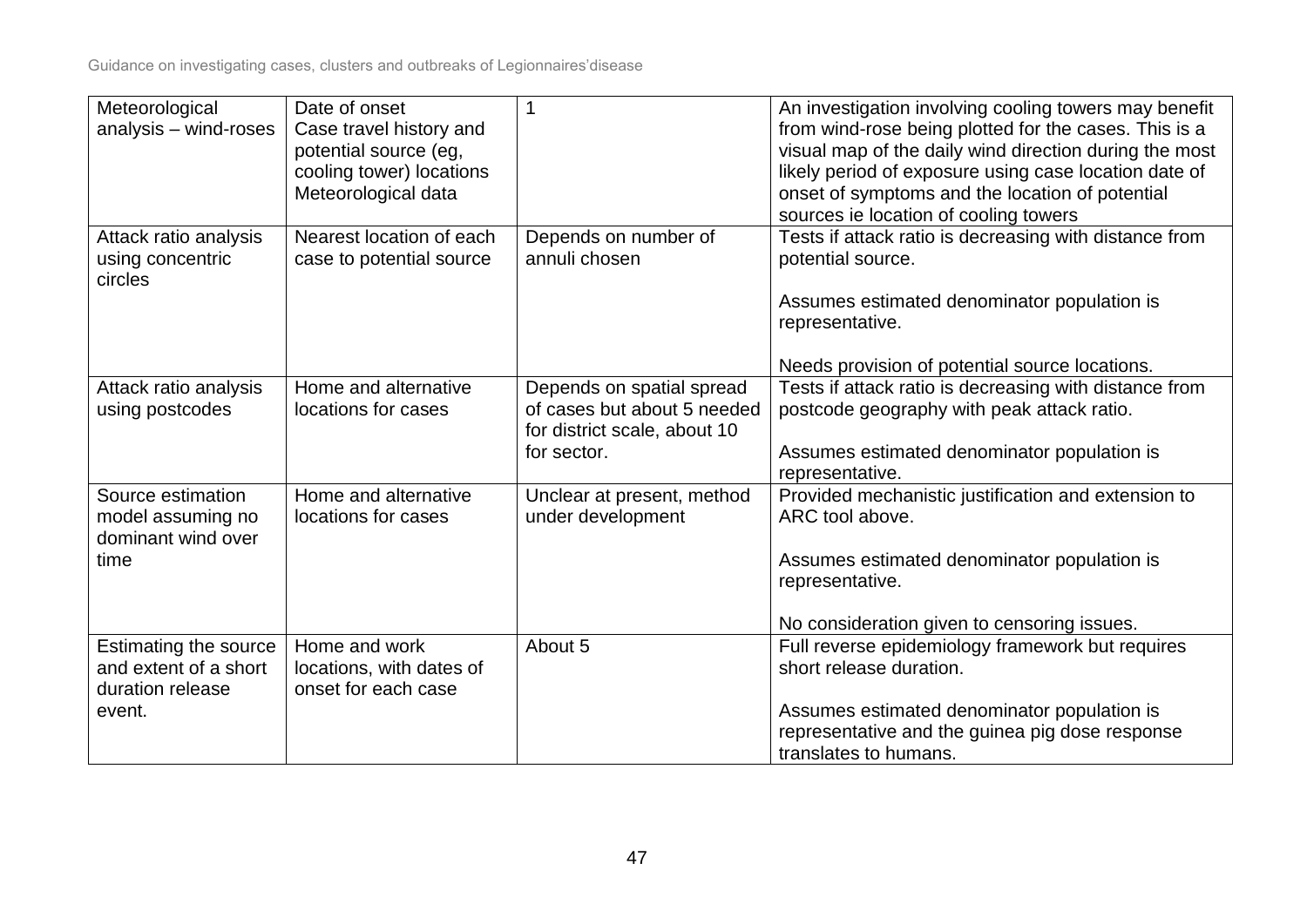## <span id="page-47-0"></span>Appendix 8: Examples for identifying clusters and outbreaks

#### **Definitions**

#### **Cluster**

A cluster is generally defined as 2 or more cases with onsets of symptoms that are close in time, within days or months and space and/or share an epidemiological link. However, exposure-specific definitions are:

#### **Healthcare-associated cluster**

Two or more cases of LD who stayed, visited or worked in the same hospital or healthcare premises within 2 to 10 days prior to onset dates of symptoms, within 2 years of each other. If there is a period of more than 2 years between cases, the first 'new' case should be considered a 'single' case and any further cases thereafter would form a new cluster.

#### **Travel-associated cluster**

Two or more cases of LD who stayed at or visited the same accommodation site(s) during the 2 to 10 days prior to onset dates of symptoms, within 2 years of each other. If there is a period of more than 2 years between cases, the first 'new' case should be considered a 'single' case and any further cases thereafter would form a new cluster.

#### **Community cluster**

Two or more cases of LD that are geographically linked within 6 kilometres, by places of residence, work, or other type of community setting, and with onset dates of symptoms within 6 months of each other. It should be noted that UK travel cases are also exposed to potential sources of legionella in the community and so should be considered for inclusion in any potential community clusters. If there is a period of more than 6 months between cases, the first 'new' case should be considered a 'single' case and any further cases thereafter would form a new cluster.

#### **Outbreak**

An outbreak is defined as 2 or more cases of LD meeting the criteria for any type of cluster (as above), with an interval of no more than 28 days between onset dates of consecutive cases and one or more of the following:

- isolates from clinical AND environmental specimens are indistinguishable OR

- isolates from respiratory specimens from at least 2 cases are indistinguishable OR

- strong epidemiological evidence for link(s) between all cases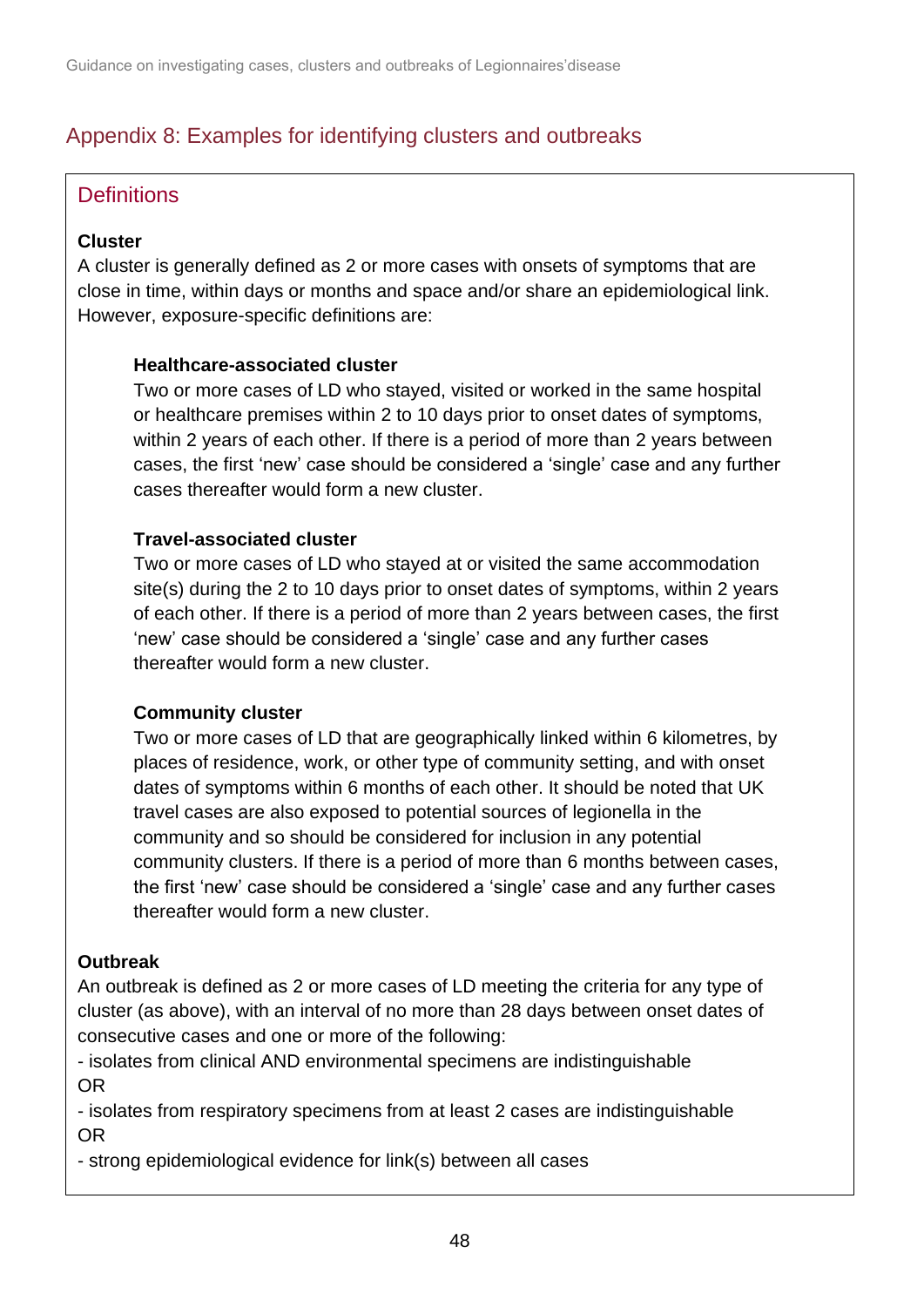#### <span id="page-48-0"></span>Example A

Surveillance data shows 4 cases, who all live in a 3km area and have tested positive by urinary antigen test. No sequence-based typing results are available. Dates for 'Onset of illness' are as follows:

|        | Date of Onset |
|--------|---------------|
| Case 1 | 01/12/2015    |
| Case 2 | 20/01/2016    |
| Case 3 | 05/03/2016    |
| Case 4 | 30/04/2016    |

These 4 cases would fit the criteria for a community cluster, as they consist of 4 cases, living within 6km of each other and with onset dates within a 6 month time period. None of these cases fit the criteria of an outbreak as no 2 cases have onset dates within a single 28-day period.

#### <span id="page-48-1"></span>Example B

An additional 2 cases are notified to the cluster in example A who work within the same 3km area as the original 4 cases. These 2 further cases are also positive by urinary antigen only. Cases 4, 5 and 6 have all visited the same garden centre. The onset dates for all these cases are as follows:

|        | Date of Onset |
|--------|---------------|
| Case 1 | 01/12/2015    |
| Case 2 | 20/01/2016    |
| Case 3 | 05/03/2016    |
| Case 4 | 30/04/2016    |
| Case 5 | 22/04/2016    |
| Case 6 | 24/04/2016    |

All 6 cases meet the criteria for a community cluster; however, cases 4, 5 and 6 constitute an outbreak (figure 1) that is, the intervals between onset dates for consecutive cases is within 28 days and there is strong epidemiological evidence for a link between them (visiting the garden centre).



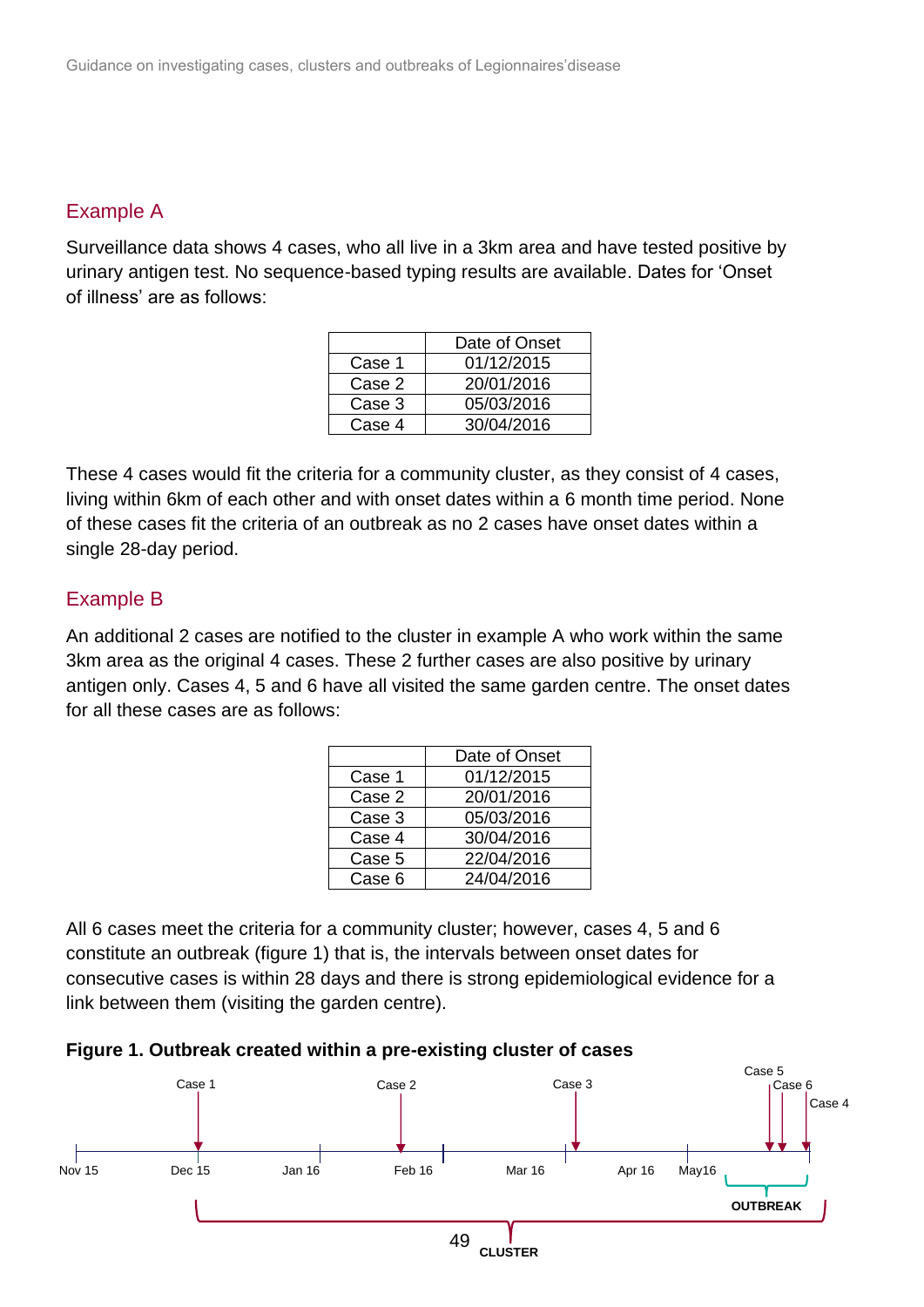#### <span id="page-49-0"></span>Example C

A review of surveillance data has identified 3 LD cases who stayed one or more nights during their incubation period at hospital X.

|        | Date of Onset |
|--------|---------------|
| Case 1 | 02/04/2014    |
| Case 2 | 04/03/2016    |
| Case 3 | 16/03/2016    |

All of the cases meet the criteria for a healthcare associated cluster, that is, they each stayed overnight in the same hospital during the 2 to 10 days of their incubation period, within 2 years of each other. Within this cluster, cases 2 and 3 together meet the criteria for an outbreak, that is, 2 cases that stayed at the same hospital during the 2 to 10 days of their incubation period and where the incubation periods are within 28 days of each other. Staying in the same hospital premises can be considered strong epidemiological evidence.



#### <span id="page-49-1"></span>Example D

A fourth case is reported who also stayed overnight during their incubation period at hospital X mentioned in example C.

|        | Date of Onset |
|--------|---------------|
| Case 1 | 02/04/2014    |
| Case 2 | 04/03/2016    |
| Case 3 | 16/03/2016    |
| Case 4 | 22/05/2016    |

Case 4 is identified with onset of symptoms on 22/05/2016 and is included in the cluster with cases 1, 2 and 3 as onset is within 2 years of cases 2 and 3. Cases 2 and 3 still remain an outbreak but case 4 is not included in the outbreak as the onset date is more than 28 days after case 3.

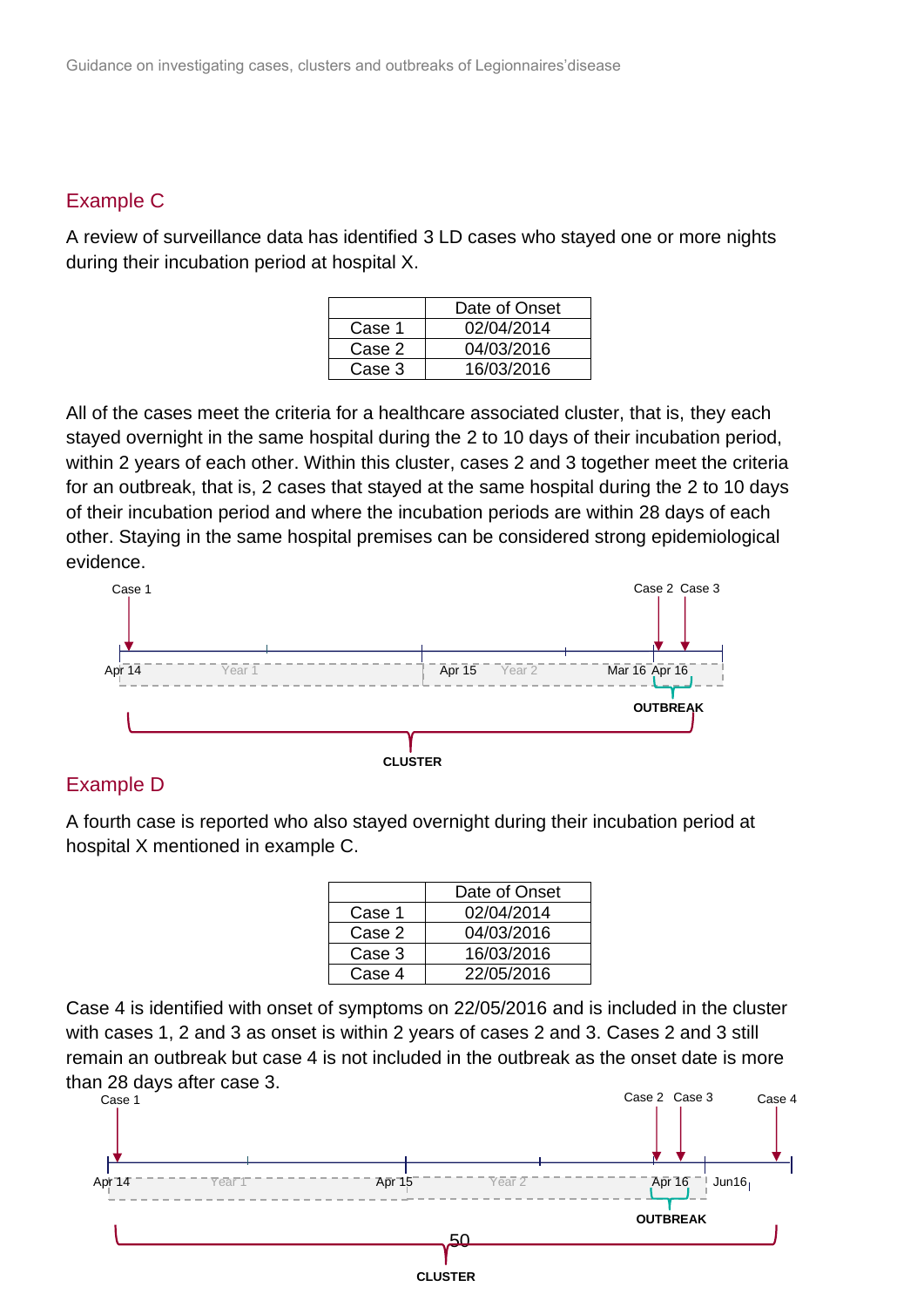#### <span id="page-50-0"></span>Example E

Two cases of community acquired LD are diagnosed and live within 4km of each other; they form a cluster as they occur within 6 months.

|        | Date of Onset |
|--------|---------------|
| Case 1 | 12/05/2014    |
| Case 2 | 03/06/2014    |

A further case living within the same 4km area is diagnosed with onset on 23 February 2015. Case 3 occurs more than 6 months after the previous case and is treated as a single case. However, 2 further cases living in the same 4km area are diagnosed.

|        | Date of Onset |
|--------|---------------|
| Case 3 | 23/02/2015    |
| Case 4 | 01/07/2015    |
| Case 5 | 31/07/2015    |

There is a period of more than 6 months between cases 2 and 3; therefore, cases 3, 4 and 5 now form a second cluster associated with this location.



#### <span id="page-50-1"></span>Implications for management

The above hypothetical situations outline how the case definitions may be applied; this is particularly important so that HPTs can communicate clearly to partner organisations about whether an incident is regarded as a cluster or outbreak. It is important, however, to remember that labelling an incident as a cluster or an outbreak may not necessarily alter specific aspects of an investigation, for instance in the approach to environmental investigations and use of high discriminatory microbiological techniques.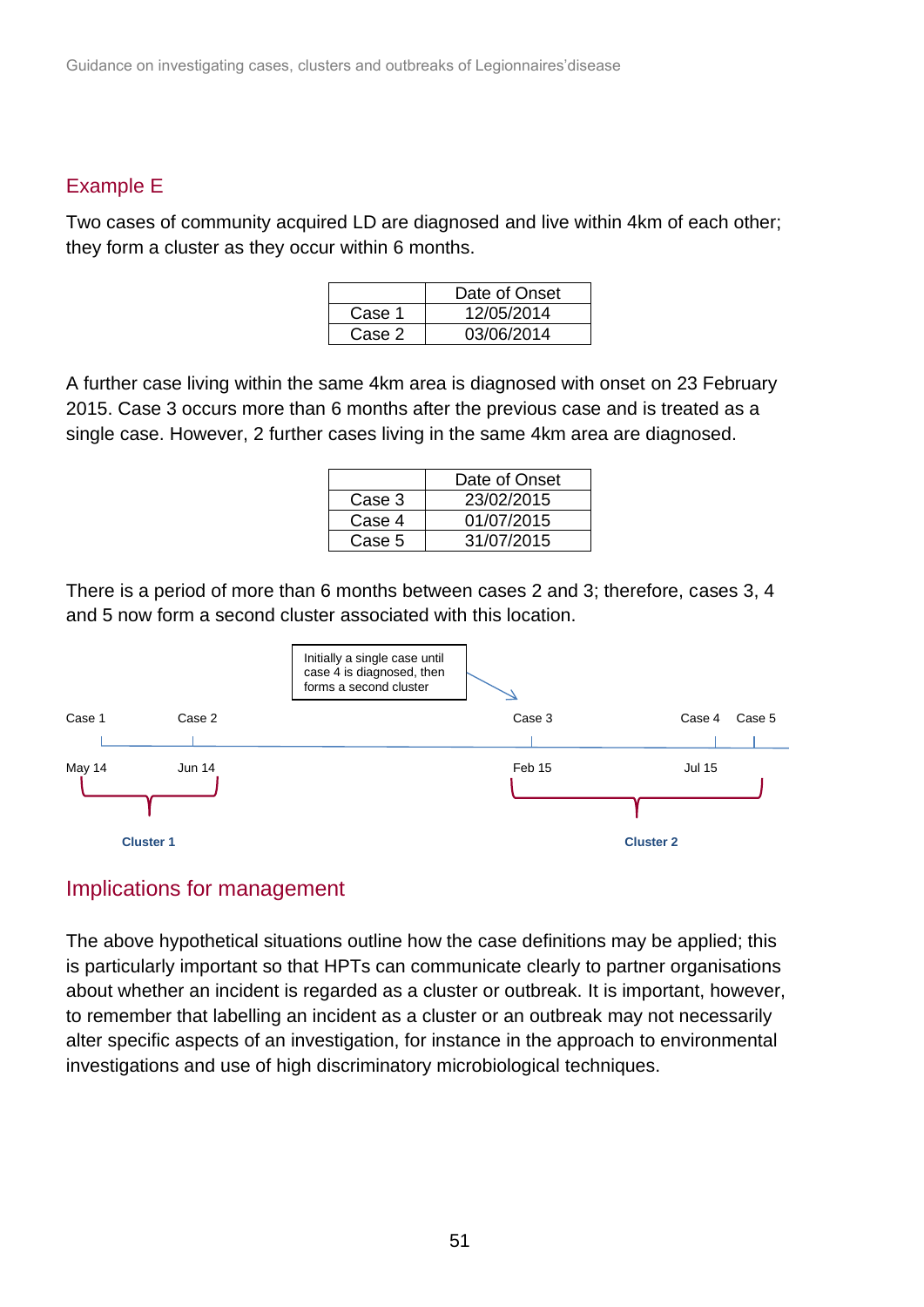## <span id="page-51-0"></span>Appendix 9: Incident/outbreak Control Team

<span id="page-51-1"></span>An outbreak control team (OCT) may be comprised of the following members, depending on the situation:

- CCDC Chair (potentially a Consultant microbiologist (if related to a healthcare setting)
- Medical Microbiologist (from trust where local clinical specimens processed and/or patients admitted)
- Local PHE Public Health Microbiologist
- NLST, Colindale
- NLRL, RVPBRU
- Local FW&E lab
- EHO/HSE/CQC
- Field Epidemiology Services
- ERD Science and Technology (if spatial analysis considered or required)
- Local authority public health team
- Local NHS services eg CCG
- PHE Communications
- For healthcare associated: DIPC, infection control team, estates
- Port Health Authority (if case was on board a ship which had called at the relevant port)
- Maritime and Coastguard Agency (if case was on board a ship which has been at a UK port)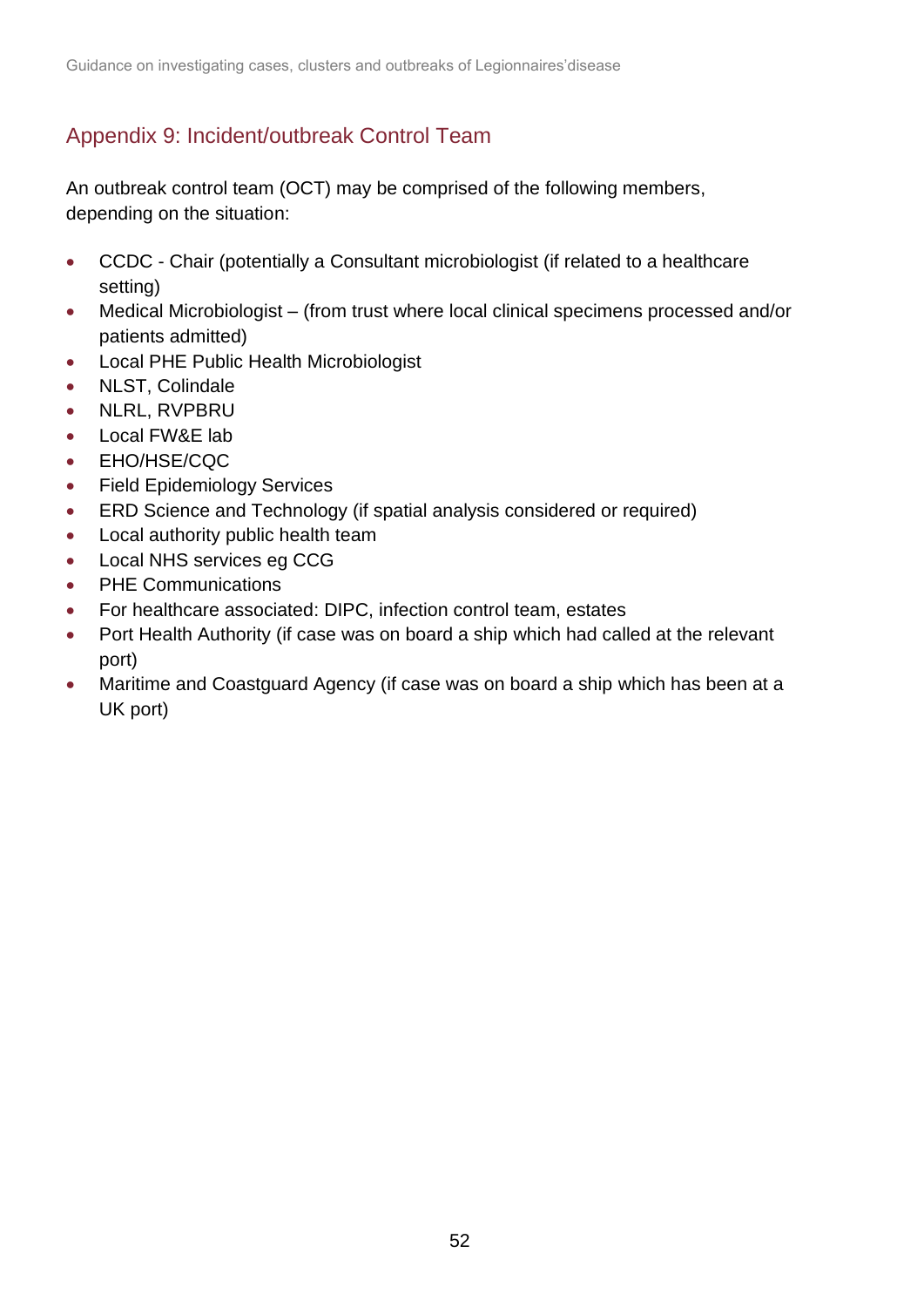# <span id="page-52-0"></span>6. References

1. World Health Organization, 2007. Legionella and the prevention of legionellosis.

2. Egan J, Hall I, Lemon DJ, Leach SA, 2011. Modelling Legionnaires' disease outbreaks: estimating the timing of an aerosolized release using symptom-onset dates Epidemiology 22(2):188-98

3. Nguyen TM, Ilef D, Jarraud S, Rouil L, Campese C, Che D, Haeghebaert S, Ganiayre F, Marcel F, Etienne J, Desenclos JC, 2006. A community-wide outbreak of Legionnaires' disease linked to industrial cooling towers—how far can contaminated aerosols spread? J Infect Dis. 193(1):102-11

4. World Health Organization, 2005. International health regulations. <http://www.who.int/entity/ihr/publications/9789241580496/en/index.html>

5. Public Health England, 2015. Legionnaires' disease in England and Wales: 2014. <https://www.gov.uk/government/statistics/legionnaires-disease-in-england-and-wales-2014>

6. Rudbeck M, Molbak K, Uldum SA, 2009. Dynamics of Legionella antibody levels during 1 year in a healthy population. Epidemiol Infect. 137:1013-18

7. Mentasti M, Afshar B, Collins S, Walker J, Harrison TG, Chalker V, 2016. Rapid investigation of cases and clusters of Legionnaires' disease in England and Wales using direct molecular typing. J Med Microbiol. 65(6):484-93.

8. Mentasti M, Fry N, Afshar B, Palepou-Foxley C, Naik FC, Harrison TG, 2012. Application of Legionella pneumophila-specific quantitative real-time PCR combined with direct amplification and sequence-based typing in the diagnosis and epidemiological investigation of Legionnaires' disease. Eur J Clin Microbiol Infect Dis. 31(8):2017-28.